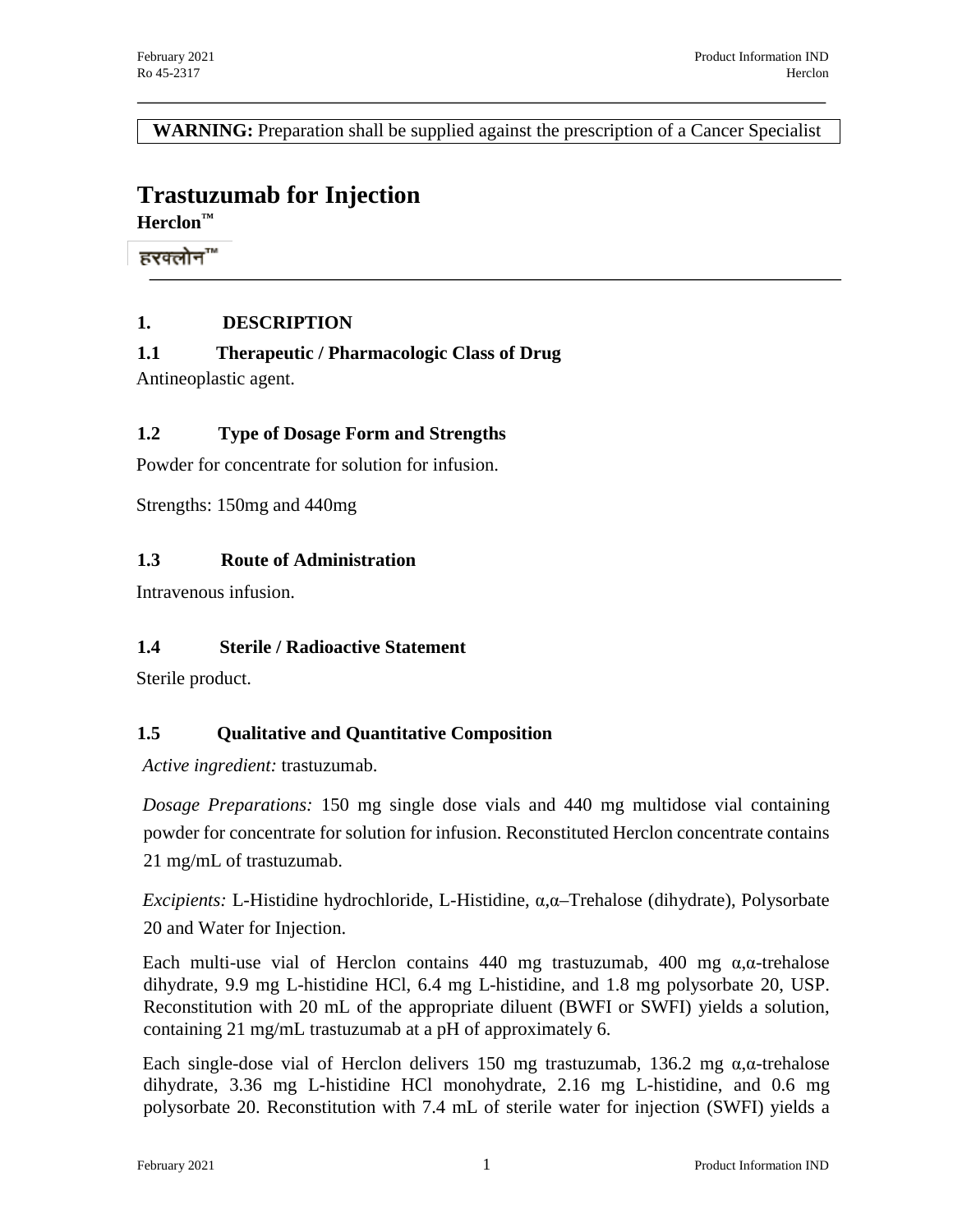solution containing 21 mg/mL trastuzumab that delivers 7.15 mL (150 mg trastuzumab), at a pH of approximately 6.

# **2. CLINICAL PARTICULARS**

# **2.1 Therapeutic Indication**

#### **Breast Cancer**

*Metastatic Breast Cancer:*

- a) Herclon is indicated for the treatment of patients with metastatic breast cancer who have tumors that overexpress human epidermal growth factor receptor 2 (HER2)
- b) Herclon in combination with an aromatase inhibitor is indicated for the treatment of patients with HER2-positive and hormone receptor-positive metastatic breast cancer.

# *Early Breast Cancer (EBC)*

Herclon is indicated for treatment of patients with HER2 positive early breast cancer following surgery, chemotherapy (neoadjuvant or adjuvant) and radiotherapy (if applicable).

Herclon is also indicated for adjuvant treatment of HER2 over-expressing node positive or node negative (ER/PR negative or with one high risk feature) breast cancer

- a) as part of a treatment regimen consisting of doxorubicin, cyclophosphamide, and either paclitaxel or docetaxel
- b) with docetaxel and carboplatin

Herclon is indicated for treatment of patients with HER2 positive early breast cancer in combination with neoadjuvant chemotherapy followed by adjuvant Herclon therapy, for locally advanced (including inflammatory) disease or tumours > 2 cm in diameter

# **Metastatic Gastric Cancer**

Herclon in combination with capecitabine or 5-fluorouracil and cisplatin for the treatment of patients with HER2-positive metastatic adenocarcinoma of the stomach or gastro-esophageal junction who have not received prior anti-cancer treatment for their metastatic disease.

Herclon should only be used in patients with metastatic gastric cancer whose tumours have HER2 overexpression as defined by IHC2+ and a confirmatory FISH+ result, or IHC 3+, as determined by an accurate and validated assay.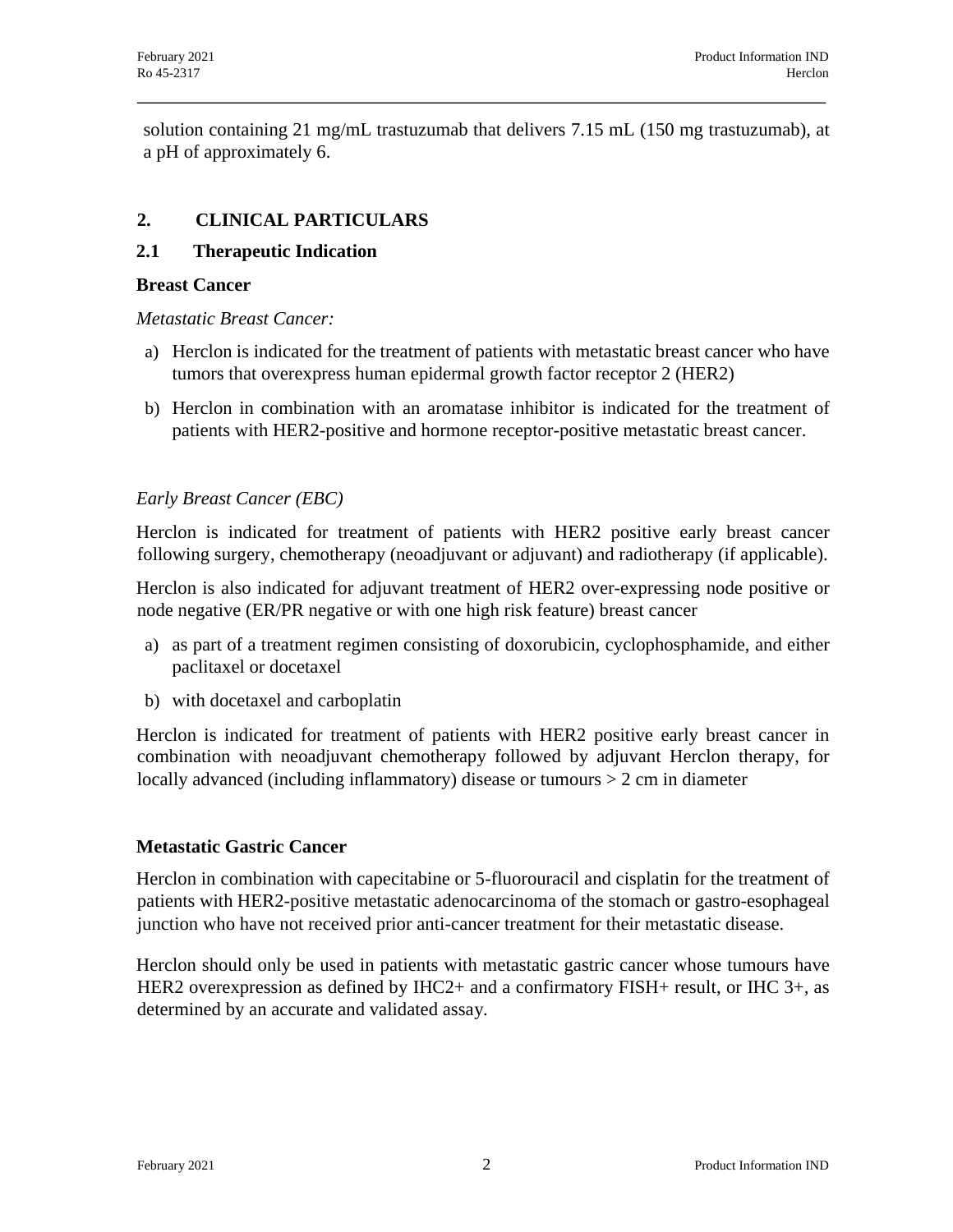# **2.2 Dosage and Administration**

# *General*

HER2 testing is mandatory prior to initiation of Herclon therapy.

Substitution by any other biological medicinal product requires the consent of the prescribing physician. The benefit-risk of alternating or switching between Herclon and products that are biosimilar but not deemed interchangeable needs to be carefully considered when the safety and efficacy of alternating or switching has not been established.

Herclon should be administered by a qualified health care professional.

It is important to check the product labels to ensure that the correct formulation (Herclon IV) is being administered to the patient as prescribed.

In order to prevent medication errors it is important to check the vial labels to ensure that the drug being prepared and administered is Herclon (trastuzumab) and not Kadcyla (trastuzumab emtansine).

Herclon IV is not to be used for subcutaneous administration and should be administered as intravenous infusion.

Do not administer as an intravenous push or bolus.

# *Weekly schedule:*

*Loading dose:* The recommended initial loading dose is 4 mg/kg body weight. Herclon administered as a 90-minute intravenous infusion.

*Subsequent doses:* The recommended weekly dose of Herclon is 2 mg/kg body weight. If the prior dose was well tolerated, the dose can be administered as a 30-minute infusion.

*Alternative 3-weekly schedule:* Initial loading dose of 8 mg/kg body weight, followed by 6 mg/kg body weight 3 weeks later and then 6 mg/kg repeated at 3-weekly intervals administered as infusions over approximately 90 minutes. If the prior dose was well tolerated, the dose can be administered as a 30-minute infusion.

# *Duration of treatment*

Patients with metastatic breast cancer or metastatic gastric cancer should be treated with Herclon until progression of disease or unmanageable toxicity. Patients with EBC should be treated for 1 year or until disease recurrence or unmanageable toxicity, whichever occurs first. Extending treatment in EBC beyond one year is not recommended (*see section 3.1.2 Clinical / Efficacy Studies*).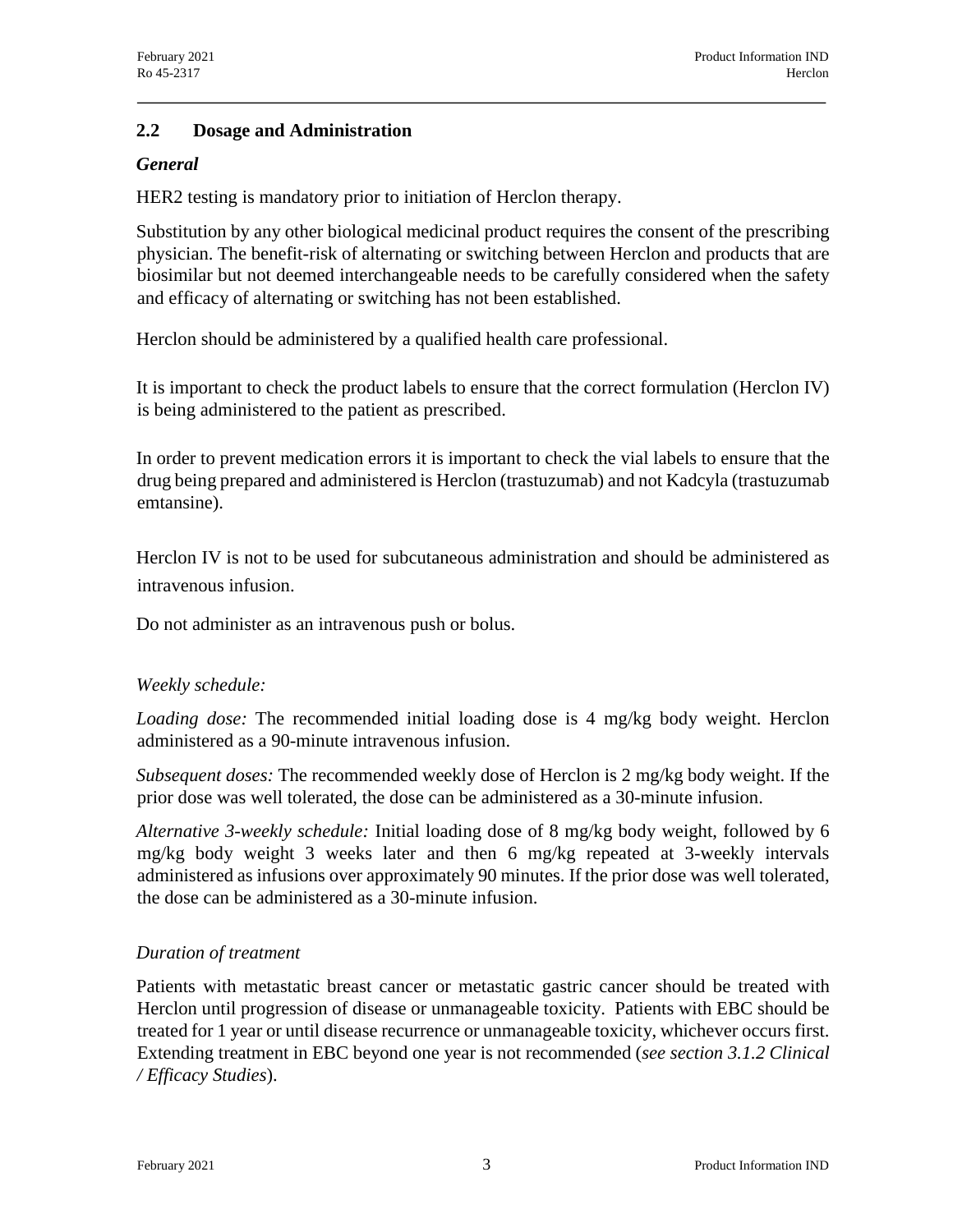# *Missed doses*

If the patient has missed a dose of Herclon by one week or less, then the usual maintenance dose (weekly regimen: 2 mg/kg; three-weekly regimen: 6 mg/kg) should be administered as soon as possible. Do not wait until the next planned cycle. Subsequent maintenance doses should be administered 7 days or 21 days later according to the weekly or three-weekly schedules, respectively.

If the patient has missed a dose of trastuzumab by more than one week, a re-loading dose of Herclon should be administered over approximately 90 minutes (weekly regimen: 4 mg/kg; three-weekly regimen: 8 mg/kg) as soon as possible. Subsequent Herclon maintenance doses (weekly regimen: 2 mg/kg; three-weekly regimen 6 mg/kg respectively) should be administered 7 days or 21 days later according to the weekly or three-weekly schedules respectively.

# *Dose modification*

If the patient develops an infusion-related reaction (IRR), the infusion rate of Herclon IV may be slowed or interrupted (*see section 2.4 Warnings and Precautions*).

No reductions in the dose of Trastuzumab Injection were made during clinical trials. Patients may continue therapy during periods of reversible, chemotherapy-induced myelosuppression but they should be monitored carefully for complications of neutropenia during this time. The specific instructions to reduce or hold the dose of chemotherapy should be followed.

# **2.2.1 Special Dosage Instructions**

# *Geriatric use*

Data suggest that the disposition of Trastuzumab Injection is not altered based on age (see Pharmacokinetics in Special Populations). In clinical trials, patients  $\geq 65$  years of age did not receive reduced doses of Trastuzumab Injection.

# *Paediatric use*

The safety and efficacy of Herclon in paediatric patients < 18 years of age has not been established.

# **2.3 Contraindications**

Herclon is contraindicated in patients with known hypersensitivity to trastuzumab or to any of its excipients.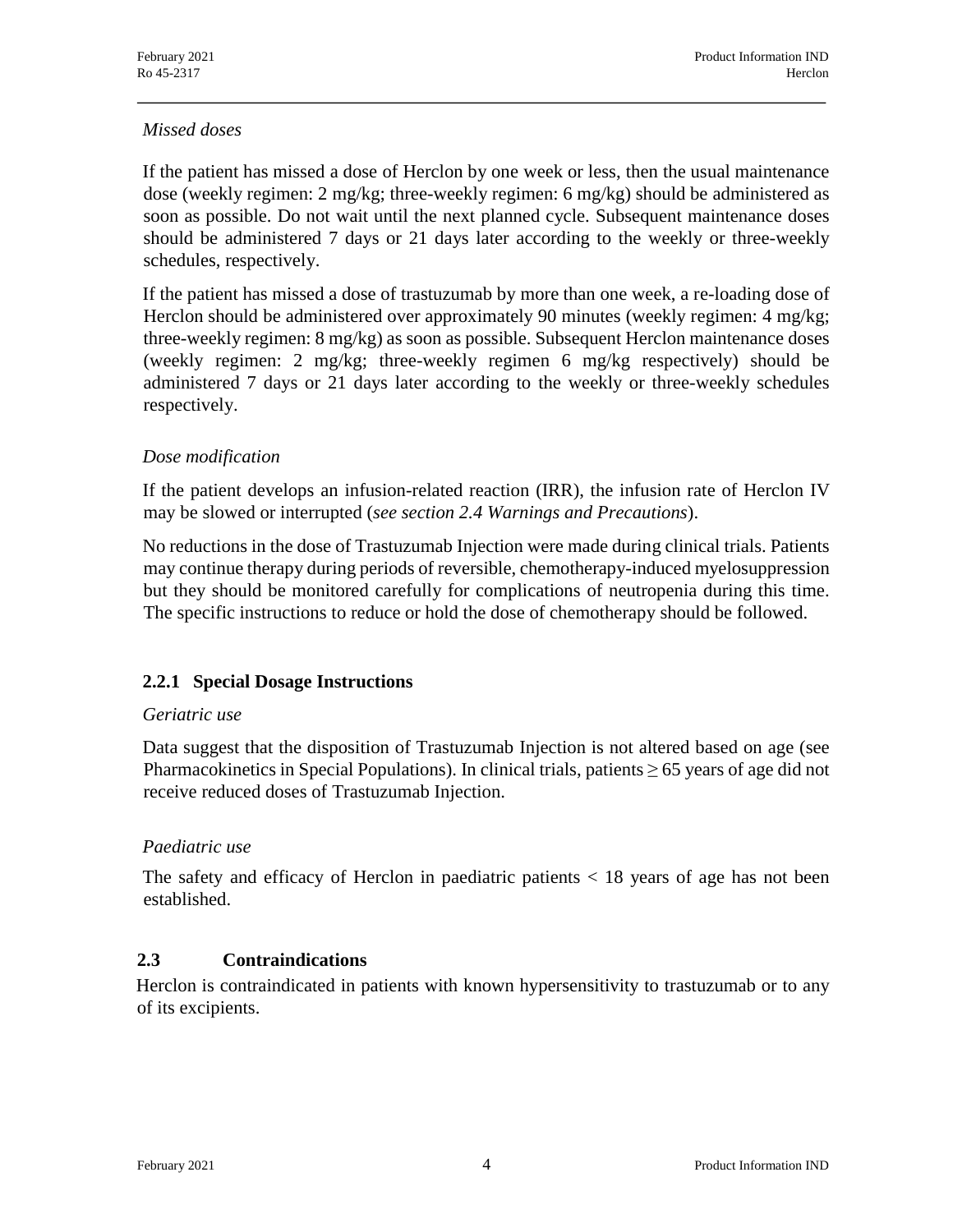# **2.4 Warnings and Precautions**

# **2.4.1 General**

In order to improve traceability of biological medicinal products, the trade name and the batch number of the administered product should be clearly recorded (or stated) in the patient file.

Herclon therapy should only be initiated under supervision of a physician experienced in the treatment of cancer patients.

# **Infusion related reactions (IRRs)**

IRRs are known to occur with the administration of Trastuzumab Injection (*see section 2.6. Undesirable Effects*).

IRRs may be clinically difficult to distinguish from hypersensitivity reactions.

Pre-medication may be used to reduce risk of occurrence of IRRs.

Serious IRRs to Trastuzumab Injection including dyspnoea, hypotension, wheezing, bronchospasm, tachycardia, reduced oxygen saturation and respiratory distress, supraventricular tachyarrhythmia and urticaria have been reported (*see section 2.6. Undesirable Effects*). Patients should be observed for IRRs. Interruption of an IV infusion may help control such symptoms and the infusion may be resumed when symptoms abate. These symptoms can be treated with an analgesic/antipyretic such as meperidine or paracetamol, or an antihistamine such as diphenhydramine. Serious reactions have been treated successfully with supportive therapy such as oxygen, beta-agonists and corticosteroids. In rare cases, these reactions are associated with a clinical course culminating in a fatal outcome. Patients who are experiencing dyspnoea at rest due to complications of advanced malignancy or co-morbidities may be at increased risk of a fatal infusion reaction. Therefore, these patients should not be treated with Herclon.

# **Pulmonary reactions**

Severe pulmonary events have been reported with the use of Trastuzumab Injection IV in the post-marketing setting. These events have occasionally resulted in fatal outcome and may occur as part of an IRR or with a delayed onset. In addition, cases of interstitial lung disease including lung infiltrates, acute respiratory distress syndrome, pneumonia, pneumonitis, pleural effusion, respiratory distress, acute pulmonary oedema and respiratory insufficiency have been reported.

Risk factors associated with interstitial lung disease include prior or concomitant therapy with other anti-neoplastic therapies known to be associated with it such as taxanes, gemcitabine, vinorelbine and radiation therapy. Patients with dyspnoea at rest due to complications of advanced malignancy and co-morbidities may be at increased risk of pulmonary events. Therefore, these patients should not be treated with Herclon.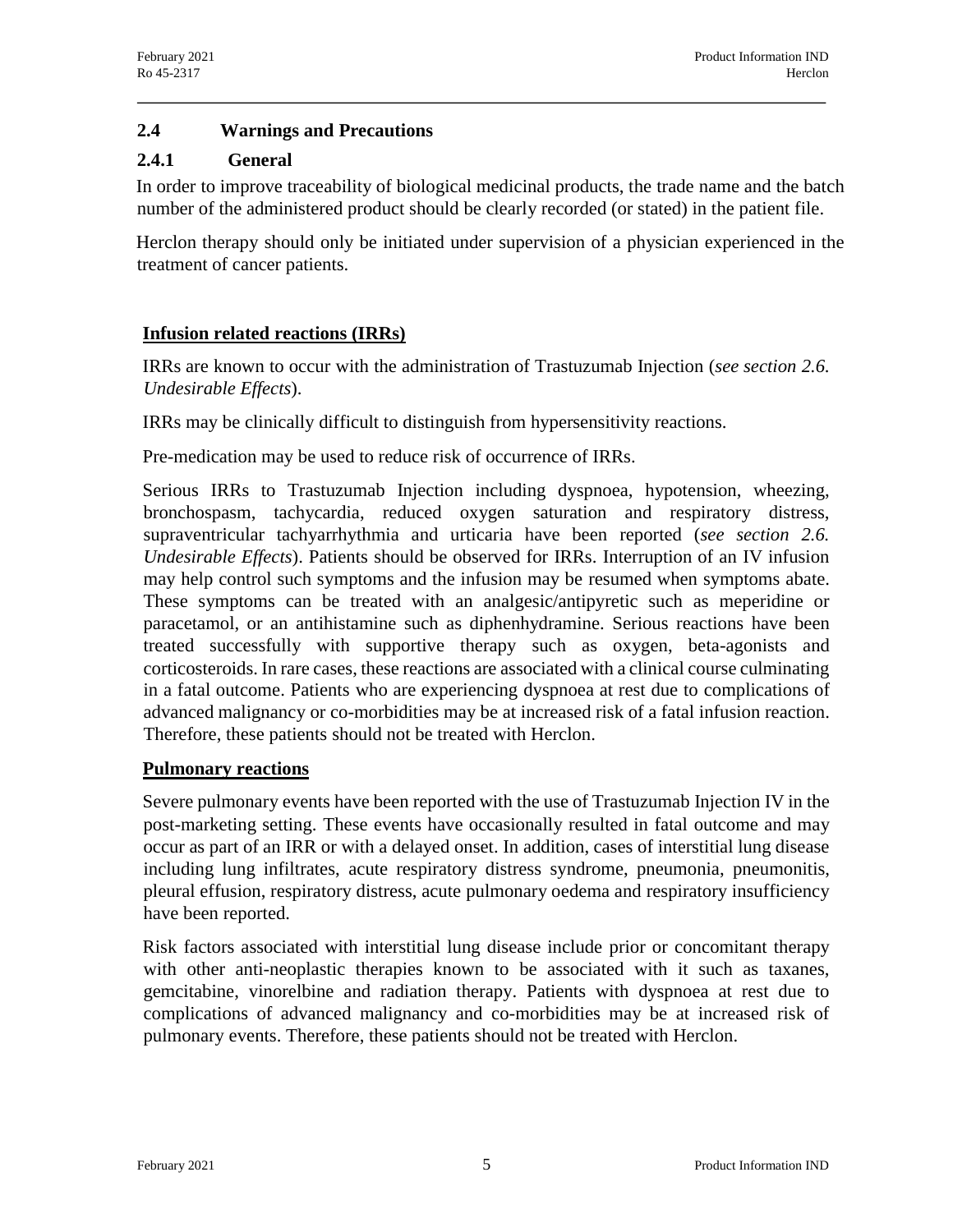# **Cardiac dysfunction**

#### *General considerations*

Patients treated with Trastuzumab Injection are at increased risk of developing congestive heart failure (CHF) (New York Heart Association [NYHA] Class II-IV) or asymptomatic cardiac dysfunction. These events have been observed in patients receiving Trastuzumab Injection therapy alone or in combination with taxane following anthracycline (doxorubicin or epirubicin)–containing chemotherapy. This may be moderate to severe and has been associated with death (*see section 2.6 Undesirable Effects*). In addition, caution should be exercised in treating patients with increased cardiac risk, e.g. hypertension, documented coronary artery disease, CHF, diastolic dysfunction, older age.

Population pharmacokinetic model simulations indicate that trastuzumab may persist in the circulation for up to 7 months after stopping Herclon treatment (*see section 3.2 Pharmacokinetic Properties*). Patients who receive anthracycline after stopping Trastuzumab Injection may also be at increased risk of cardiac dysfunction.

If possible, physicians should avoid anthracycline-based therapy for up to 7 months after stopping Herclon. If anthracyclines are used, the patient's cardiac function should be monitored carefully.

Candidates for treatment with Herclon, especially those with prior exposure to an anthracycline, should undergo baseline cardiac assessment including history and physical examination, electrocardiogram (ECG) and echocardiogram or multigated acquisition scanning (MUGA) scan. Monitoring may help to identify patients who develop cardiac dysfunction, including signs and symptoms of CHF. Cardiac assessments, as performed at baseline, should be repeated every 3 months during treatment and every 6 months following discontinuation of treatment until 24 months from the last administration of Herclon.

If LVEF percentage drops 10 points from baseline and to below 50%, Herclon should be withheld and a repeat LVEF assessment performed within approximately 3 weeks. If LVEF has not improved, or has declined further, or if clinically significant CHF has developed, discontinuation of Herclon should be strongly considered, unless the benefits for the individual patient are deemed to outweigh the risks.

Patients who develop asymptomatic cardiac dysfunction may benefit from more frequent monitoring (e.g. every 6 - 8 weeks). If patients have a continued decrease in left ventricular function, but remain asymptomatic, the physician should consider discontinuing therapy unless the benefits for the individual patient are deemed to outweigh the risks.

The safety of continuation or resumption of Trastuzumab Injection in patients who experience cardiac dysfunction has not been prospectively studied. If symptomatic cardiac failure develops during Herclon therapy, it should be treated with standard medications for heart failure (HF). In the pivotal trials, most patients who developed HF or asymptomatic cardiac dysfunction improved with standard HF treatment consisting of an angiotensinconverting enzyme (ACE) inhibitor or angiotensin receptor blocker (ARB) and a β-blocker. The majority of patients with cardiac symptoms and evidence of a clinical benefit of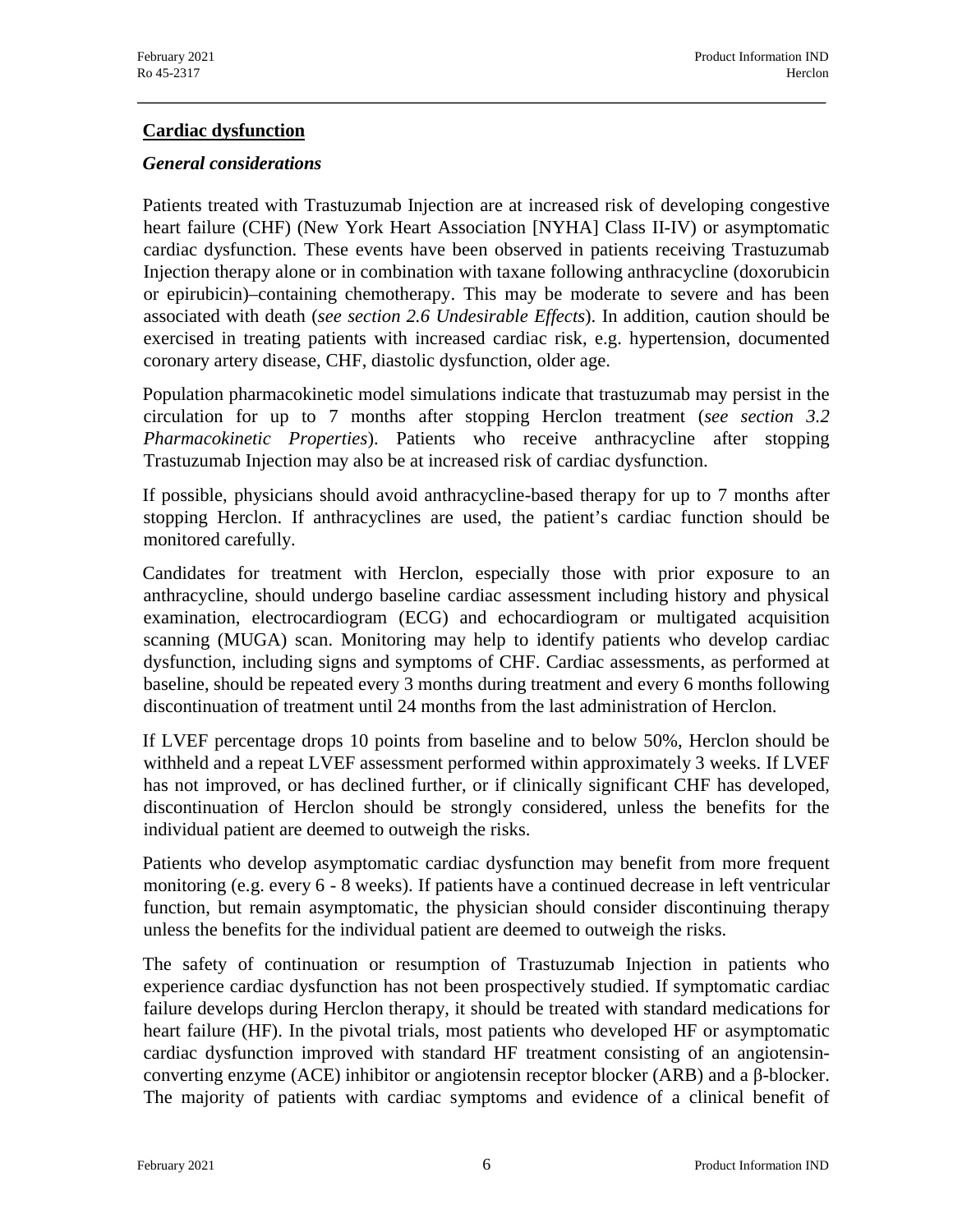Trastuzumab Injection treatment continued with Trastuzumab Injection without additional clinical cardiac events.

# *Metastatic breast cancer (MBC)*

Trastuzumab Injection and anthracyclines should not be given concurrently in the metastatic breast cancer setting.

# *Early breast cancer (EBC)*

For patients with EBC, cardiac assessments, as performed at baseline, should be repeated every 3 months during treatment and every 6 months following discontinuation of treatment until 24 months from the last administration of Herclon. In patients who receive anthracycline containing chemotherapy further monitoring is recommended, and should occur yearly up to 5 years from the last administration of Herclon, or longer if a continuous decrease of LVEF is observed.

Patients with history of myocardial infarction (MI), angina pectoris requiring medication, history of or present CHF (NYHA Class II –IV), other cardiomyopathy, cardiac arrhythmia requiring medication, clinically significant cardiac valvular disease, poorly controlled hypertension (hypertension controlled by standard medication eligible), and hemodynamic effective pericardial effusion were excluded from adjuvant breast cancer clinical trials with Trastuzumab Injection.

#### *Adjuvant treatment*

Herclon and anthracyclines should not be given concurrently in the adjuvant treatment setting.

In patients with EBC an increase in the incidence of symptomatic and asymptomatic cardiac events was observed when Trastuzumab Injection IV was administered after anthracycline containing chemotherapy compared to administration with a non-anthracycline regimen of docetaxel and carboplatin. The incidence was more marked when Trastuzumab Injection IV was administered concurrently with taxanes than when administered sequentially to taxanes. Regardless of the regimen used, most symptomatic cardiac events occurred within the first 18 months.

Risk factors for a cardiac event identified in four large adjuvant studies included advanced age ( $> 50$  years), low level of baseline and declining LVEF ( $< 55\%$ ), low LVEF prior to or following the initiation of paclitaxel treatment, Trastuzumab Injection treatment, and prior or concurrent use of anti-hypertensive medications. In patients receiving Trastuzumab Injection after completion of adjuvant chemotherapy the risk of cardiac dysfunction was associated with a higher cumulative dose of anthracycline given prior to initiation of Trastuzumab Injection and a high body mass index (BMI >  $25 \text{ kg/m}^2$ ).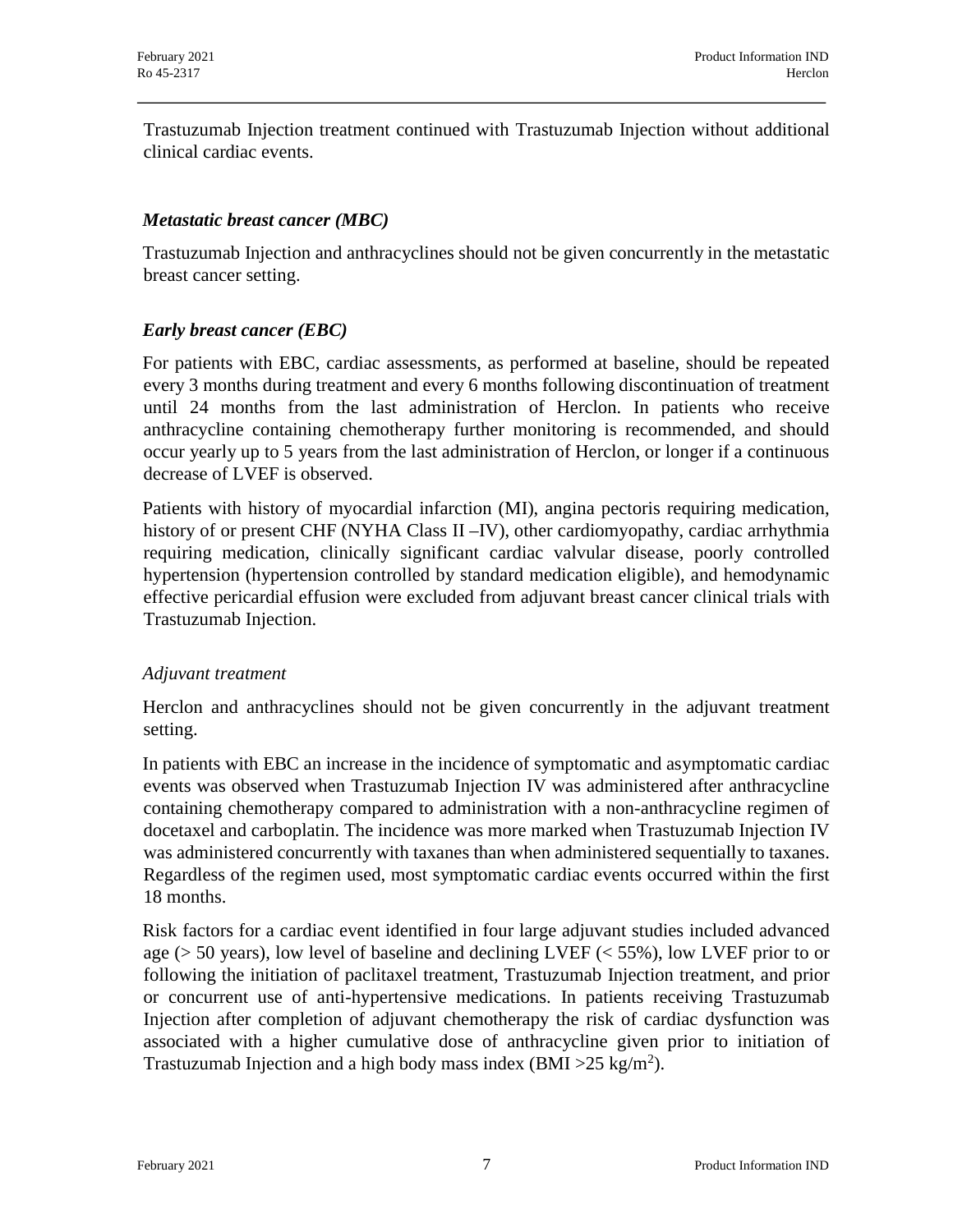# *Neoadjuvant-adjuvant treatment*

In patients with EBC eligible for neoadjuvant-adjuvant treatment, Herclon concurrently with anthracyclines should be used with caution and only in chemotherapy-naive patients. The maximum cumulative doses of the low-dose anthracycline regimens should not exceed 180 mg/m<sup>2</sup> (doxorubicin) or 360 mg/m<sup>2</sup> (epirubicin).

If patients have been treated concurrently with low-dose anthracyclines and Herclon in the neoadjuvant setting, no additional cytotoxic chemotherapy should be given after surgery.

Clinical experience in the neoadjuvant-adjuvant setting is limited in patients above 65 years of age.

# **Benzyl alcohol**

Benzyl alcohol, used as a preservative in bacteriostatic water for injection in the 440 mg multidose vial, has been associated with toxicity in neonates and children up to 3 years old. When administering Herclon to a patient with a known hypersensitivity to benzyl alcohol, Herclon should be reconstituted with water for injection, and only one dose per Herclon vial should be used. Any unused portion must be discarded. Sterile water for injection, used to reconstitute 150 mg single dose vials, does not contain benzyl alcohol.

# **2.4.2 Drug Abuse and Dependence**

No data to report.

# **2.4.3 Ability to Drive and Use Machines**

Herclon has a minor influence on the ability to drive and use machines. Dizziness and somnolence may occur during treatment with Herclon (*see section 2.6 Undesirable effects*). Patients experiencing infusion-related symptoms (*see section 2.4 Warnings and Precautions*) should be advised not to drive or use machines until symptoms resolve completely.

# **2.5 Use in Special Populations**

# **2.5.1 Females and Males of Reproductive Potential**

# *Fertility*

It is not known whether Herclon can affect reproductive capacity. Animal reproduction studies revealed no evidence of impaired fertility or harm to the foetus (see *section 3.3.4 Reproductive toxicity*).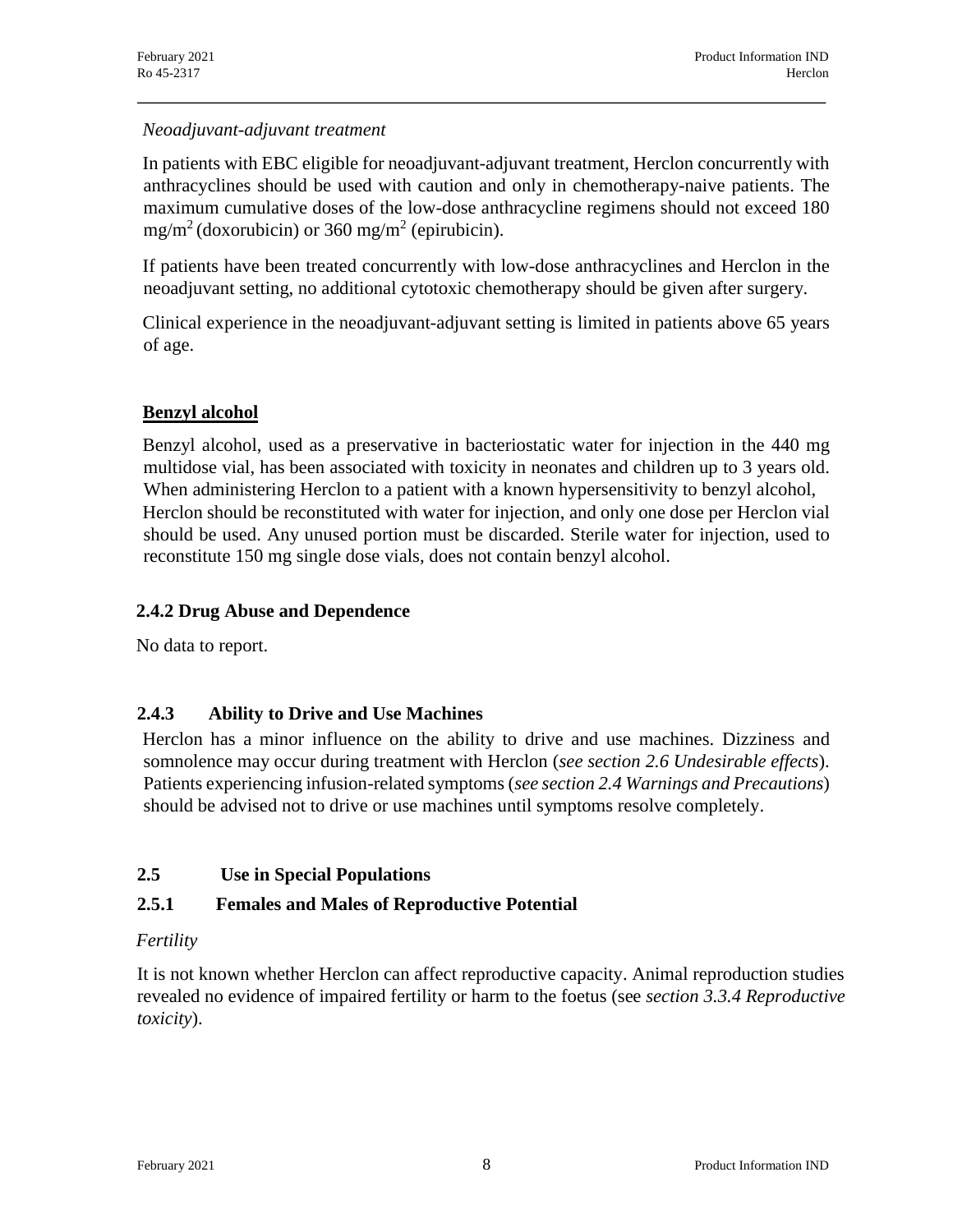# *Contraception*

Women of childbearing potential should be advised to use effective contraception during treatment with Herclon IV and for 7 months after treatment has concluded (*see section 3.2 Pharmacokinetic Properties*).

# **2.5.2 Pregnancy**

Herclon should be avoided during pregnancy unless the potential benefit for the mother outweighs the potential risk to the fetus. In the post-marketing setting, cases of foetal renal growth and/or function impairment in association with oligohydramnios, some of which resulted in fatal pulmonary hypoplasia of the foetus, have been reported in pregnant women receiving Trastuzumab Injection.

Women who become pregnant should be advised of the possibility of harm to the foetus. If a pregnant woman is treated with Herclon, or if a patient becomes pregnant while receiving Herclon or within 7 months following last dose of Herclon, close monitoring by a multidisciplinary team is desirable.

*Labour and Delivery* No data to report.

# **2.5.3 Lactation**

It is not known whether trastuzumab is secreted in human milk. As human immunoglobulin G (IgG) is secreted into human milk, and the potential for harm to the infant is unknown, breastfeeding should be avoided during Herclon therapy (*see section 3.2.3 on Other, Lactation*].

# **2.5.4 Paediatric Use**

The safety and efficacy of Herclon in paediatric patients below the age of 18 have not been established.

# **2.5.5 Geriatric Use**

Data suggest that the disposition of Herclon is not altered based on age (*see section 3.2.5 Pharmacokinetics in Special Populations*).

# **2.5.6 Renal Impairment**

In a population pharmacokinetic analysis, renal impairment was shown not to affect trastuzumab disposition.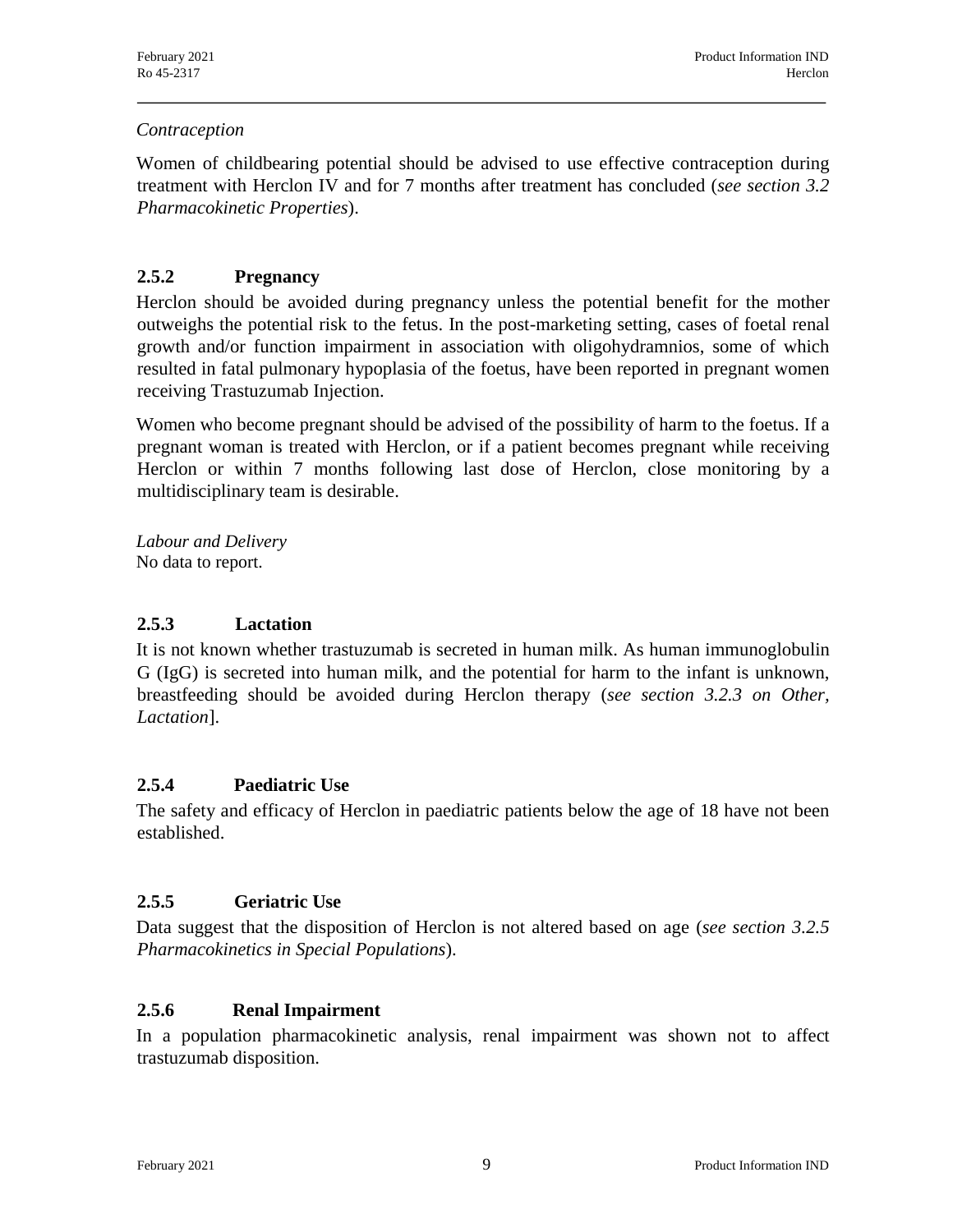# **2.5.7 Hepatic Impairment**

No data to report.

# **2.6 Undesirable Effects**

# **2.6.1 Clinical Trials**

Table 1 summarizes the adverse drug reactions (ADRs) that have been reported in association with the use of Herclon alone or in combination with chemotherapy in pivotal clinical trials. All the terms included are based on the highest percentage seen in pivotal clinical trials.

As Herclon is commonly used with other chemotherapeutic agents and radiotherapy it is often difficult to ascertain the causal relationship of an adverse event to a particular drug/radiotherapy.

The corresponding frequency category for each adverse drug reaction is based on the following convention: very common ( $\geq 1/10$ ), common ( $> 1/100$  to  $< 1/10$ ), uncommon ( $\geq$ 1/1,000 to < 1/100), rare ( $\geq$  1/10,000 to < 1/1,000), very rare (< 1/10,000), not known (cannot be estimated from the available data). Within each frequency grouping, adverse reactions should be presented in order of decreasing seriousness.

| <b>Table 1</b> | Summary of adverse drug reactions occurring in patients treated with |
|----------------|----------------------------------------------------------------------|
|                | <b>Herclon</b> in clinical trials                                    |

| System organ class      | <b>Adverse reaction*</b>          | <b>Frequency</b> |
|-------------------------|-----------------------------------|------------------|
| Infections and          | Nasopharyngitis                   | Very Common      |
| infestations            | Infection                         | Very common      |
|                         | Influenza                         | Common           |
|                         | Neutropenic sepsis                | Common           |
|                         | Pharyngitis                       | Common           |
|                         | <b>Sinusitis</b>                  | Common           |
|                         | Rhinitis                          | Common           |
|                         | Upper respiratory tract infection | Common           |
|                         | Urinary tract infection           | Common           |
| Blood and lymphatic     | Anaemia                           | Very common      |
| system disorders        | Thrombocytopenia                  | Very common      |
|                         | Febrile neutropenia               | Very common      |
|                         | White blood cell count            | Very Common      |
|                         | decreased/leukopenia              |                  |
|                         | Neutropenia                       | Very Common      |
| Immune system disorders | Hypersensitivity                  | Common           |
|                         | Anaphylactic shock                | rare             |
|                         | Weight decreased                  | Very common      |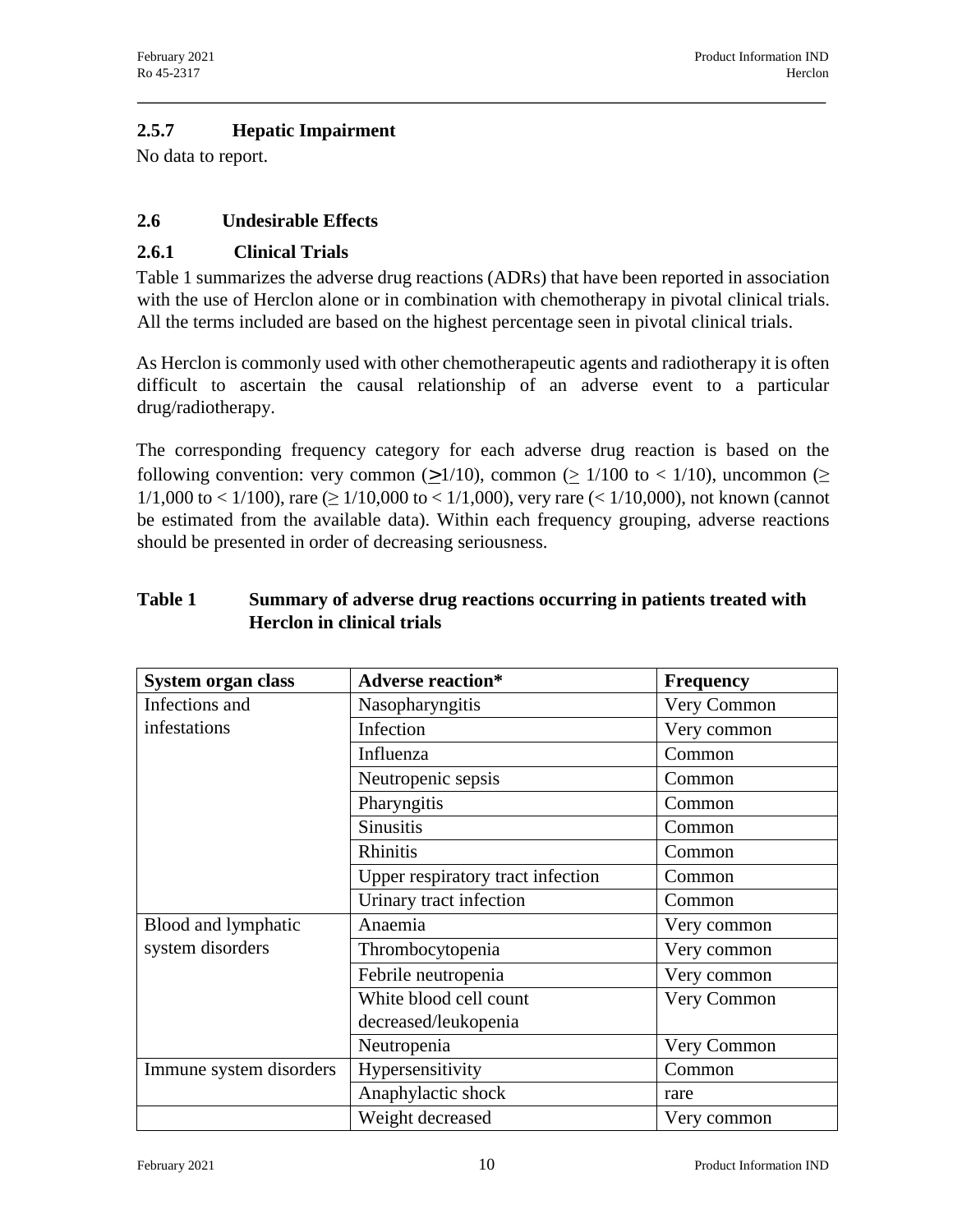| Metabolism and nutrition       | Weight increased                               | Very common |  |
|--------------------------------|------------------------------------------------|-------------|--|
| disorders                      | Decreased appetite                             | Very common |  |
| Psychiatric disorders          | Insomnia                                       | Very common |  |
|                                | Depression                                     | Common      |  |
|                                | Anxiety                                        | Common      |  |
| Nervous system disorders       | <b>Dizziness</b>                               | Very common |  |
|                                | Headache                                       | Very common |  |
|                                | Paraesthesia                                   | Very common |  |
|                                | Hypoaesthesia                                  | Very common |  |
|                                | Dysgeusia                                      | Very common |  |
|                                | Hypertonia                                     | Common      |  |
|                                | Peripheral neuropathy                          | Common      |  |
|                                | Somnolence                                     | Common      |  |
| Eye disorders                  | Lacrimation increased                          | Very common |  |
|                                | Conjunctivitis                                 | Very common |  |
| Ear and labyrinth<br>disorders | Deafness                                       | Uncommon    |  |
| Cardiac disorders              | Ejection fraction decreased                    | Very common |  |
|                                | <sup>+1</sup> Supraventricular tachyarrhythmia | Common      |  |
|                                | <sup>+</sup> Cardiac failure (congestive)      | Common      |  |
|                                | Cardiomyopathy                                 | Common      |  |
|                                | <sup>1</sup> Palpitation                       | Common      |  |
|                                | Pericardial Effusion                           | Uncommon    |  |
| Vascular disorders             | Lymphoedema                                    | Very common |  |
|                                | Hot flush                                      | Very common |  |
|                                | $+1$ Hypotension                               | Common      |  |
|                                | Hypertension                                   | Common      |  |
|                                | Vasodilation                                   | Common      |  |
| Respiratory, thoracic and      | *Dyspnoea                                      | Very common |  |
| mediastinal disorders          | Epistaxis                                      | Very common |  |
|                                | Oropharyngeal pain                             | Very common |  |
|                                | Cough                                          | Very common |  |
|                                | Rhinorrhoea                                    | Very common |  |
|                                | Asthma                                         | Common      |  |
|                                | Lung disorder                                  | Common      |  |
|                                | <sup>+</sup> Pleural effusion                  | Common      |  |
|                                | Pneumonia                                      | Common      |  |
|                                | Pneumonitis<br>Uncommon                        |             |  |
|                                | Wheezing                                       | Uncommon    |  |
| Gastrointestinal               | Diarrhoea                                      | Very common |  |
| disorders                      | Vomiting<br>Very common                        |             |  |
|                                | Nausea<br>Very common                          |             |  |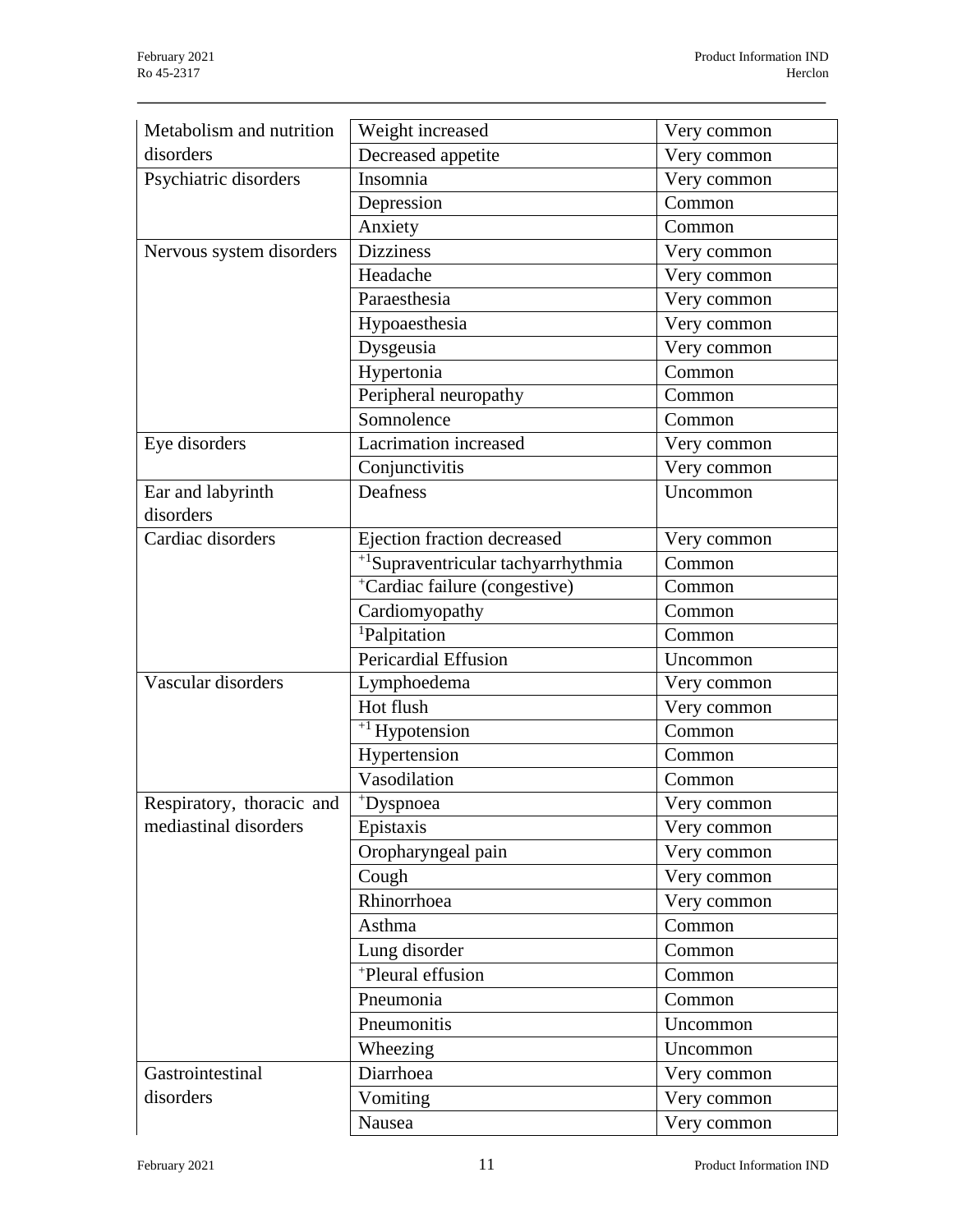|                         | Abdominal pain                     | Very common |
|-------------------------|------------------------------------|-------------|
|                         | Dyspepsia                          | Very common |
|                         | Constipation                       | Very common |
|                         | Stomatitis                         | Very common |
| Hepatobiliary disorders | Hepatocellular injury              | Common      |
|                         | Jaundice                           | Rare        |
| Skin and subcutaneous   | Erythema                           | Very common |
| tissue disorders        | Rash                               | Very common |
|                         | Alopecia                           | Very common |
|                         | Palmar-plantar erythrodysaesthesia | Very common |
|                         | syndrome                           |             |
|                         | Nail disorder                      | Very common |
|                         | Acne                               | Common      |
|                         | Dermatitis                         | Common      |
|                         | Dry skin                           | Common      |
|                         | Hyperhydrosis                      | Common      |
|                         | Maculopapular rash                 | Common      |
|                         | Pruritus                           | Common      |
|                         | Onychoclasis                       | Common      |
|                         | Urticaria                          | Uncommon    |
| Musculoskeletal<br>and  | Arthralgia                         | Very common |
| connective<br>tissue    | Myalgia                            | Very common |
| disorders               | Arthritis                          | Common      |
|                         | Back pain                          | Common      |
|                         | Bone pain                          | Common      |
|                         | Muscle spasms                      | Common      |
|                         | Neck pain                          | Common      |
|                         | Pain in extremity                  | Common      |
| General<br>disorders    | Asthenia                           | Very common |
| administration<br>and   | Chest pain                         | Very common |
| site conditions         | Chills                             | Very common |
|                         | Fatigue                            | Very common |
|                         | Influenza-like illness             | Very common |
|                         | Infusion/Administration related    | Very common |
|                         | reaction                           |             |
|                         | Pain                               | Very common |
|                         | Pyrexia                            | Very common |
|                         | Peripheral oedema                  | Very common |
|                         | Mucosal inflammation               | Very common |
|                         | Oedema                             | Common      |
|                         | Injection site pain**              | Common      |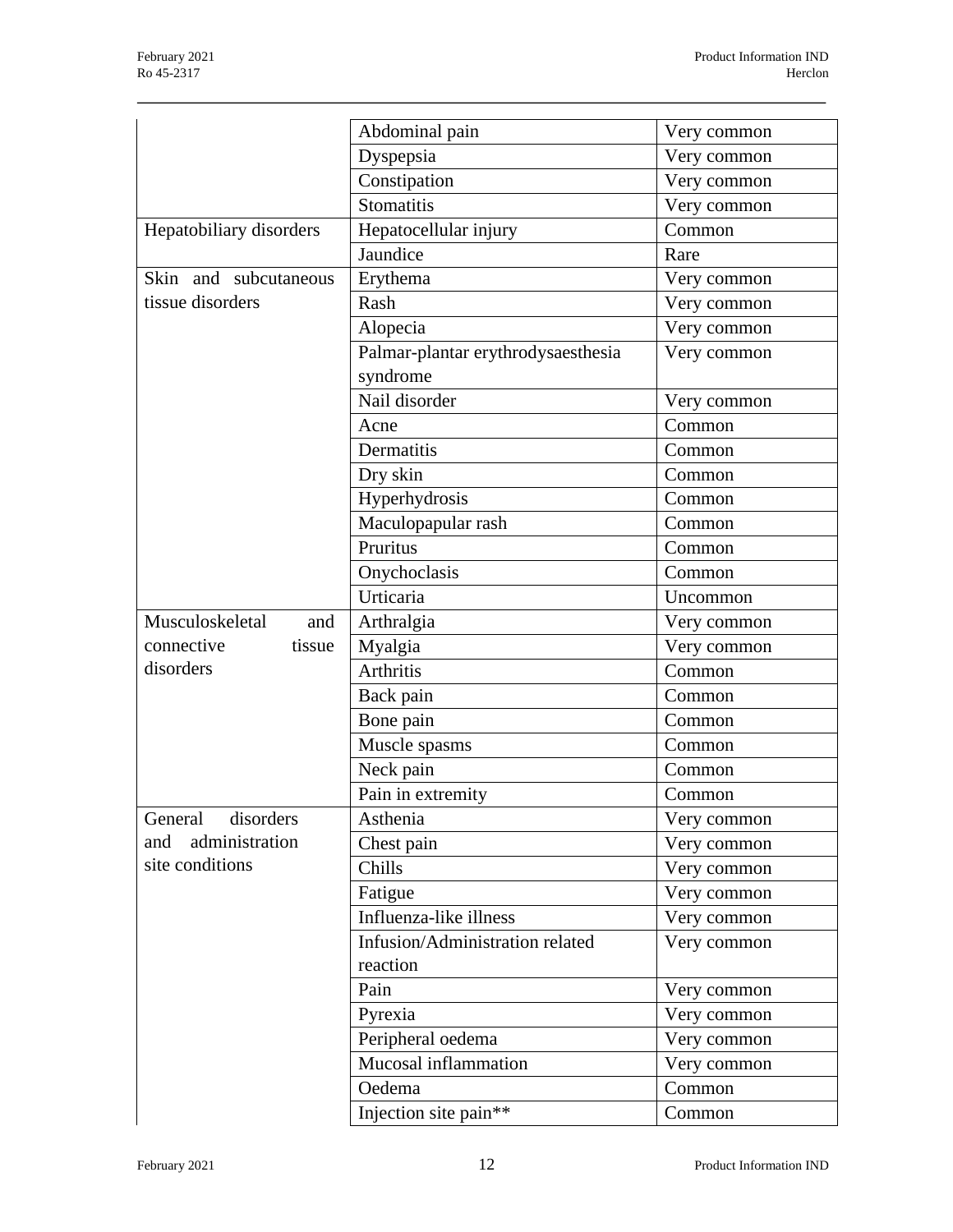|                                     | Malaise | Common      |
|-------------------------------------|---------|-------------|
| Injury, poisoning and Nail toxicity |         | Very common |
| procedural complications            |         |             |

Adverse drug reactions (ADRs) were identified as events that occurred with at least a 2% difference compared to the control arm in at least one of the major randomised clinical trials.

\*\* Injection site pain was identified as an ADR in the SC arm in the BO22227 study. ADRs were added to the appropriate system organ class (SOC) category and are presented in a single table according to the highest incidence seen in any of the major clinical trials.

<sup>+</sup> Denotes adverse reactions that have been reported in association with a fatal outcome.

<sup>1</sup> Denotes adverse reactions that are reported largely in association with Infusion-related reactions. Specific percentages for these are not available.

#### *Additional information for selected adverse drug reactions*

#### *Infusion/Administration-related reactions (IRRs/ARRs) / Hypersensitivity*

IRRs /ARRs such as chills and/or fever, dyspnoea, hypotension, wheezing, bronchospasm, tachycardia, reduced oxygen saturation and respiratory distress were seen in all trastuzumab clinical trials and for the IV and the SC formulation (*see section 2.4 Warnings and Precautions*).

IRRs /ARRs may be clinically difficult to distinguish from hypersensitivity reactions.

The rate of IRRs /ARRs of all grades varied between studies depending on the indication, whether trastuzumab was given concurrently with chemotherapy or as monotherapy and data collection methodology.

In MBC, the rate of IRRs /ARRs ranged from 49% to 54% in the trastuzumab containing arm compared to 36% to 58% in the comparator arm (which may have contained other chemotherapy). Severe (grade 3 and above) ranged from 5% to 7% in the trastuzumab containing arm compared to 5 to 6% in the comparator arm.

In EBC, the rate of IRRs /ARRs ranged from 18% to 54% in the trastuzumab containing arm compared to 6% to 50% in the comparator arm (which may have contained other chemotherapy). Severe (grade 3 and above) ranged from 0.5% to 6% in the trastuzumab containing arm compared to 0.3 to 5% in the comparator arm.

In the neoadjuvant-adjuvant EBC treatment setting (BO22227), the rates of IRRs/ARRs were in line with the above and were 37.2% in the Herclon IV arm to 47.8% in the Herclon SC arm. Severe (grade 3) IRRs/ARRs were 2.0% and 1.7% in the Herclon IV and Herclon SC arms, respectively during the treatment phase. There were no grade 4 or 5 IRRs/ARRs.

Anaphylactoid reactions were observed in isolated cases.

#### *Cardiac dysfunction*

Congestive heart failure (NYHA Class II-IV) is a common adverse reaction to Trastuzumab Injection. It has been associated with fatal outcome. Signs and symptoms of cardiac dysfunction such as dyspnoea, orthopnoea, increased cough, pulmonary oedema, S<sub>3</sub> gallop,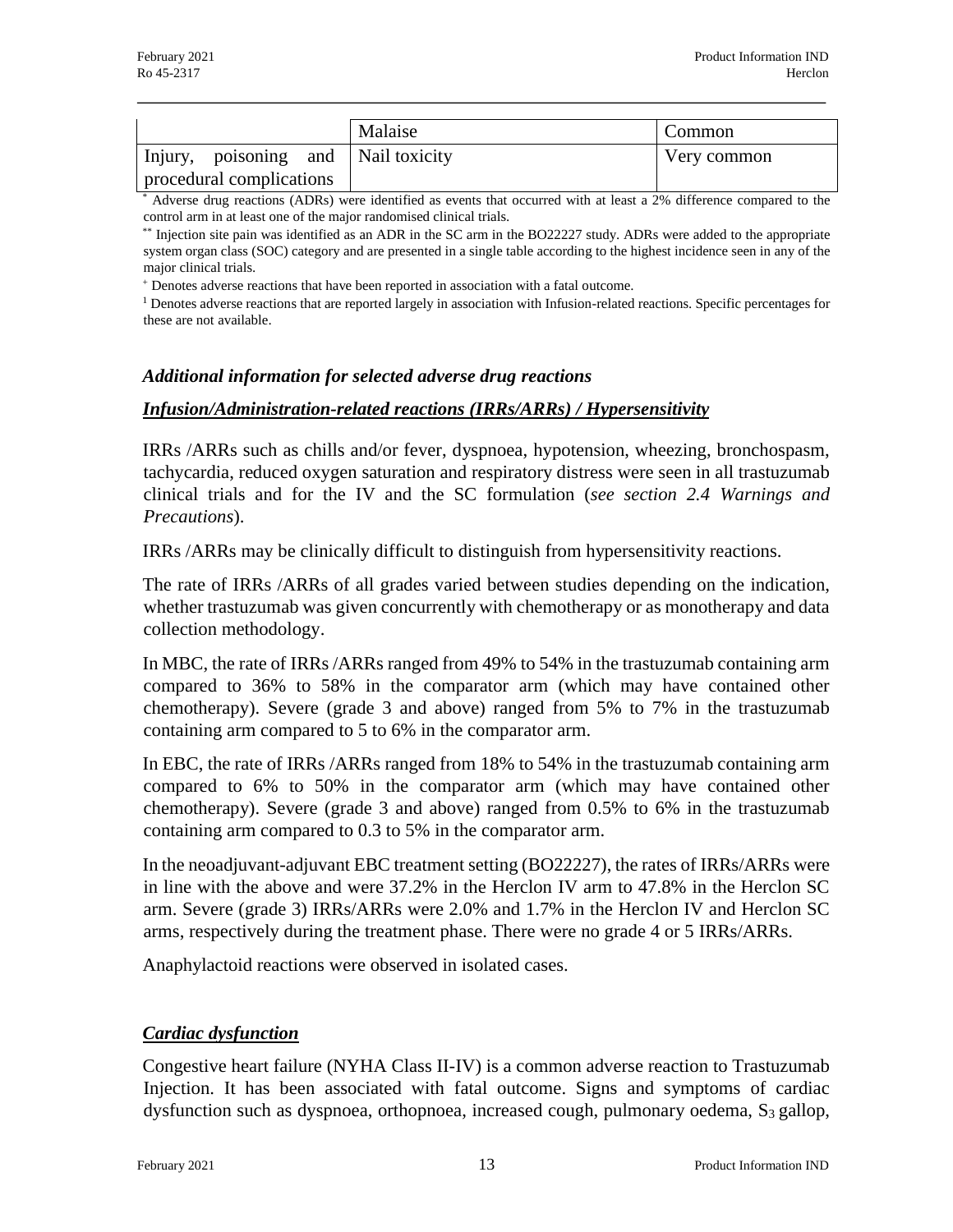or reduced ventricular ejection fraction, have been observed in patients treated with Trastuzumab Injection (*see section 2.4 Warnings and Precautions*).

#### *Metastatic Breast Cancer*

Depending on the criteria used to define cardiac dysfunction, the incidence in the pivotal metastatic trials varied between 9% and 12% in the Trastuzumab Injection + paclitaxel group, compared with 1% – 4% in the paclitaxel alone group. For Trastuzumab Injection monotherapy, the rate was  $6\% - 9\%$ . The highest rate of cardiac dysfunction was seen in patients receiving concurrent Trastuzumab Injection + anthracycline/cyclophosphamide (27%), and was significantly higher than in the anthracycline/cyclophosphamide alone group  $(7\% - 10\%)$ . In a subsequent trial with prospective monitoring of cardiac function, the incidence of symptomatic heart failure was 2.2% in patients receiving Trastuzumab Injection and docetaxel, compared with 0% in patients receiving docetaxel alone. Most of the patients (79%) who developed cardiac dysfunction in these trials experienced an improvement after receiving standard treatment for CHF.

# *Early Breast Cancer (adjuvant setting)*

In three pivotal clinical trials of adjuvant trastuzumab given in combination with chemotherapy the incidence of grade 3/4 cardiac dysfunction (symptomatic CHF) was similar in patients who were administered chemotherapy alone and in patients who were administered Trastuzumab Injection sequentially after a taxane (0.3 - 0.4%). The rate was highest in patients who were administered Trastuzumab Injection concurrently with a taxane (2.0%). At 3 years, the cardiac event rate in patients receiving  $AC\rightarrow P$  (doxorubicin plus cyclophosphamide followed by paclitaxel) + H (trastuzumab) was estimated at  $3.2\%$ , compared with 0.8% in AC→P treated patients. No increase in the cumulative incidence of cardiac events was seen with further follow up at 5 years.

At 5.5 years, the rates of symptomatic cardiac or LVEF events were 1.0%, 2.3%, and 1.1% in the AC→D (doxorubicin plus cyclophosphamide, followed by docetaxel), AC→DH (doxorubicin plus cyclophosphamide, followed by docetaxel plus trastuzumab), and DCarbH (docetaxel, carboplatin and trastuzumab) treatment arms, respectively. For symptomatic CHF (NCI-CTC Grade 3-4), the 5-year rates were 0.6%, 1.9%, and 0.4% in the  $AC\rightarrow D$ , AC→DH, and DCarbH treatment arms, respectively. The overall risk of developing symptomatic cardiac events was low and similar for patients in the AC→D and DCarbH arms; relative to both the  $AC \rightarrow D$  and  $DCarbH$  arms there was an increased risk of developing a symptomatic cardiac event for patients in the AC→DH arm, being discernable by a continuous increase in the cumulative rate of symptomatic cardiac or LVEF events up to 2.3% compared to approximately 1% in the two comparator arms (AC→D and DCarbH).

When Trastuzumab Injection was administered after completion of adjuvant chemotherapy NYHA Class III-IV heart failure was observed in 0.6% of patients in the one-year arm after a median follow-up of 12 months. After a median follow-up of 3.6 years the incidence of severe CHF and left ventricular dysfunction after 1 year Trastuzumab Injection therapy remained low at 0.8% and 9.8%, respectively.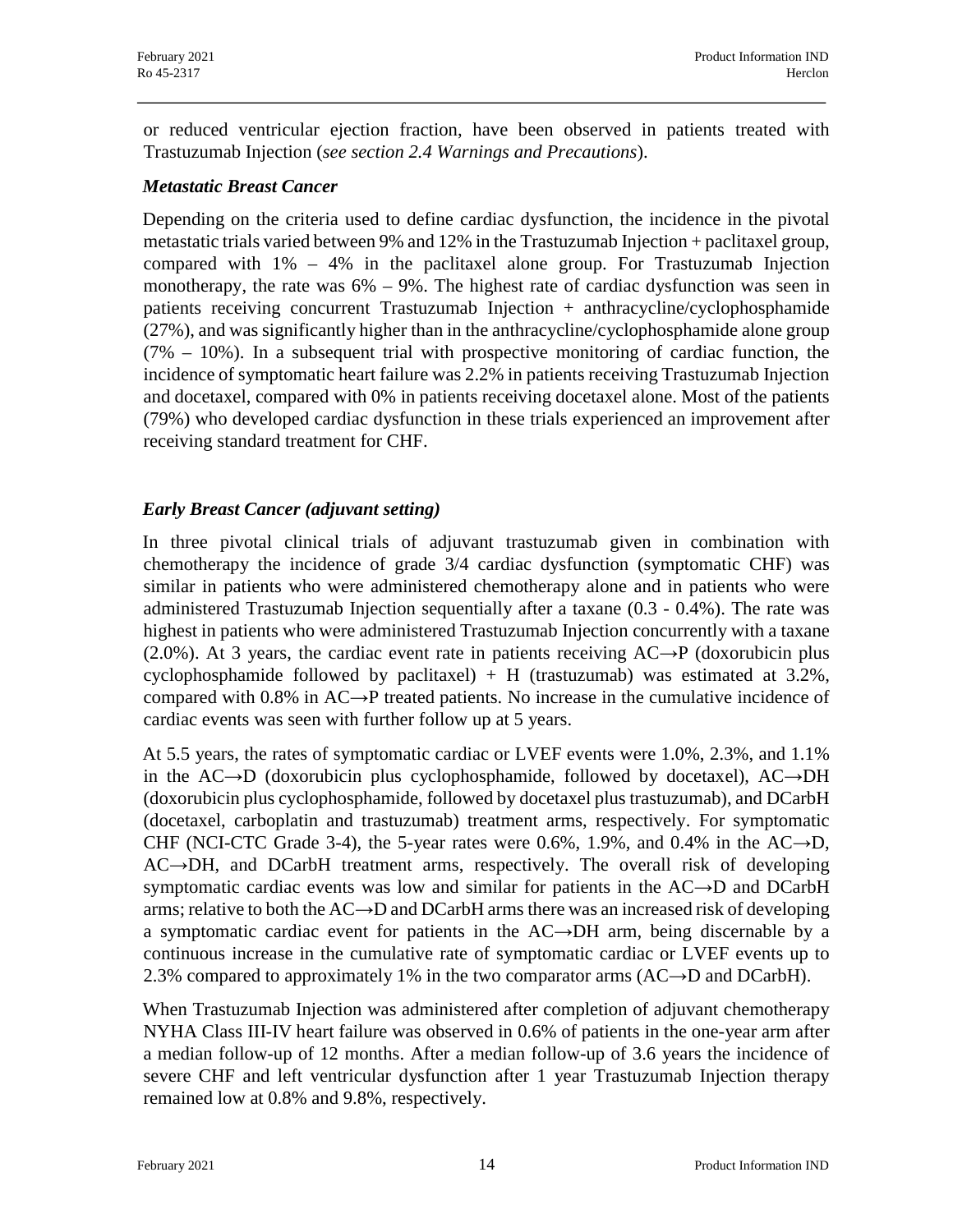In study BO16348, after a median follow-up of 8 years the incidence of severe CHF (NYHA Class III-IV) in the Trastuzumab Injection 1 year treatment arm was 0.8%, and the rate of mild symptomatic and asymptomatic left ventricular dysfunction was 4.6 %.

Reversibility of severe CHF (defined as a sequence of at least two consecutive LVEF values > 50% after the event) was evident for 71.4 % of Trastuzumab Injection-treated patients. Reversibility of mild symptomatic and asymptomatic left ventricular dysfunction was demonstrated for 79.5% of patients. Approximately 17% of cardiac dysfunction related events occurred after completion of Trastuzumab Injection.

In the joint analysis of studies NSABP B-31 and NCCTG N9831, with a median follow-up of 8.1 years for the AC→PH group (doxorubicin plus cyclophosphamide, followed by paclitaxel plus trastuzumab), the per patient incidence of new onset cardiac dysfunction, as determined by LVEF, remained unchanged compared to the analysis performed at a median follow up of 2.0 years in the AC→PH group: 18.5% of AC→PH patients with an LVEF decrease of ≥10% to below 50%. Reversibility of left ventricular dysfunction was reported in 64.5% of patients who experienced a symptomatic CHF in the AC→PH group being asymptomatic at latest follow up, and 90.3% having full or partial LVEF recovery.

# *Early Breast Cancer (neoadjuvant-adjuvant setting)*

In the pivotal trial MO16432, Herclon was administered concurrently with neoadjuvant chemotherapy containing three cycles of doxorubicin (cumulative dose  $180 \text{ mg/m}^2$ ). The incidence of symptomatic cardiac dysfunction was 1.7 % in the Herclon arm.

In the pivotal trial BO22227, Herclon was administered concurrently with neoadjuvant chemotherapy that contained four cycles of epirubicin (cumulative dose 300 mg/m<sup>2</sup>); at a median follow-up exceeding 70 months, the incidence of cardiac failure / congestive cardiac failure was  $0.3\%$  in the Herclon IV arm. In patients with lower body weights  $( $59 \text{ kg}$ , the$ lowest body weight quartile) the fixed dose used in the Herclon SC arm was not associated with an increased risk of cardiac events or significant drop in LVEF.

# *Advanced Gastric Cancer*

In the BO18255 study, at screening, the median LVEF value was 64% (range 48%-90%) in the Fluoropyrimidine/Cisplatin arm (FP) arm and 65% (range 50%-86%) in the Trastuzumab Injection IV plus Fluoropyrimidine/Cisplatin arm (H+FP) arm.

The majority of the LVEF decreases noted in BO18255 study were asymptomatic, with the exception of one patient in the Trastuzumab Injection-containing arm whose LVEF decrease coincided with cardiac failure.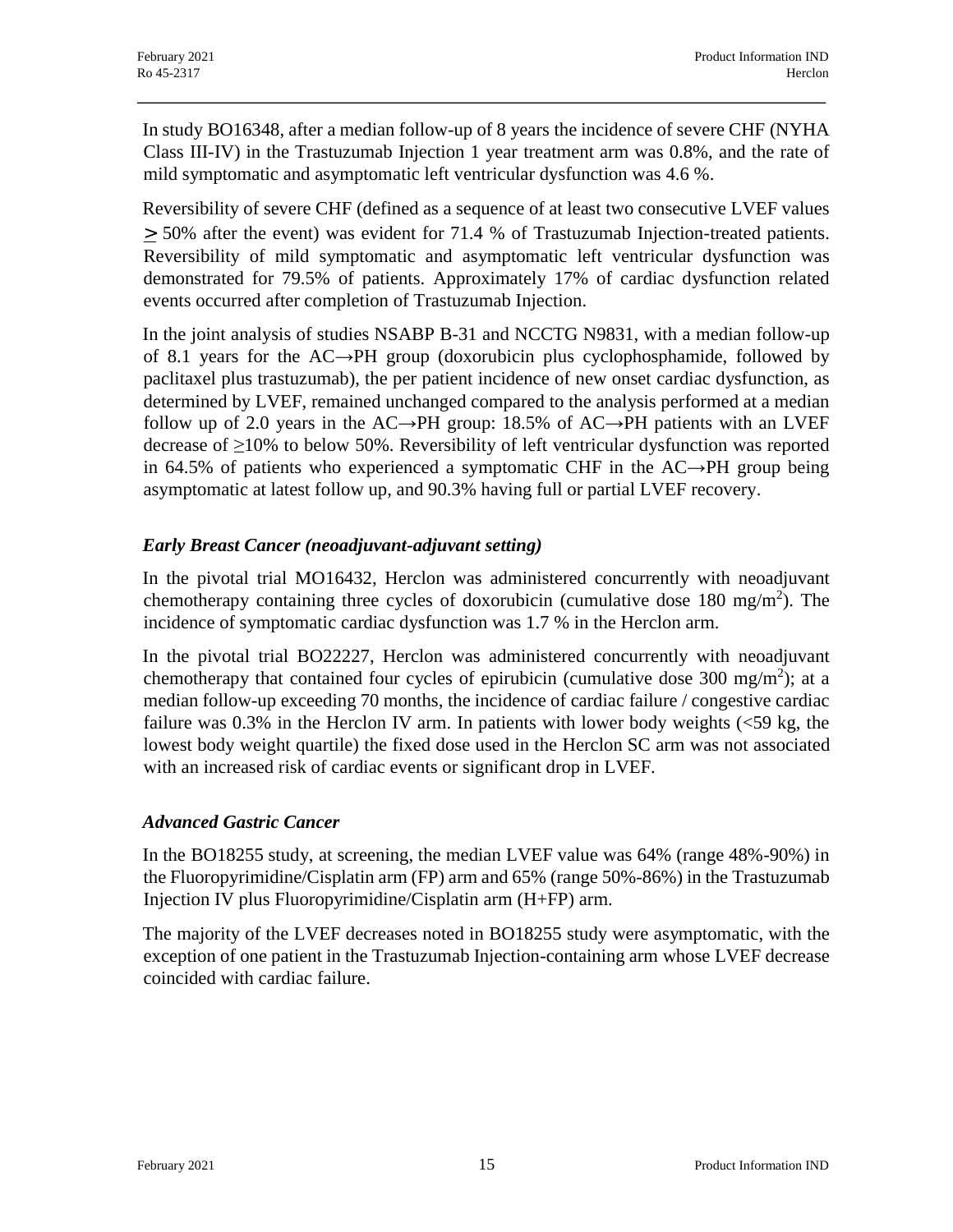# **Table 2: Summary of LVEF Change from baseline (BO18255 study)**

| <b>LVEF Decrease:</b><br><b>Lowest Post</b><br>screening Value | <b>Fluoropyrimidine/Cisplatin</b><br>$(N = 290)$<br>(% of patients in each) | Trastuzumab/Fluoropyrimidine/<br>Cisplatin ( $N = 294$ )<br>(% of patients in each treatment |
|----------------------------------------------------------------|-----------------------------------------------------------------------------|----------------------------------------------------------------------------------------------|
|                                                                | treatment arm)                                                              | arm)                                                                                         |
| *LVEF decrease of                                              | 1.1%                                                                        | 4.6%                                                                                         |
| $>10\%$ to a value of                                          |                                                                             |                                                                                              |
| $< 50\%$                                                       |                                                                             |                                                                                              |
| Absolute Value $<$ 50%                                         | 1.1%                                                                        | 5.9%                                                                                         |
| $^*$ LVEF decrease of $>$                                      | 11.8%                                                                       | 16.5%                                                                                        |
| 10% to a value of $>$<br>50%                                   |                                                                             |                                                                                              |

\*Only includes patients whose method of assessment at that visit is the same as at their initial assessments (FP,  $n = 187$  and H +FP,  $n = 237$ )

# **Table 3: Cardiac Adverse Events (BO18255 study)**

|                             | <b>Fluoropyrimidine/Cisplatin</b><br>$(N = 290)$<br>(% of patients in each)<br>treatment arm) | Trastuzumab/Fluoropyrimidine/<br>Cisplatin ( $N = 294$ )<br>(% of patients in each treatment<br>arm) |
|-----------------------------|-----------------------------------------------------------------------------------------------|------------------------------------------------------------------------------------------------------|
| <b>Total Cardiac Events</b> | 6%                                                                                            | 6%                                                                                                   |
| > Grade 3 NCI<br>CTCAE v3.0 | $*3\%$                                                                                        | $**1%$                                                                                               |

\* 9 patients experienced 9 Events

\*\*4 patients experienced 5 Events

Overall, there were no significant differences in cardiac dysfunction between the treatment arm and the comparator arm.

# *Haematological toxicity*

#### *Breast Cancer*

Haematological toxicity is infrequent following the administration of Trastuzumab Injection monotherapy in the metastatic setting, WHO Grade 3 leukopenia, thrombocytopenia and anaemia occurring in  $< 1\%$  of patients. No WHO Grade 4 toxicities were observed. There was an increase in WHO Grade 3 or 4 haematological toxicity in patients treated with the combination of Trastuzumab Injection and paclitaxel compared with patients receiving paclitaxel alone (34% versus 21%). Haematological toxicity was also increased in patients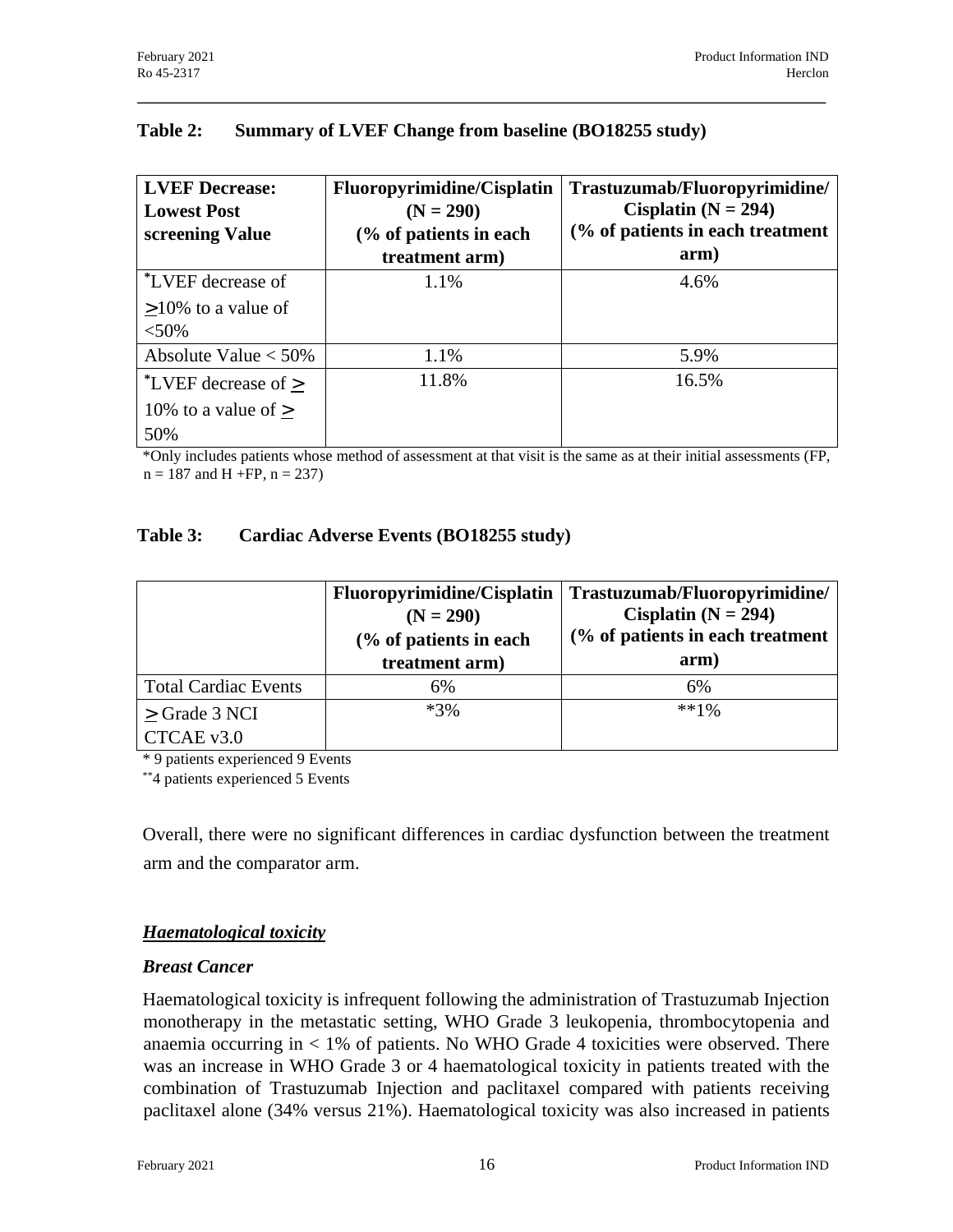receiving Trastuzumab Injection and docetaxel, compared with docetaxel alone (32% grade 3/4 neutropenia versus 22%, using NCI-CTC criteria). The incidence of febrile neutropenia/neutropenic sepsis was also increased in patients treated with Trastuzumab Injection plus docetaxel (23% versus 17% for patients treated with docetaxel alone).

Using NCI-CTC criteria, in the BO16348 study, 0.4% of Trastuzumab Injection-treated patients experienced a shift of 3 or 4 grades from baseline, compared with 0.6% in the observation arm.

# *Advanced Gastric Cancer*

The most frequently reported AEs, of Grade  $\geq$  3 occurring with an incidence rate of at least 1% by trial treatment, that were categorised under the Blood and Lymphatic System Disorders SOC are shown below:

# **Table 4: Frequently reported AEs grade ≥ 3 in blood and lymphatic system disorders SOC**

|                     | <b>Fluoropyrimidine/Cisplatin</b><br>$(N = 290)$<br>(% of patients in each<br>treatment arm) | Trastuzumab/Fluoropyrimidine/<br>Cisplatin ( $N = 294$ )<br>(% of patients in each treatment<br>arm) |
|---------------------|----------------------------------------------------------------------------------------------|------------------------------------------------------------------------------------------------------|
| Neutropenia         | 30%                                                                                          | 27%                                                                                                  |
| Anaemia             | 10%                                                                                          | 12%                                                                                                  |
| Febrile neutropenia | 3%                                                                                           | 5%                                                                                                   |
| Thrombocytopenia    | 3%                                                                                           | 5%                                                                                                   |

The total percentage of patients who experienced an AE of  $\geq$  grade 3 NCI-CTCAE v3.0 that has been categorised under this SOC were 38% in the FP arm and 40% in the FP + H arm.

Overall, there were no significant differences in haematotoxicity between the treatment arm and the comparator arm.

#### *Hepatic and renal toxicity*

#### *Breast Cancer*

WHO Grade 3 or 4 hepatic toxicity was observed in 12% of patients following administration of Trastuzumab Injection IV as single agent, in the metastatic setting. This toxicity was associated with progression of disease in the liver in 60% of these patients.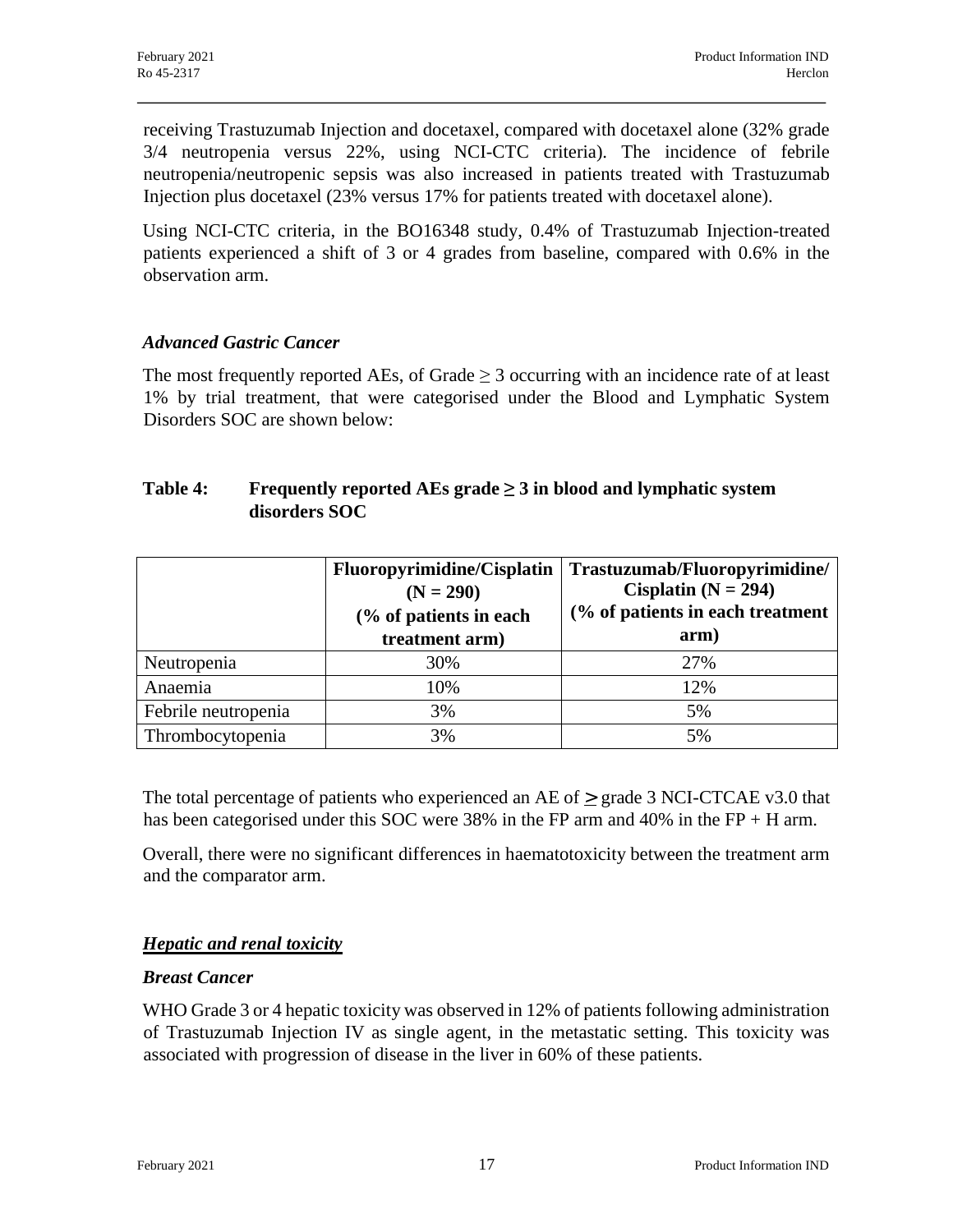WHO Grade 3 or 4 hepatic toxicity was less frequently observed among patients receiving Trastuzumab Injection IV and paclitaxel than among patients receiving paclitaxel alone (7% compared with 15%). No WHO Grade 3 or 4 renal toxicity was observed.

#### *Advanced Gastric Cancer*

In the BO18255 study no significant differences in hepatic and renal toxicity were observed between the two treatment arms.

NCI-CTCAE (version 3.0) grade  $\geq$ 3 renal toxicity was not significantly higher in patients receiving Trastuzumab Injection IV than those in the F+P arm (3% and 2% respectively).

NCI-CTCAE (version 3.0) grade  $\geq 3$  adverse event in the Hepatobiliary Disorders SOC: Hyperbilirubinaemia was the only reported AE and was not significantly higher in patients receiving Trastuzumab Injection IV than those in the  $F+P$  arm (1% and  $< 1\%$  respectively).

#### *Diarrhoea*

#### *Breast Cancer*

Of patients treated with Trastuzumab Injection IV monotherapy in the metastatic setting 27% experienced diarrhoea. An increase in the incidence of diarrhoea, primarily mild to moderate in severity, has also been observed in patients receiving Trastuzumab Injection in combination with paclitaxel compared with patients receiving paclitaxel alone.

In the BO16348 study, 8% of Trastuzumab Injection-treated patients experienced diarrhoea during the first year of treatment.

# *Advanced Gastric Cancer*

In the BO18255 study, 109 patients (37%) participating in the Trastuzumab Injectioncontaining treatment arm versus 80 patients (28%) in the comparator arm experienced any grade diarrhoea. Using NCI-CTCAE v3.0 severity criteria, the percentage of patients experiencing grade  $> 3$  diarrhoea was 4% in the FP arm versus 9% in the FP+H arm.

# *Infection*

An increased incidence of infections, primarily mild upper respiratory infections of minor clinical significance or catheter infections has been observed in patients treated with Trastuzumab Injection.

# *Switching treatment from Herclon IV to Herclon SC and vice versa (SC formulation not approved and not available in India)*

Study MO22982 investigated switching from Herclon IV to Herclon SC, and vice versa, in patients with HER2 positive EBC, with a primary objective to evaluate patient preference for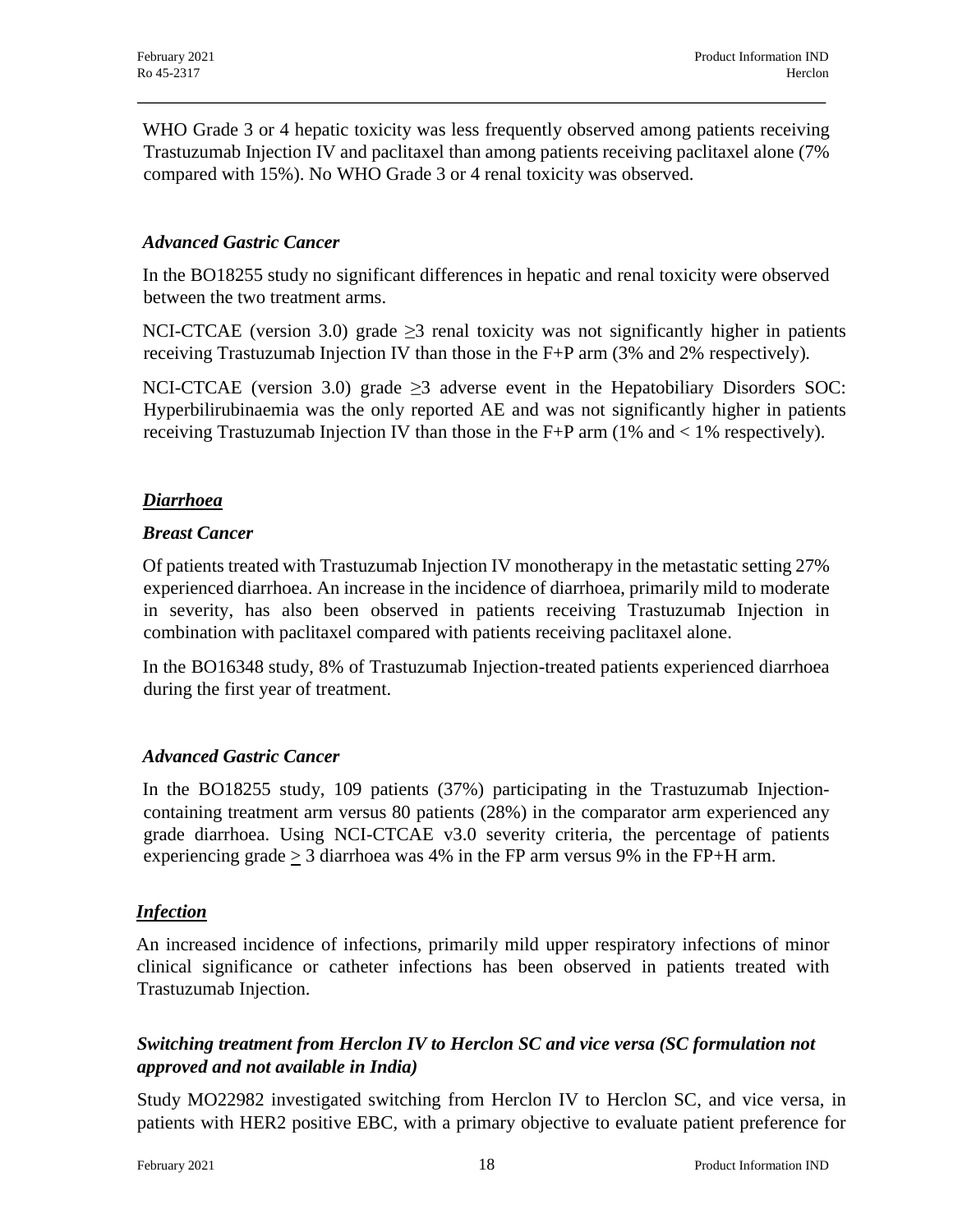either Herclon IV infusion or Herclon SC injection. In this trial, 2 cohorts (one using Herclon SC Vial and one using Herclon SC SID) were investigated using a 2-arm, cross-over design with patients being randomized to one of two different q3w Herclon treatment sequences (Herclon IV (Cycles 1-4)  $\rightarrow$  Herclon SC (Cycles 5-8), or Herclon SC (Cycles 1-4)  $\rightarrow$  Herclon IV (Cycles 5-8)). Patients were either naïve to Herclon IV treatment (20.3%) or pre-exposed to Herclon IV (79.7%) as part of ongoing adjuvant treatment for HER2 positive EBC. Overall, switches from Herclon IV to Herclon SC and vice versa were well tolerated. Pre-switch rates (Cycles 1-4) for SAEs, Grade 3 AEs and treatment discontinuations due to AEs were low (<5%) and similar to post-switch rates (Cycles 5-8). No Grade 4 or Grade 5 AEs were reported.

# *Herclon SC safety and tolerability in EBC patients (SC formulation not approved and not available in India)*

Study MO28048 investigating the safety and tolerability of Herclon SC as adjuvant therapy enrolled HER2 positive EBC patients in either a Herclon SC Vial cohort (N=1868 patients, including 20 patients receiving neoadjuvant therapy) or a Herclon SC SID cohort (N=710 patients, including 21 patients receiving neoadjuvant therapy). The primary analysis included patients with a median follow-up of up to 23.7 months. No new safety signals were observed and results were consistent with the known safety profile for Herclon IV and Herclon SC. In addition, treatment of lower body weight patients with Herclon SC fixed dose in adjuvant EBC was not associated with increased safety risk, AEs and SAEs, compared to the higher body weight patients. The final results of study BO22227 at a median follow-up exceeding 70 months were also consistent with the known safety profile for Herclon IV and Herclon SC, and no new safety signals were observed.

# **2.6.2 Post marketing Experience**

The following adverse drug reactions have been identified from post-marketing experience with Herclon (Table 5).

# **Table 5: Adverse Reactions reported in the post marketing setting**

| <b>System organ class</b>            | <b>Adverse reaction</b> |  |
|--------------------------------------|-------------------------|--|
| Blood and lymphatic system disorders | Hypoprothrombinaemia    |  |
|                                      | Immune thrombocytopenia |  |
| Immune system disorders              | Anaphylactoid reaction  |  |
|                                      | Anaphylactic reaction   |  |
| Metabolism and nutrition disorders   | Tumour lysis syndrome   |  |
| Eye disorders                        | Madarosis               |  |
| Cardiac disorders                    | Cardiogenic shock       |  |
|                                      | Tachycardia             |  |
|                                      | Bronchospasm            |  |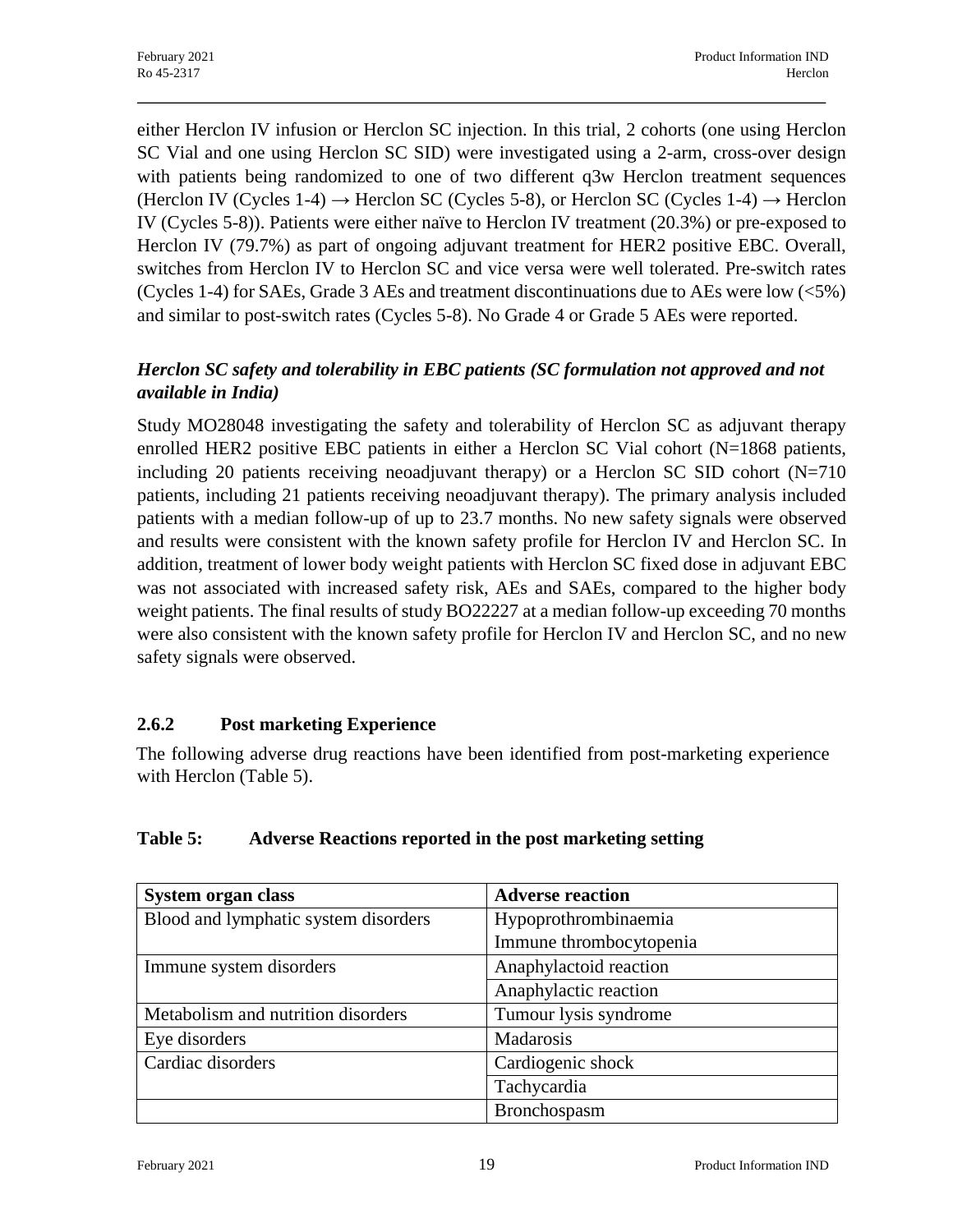| Respiratory, thoracic and mediastinal | Oxygen saturation decreased         |  |
|---------------------------------------|-------------------------------------|--|
| disorders                             | Respiratory failure                 |  |
|                                       | Interstitial lung disease           |  |
|                                       | Lung infiltration                   |  |
|                                       | Acute respiratory distress syndrome |  |
|                                       | Respiratory distress                |  |
|                                       | Pulmonary fibrosis                  |  |
|                                       | Hypoxia                             |  |
|                                       | Laryngeal oedema                    |  |
| Renal and urinary disorders           | Glomerulonephropathy                |  |
|                                       | Renal failure                       |  |
| Pregnancy, puerperium and perinatal   | Pulmonary hypoplasia                |  |
| conditions                            | Renal hypoplasia                    |  |
|                                       | Oligohydramnios                     |  |

# **2.6.3 Adverse Events**

Table below indicates adverse events that historically have been reported in patients who have received Trastuzumab Injection. As no evidence of a causal association has been found between Trastuzumab Injection and these events, these events are not considered expected for the purposes of regulatory reporting.

# **Table 6: Adverse Events**

| <b>System organ class</b>                 | <b>Adverse Event</b>     |
|-------------------------------------------|--------------------------|
| Infections and infestations               | Meningitis               |
|                                           | <b>Bronchitis</b>        |
| Blood and lymphatic system disorders      | Leukaemia                |
| Nervous system disorders                  | Cerebrovascular disorder |
|                                           | Lethargy                 |
|                                           | Coma                     |
| Ear and labyrinth disorders               | Vertigo                  |
| Respiratory, Thoracic and Mediastinal     | Hiccups                  |
| system disorders                          | Dyspnoea exertional      |
| Gastrointestinal disorders                | Gastritis                |
|                                           | Pancreatitis             |
| Musculoskeletal and connective tissue     | Musculoskeletal pain     |
| disorders                                 |                          |
| Renal and urinary disorders               | Dysuria                  |
| Reproductive system and breast disorders  | Breast pain              |
| General disorders and administration site | Chest discomfort         |
| conditions                                |                          |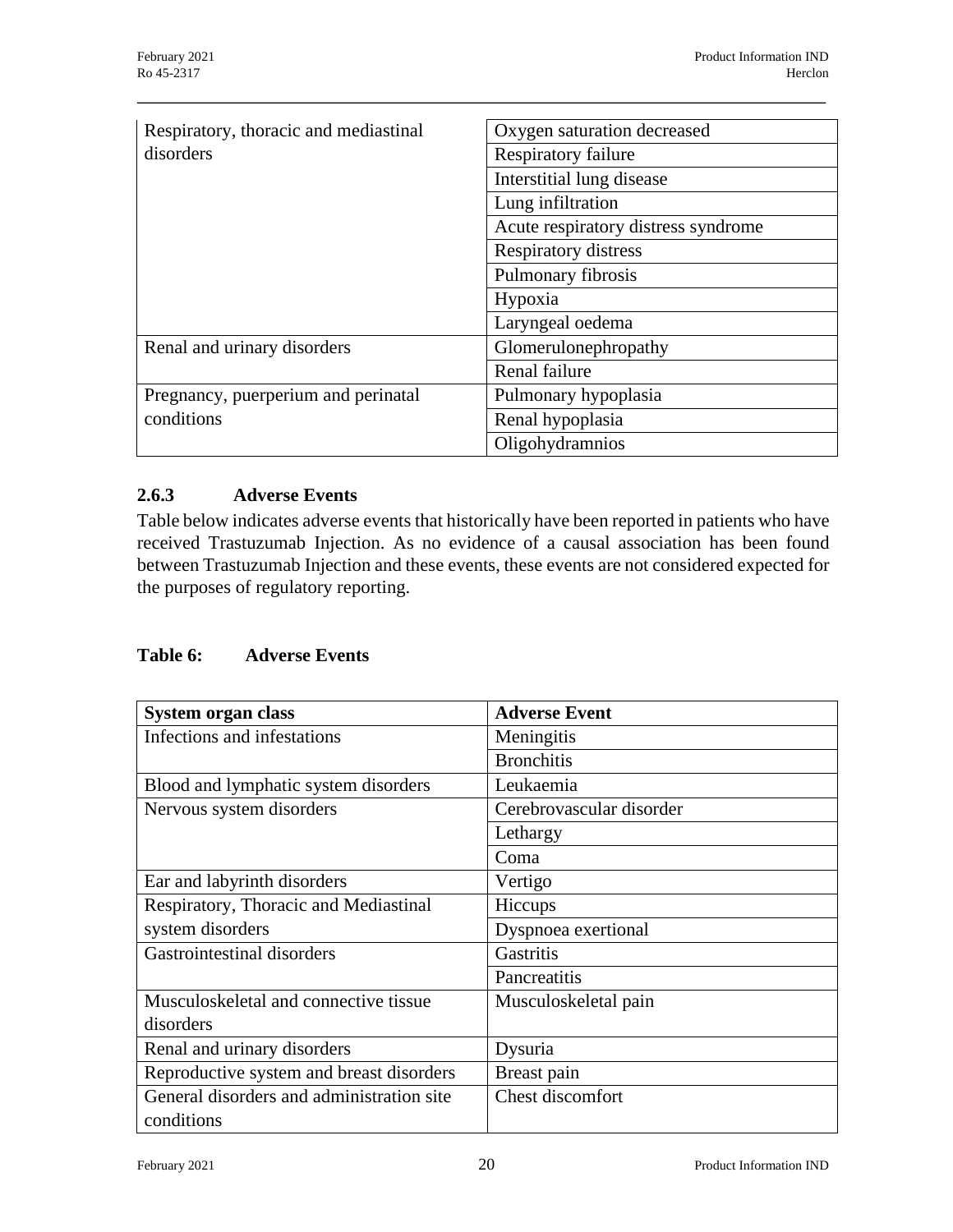# **2.7 Overdose**

There is no experience with overdose in human clinical trials. Single doses higher than 10 mg/kg have not been tested.

# **2.8 Interactions with other medicinal products and other forms of interaction**

There have been no formal drug interaction studies performed with Herclon in humans. Clinically significant interactions between Herclon and the concomitant medications used in clinical trials have not been observed (*see section 3.2 Pharmacokinetic Properties*).

In studies where Herclon was administered in combination with docetaxel, carboplatin, or anastrozole, the pharmacokinetics of these medications was not altered nor was the pharmacokinetics of trastuzumab altered.

Concentrations of paclitaxel and doxorubicin (and their major metabolites  $6-\alpha$ hydroxylpaclitaxel, POH, and doxorubicinol, DOL) were not altered in the presence of trastuzumab. However, trastuzumab may elevate the overall exposure of one doxorubicin metabolite, (7deoxy-13 dihydro-doxorubicinone, D7D). The bioactivity of D7D and the clinical impact of the elevation of this metabolite is unclear. No changes were observed in trastuzumab concentrations in the presence of paclitaxel and doxorubicin.

The results of a drug interaction substudy evaluating the pharmacokinetics of capecitabine and cisplatin when used with or without trastuzumab suggested that the exposure to the bioactive metabolites (e.g. 5-FU) of capecitabine was not affected by concurrent use of cisplatin or by concurrent use of cisplatin plus trastuzumab. However, capecitabine itself showed higher concentrations and a longer half-life when combined with trastuzumab. The data also suggested that the pharmacokinetics of cisplatin were not affected by concurrent use of capecitabine or by concurrent use of capecitabine plus Trastuzumab.

# **3. PHARMACOLOGICAL PROPERTIES AND EFFECTS**

# **3.1 Pharmacodynamic Properties**

# **3.1.1 Mechanism of Action**

Trastuzumab is a recombinant humanised monoclonal antibody that selectively targets the extracellular domain of the human epidermal growth factor receptor 2 protein (HER2). The antibody is an  $IgG_1$  isotype that contains human framework regions with the complementarity determining regions of a murine anti-p185 HER2 antibody that binds to human HER2.

The HER2 proto-oncogene or c-erbB2 encodes for a single transmembrane spanning, receptor like protein of 185 kDa, which is structurally related to the epidermal growth factor receptor. Overexpression of HER2 is observed in 15%-20% of primary breast cancer The overall rate of HER2 positivity in advanced gastric cancers as observed during screening for study BO18255 is 15% for IHC3+ and IHC2+/FISH+ or 22.1% when applying the broader definition of IHC3+ or FISH+. A consequence of HER2 gene amplification is an increase in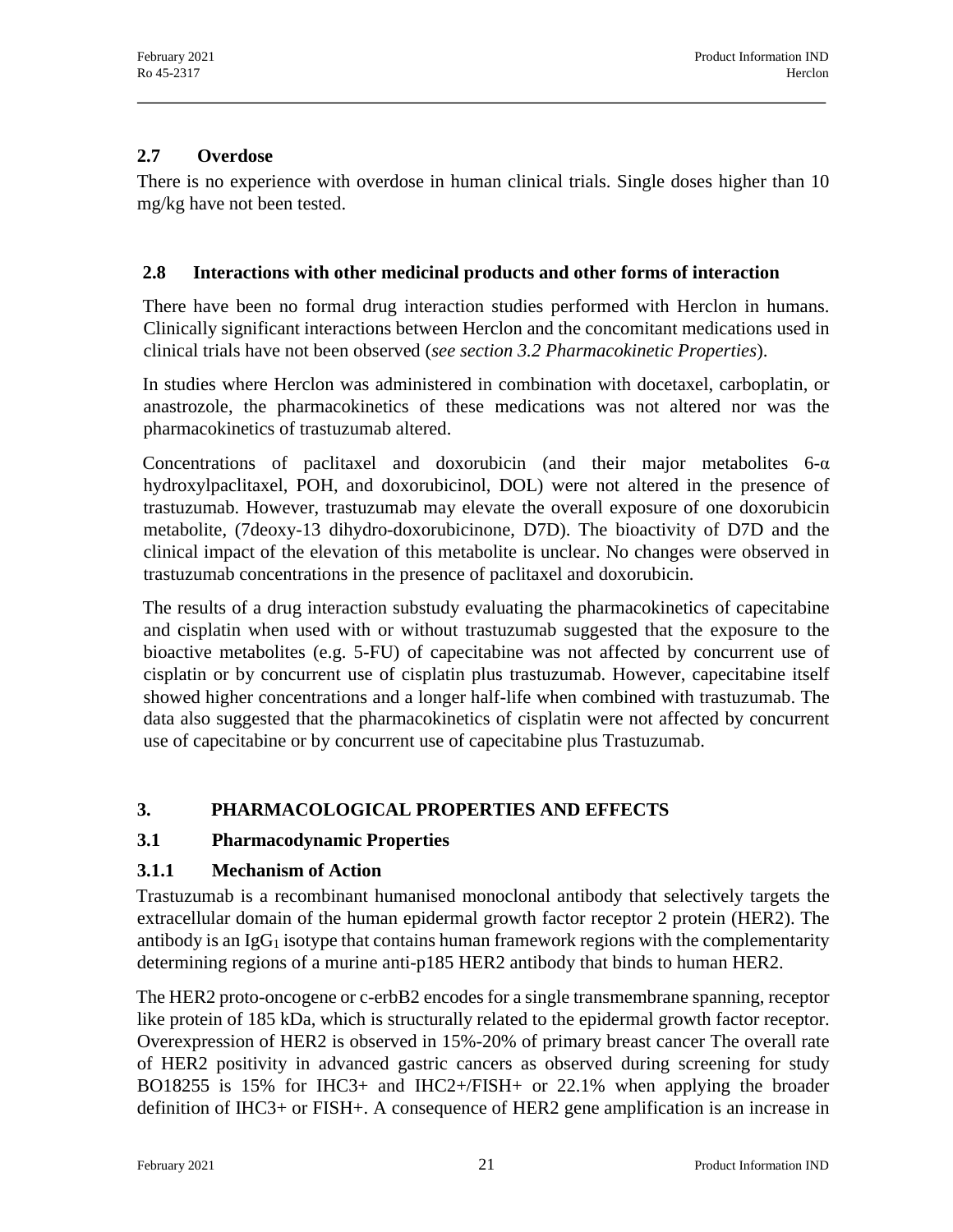HER2 protein expression on the surface of these tumour cells, which results in a constitutively activated HER2 protein.

Studies indicate that breast cancer patients whose tumors have amplification or overexpression of HER2 have a shortened disease-free survival compared to patients whose tumors do not have amplification or overexpression of HER2.

Trastuzumab has been shown, both in in-vitro assays and in animals, to inhibit the proliferation of human tumor cells that overexpress HER2. In vitro, trastuzumab-mediated antibody dependent cell-mediated cytotoxicity (ADCC) has been shown to be preferentially exerted on HER2 overexpressing cancer cells compared with cancer cells that do not overexpress HER2.

# **3.1.2 Clinical / Efficacy Studies**

#### **Breast Cancer**

#### **Metastatic Breast Cancer**

Trastuzumab Injection monotherapy has been used in clinical trials for patients with metastatic breast cancer who have tumors that overexpress HER2 and who have failed one or more chemotherapy regimens for their metastatic disease.

Trastuzumab Injection has also been used in clinical trials in combination with paclitaxel or an anthracycline (doxorubicin or epirubicin) plus cyclophosphamide as first line therapy for patients with metastatic breast cancer who have tumors that overexpress HER2.

Patients who had previously received anthracycline-based adjuvant chemotherapy were treated with paclitaxel  $(175 \text{ mg/m}^2 \text{ infused over } 3 \text{ hours})$  with or without Trastuzumab Injection. Patients could be treated with Trastuzumab Injection until progression of disease.

Trastuzumab Injection monotherapy, when used as second- or third-line treatment of women with metastatic breast cancer which overexpresses HER-2, results in an overall tumor response rate of 15% and a median survival of 13 months.

The use of Trastuzumab Injection in combination with paclitaxel as first-line treatment of women with metastatic breast cancer that overexpresses HER-2 significantly prolongs the median time to disease progression, compared with patients treated with paclitaxel alone. The increase in median time to disease progression for patients treated with Trastuzumab Injection and paclitaxel is 3.9 months (6.9 months vs. 3.0 months). Tumor response and one year survival rate are also increased for Trastuzumab Injection in combination with paclitaxel versus paclitaxel alone.

Trastuzumab Injection has also been studied in a randomised, controlled trial, in combination with docetaxel, as first-line treatment of women with metastatic breast cancer. The combination of Trastuzumab Injection and docetaxel significantly increased response rate (61% versus 34%) and prolonged the median time to disease progression, (by 5.6 months), compared with patients treated with docetaxel alone. Median survival was also significantly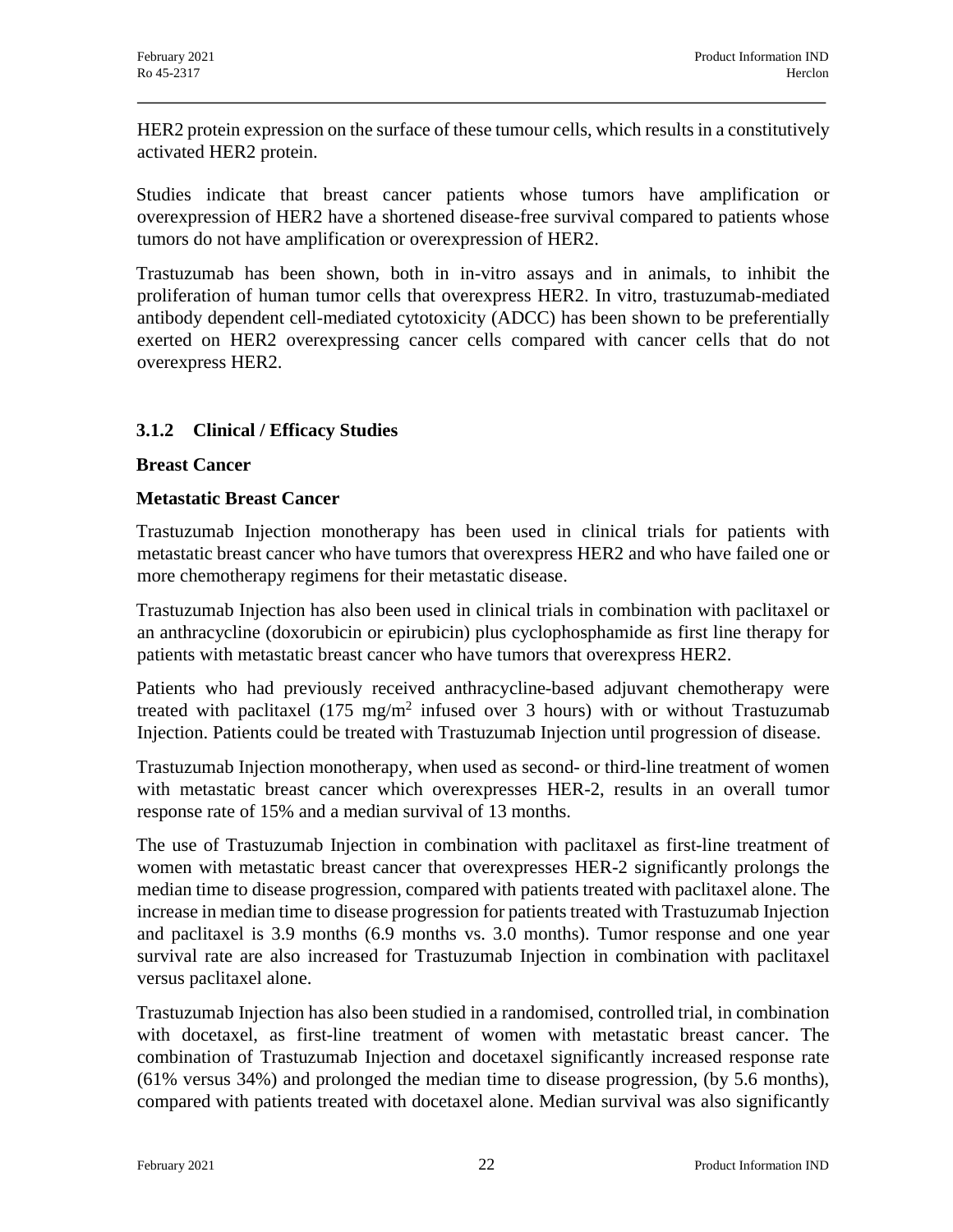increased in patients receiving the combination, compared with those receiving docetaxel alone (31.2 months versus 22.7 months).

#### *Combination treatment with Trastuzumab Injection and anastrozole*

Trastuzumab Injection has been studied in combination with anastrozole for first line treatment of metastatic breast cancer in HER2 overexpressing, hormone-receptor (i.e. estrogen-receptor (ER) and/or progesterone-receptor (PR)) positive patients. Progression free survival was doubled in the Trastuzumab Injection plus anastrozole arm compared to anastrozole (4.8 months versus 2.4 months). For the other parameters the improvements seen for the combination were; for overall response (16.5% versus 6.7%); clinical benefit rate (42.7% versus 27.9%); time to progression (4.8 months versus 2.4 months). For time to response and duration of response no difference could be recorded between the arms. The median overall survival was extended by 4.6 months for patients in the combination arm. The difference was not statistically significant, however more than half of the patients in the anastrozole alone arm crossed over to a Trastuzumab Injection containing regimen after progression of disease. Fifty two percent of the patients taking Trastuzumab Injection plus anastrozole survived for at least 2 years compared to 45% taking anastrozole alone.

#### **Early Breast Cancer**

In the adjuvant treatment setting, Trastuzumab Injection was investigated in 4 large multicenter, randomised, phase 3 trials:

- Study BO16348 was designed to compare one and two years of three-weekly Trastuzumab Injection treatment versus observation in patients with HER2-positive early breast cancer following surgery, established chemotherapy and radiotherapy (if applicable). In addition, a comparison of two years of Trastuzumab Injection treatment versus one year of Trastuzumab Injection treatment was performed. Patients assigned to receive Trastuzumab Injection were given an initial loading dose of 8 mg/kg, followed by 6 mg/kg every three weeks for either one or two years.
- Studies NSABP B-31 and NCCTG N9831 that comprise the joint analysis were designed to investigate the clinical utility of combining Trastuzumab Injection IV treatment with paclitaxel following AC chemotherapy; additionally the NCCTG N9831 study investigated adding Trastuzumab Injection sequentially to ACpaclitaxel chemotherapy in patients with HER2-positive early breast cancer following surgery.
- Study BCIRG 006 was designed to investigate combining Trastuzumab Injection IV treatment with docetaxel either following AC chemotherapy or in combination with docetaxel and carboplatin in patients with HER2-positive early breast cancer following surgery.

Early breast cancer in the BO16348 study was limited to operable, primary, invasive adenocarcinoma of the breast, with axillary nodes-positive or axillary nodes-negative tumours of at least 1 cm in diameter.

The efficacy results from the BO16348 study are summarized in the following table: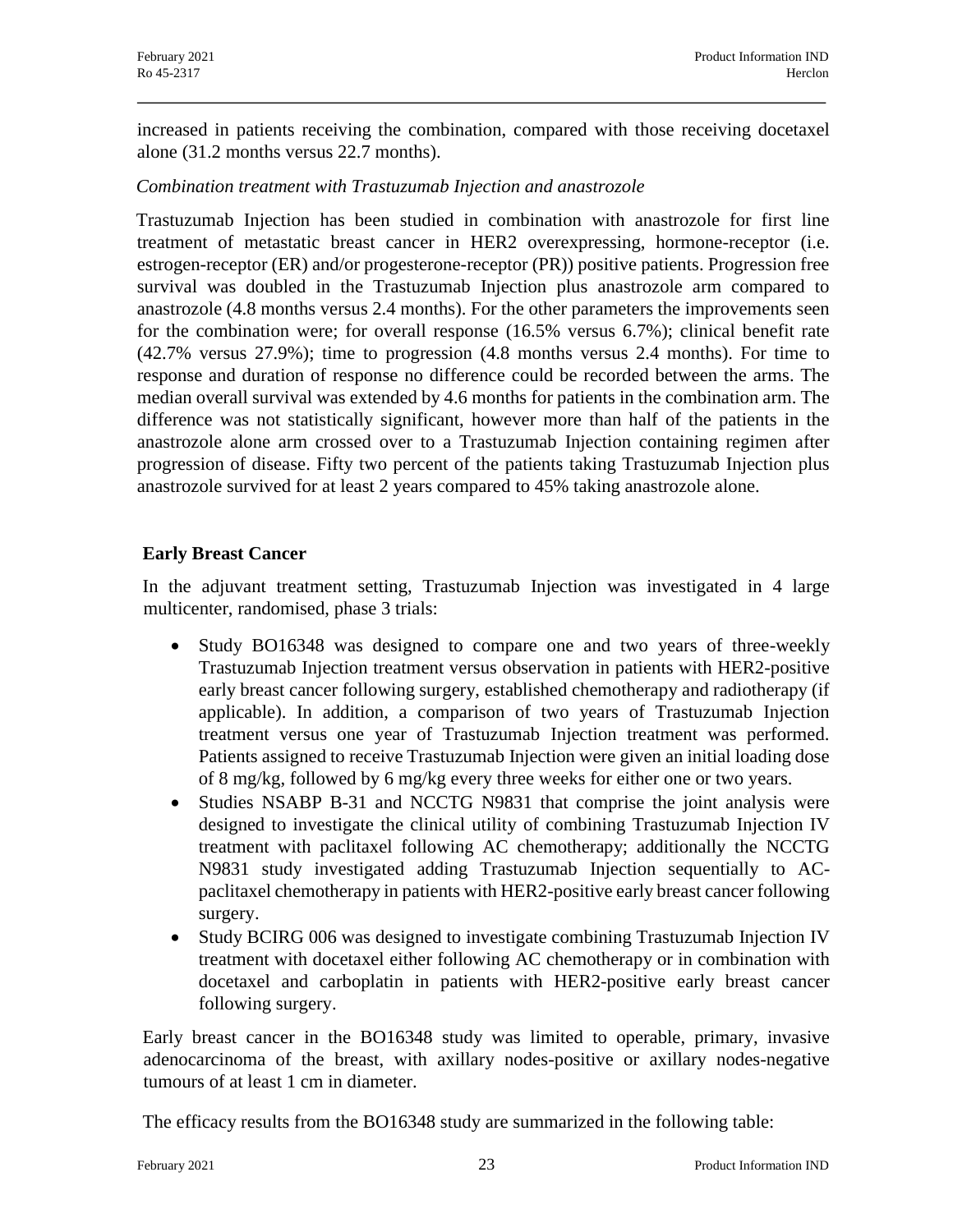# **Table 7: Efficacy Results (BO16348 study): Results at 12months\* and 8 years\*\* of median follow-up**

|                            | Median follow-up 12 months |             | Median follow-up 8 years |                |  |
|----------------------------|----------------------------|-------------|--------------------------|----------------|--|
| Parameter                  | Observation                | Trastuzumab | Observation              | Trastuzumab    |  |
|                            | $N=1693$                   | Injection   | $N = 1697$ ***           | Injection      |  |
|                            |                            | 1 Year      |                          | 1 Year         |  |
|                            |                            | $N = 1693$  |                          | $N = 1702$ *** |  |
| Disease-free survival      |                            |             |                          |                |  |
| - No. patients with event  | 219 (12.9%)                | 127(7.5%)   | 570 (33.6%)              | 471 (27.7%)    |  |
| - No. patients without     | 1474                       | 1566        | 1127                     | 1231           |  |
| event                      | $(87.1\%)$                 | (92.5%)     | $(66.4\%)$               | (72.3%)        |  |
| P-value versus Observation |                            | < 0.0001    |                          | < 0.0001       |  |
| <b>Hazard Ratio versus</b> |                            | 0.54        |                          | 0.76           |  |
| Observation                |                            |             |                          |                |  |
| Recurrence-free survival   |                            |             |                          |                |  |
| - No. patients with event  | 208 (12.3%)                | 113 (6.7%)  | 506 (29.8%)              | 399 (23.4%)    |  |
| - No. patients without     | 1485                       | 1580        | 1191                     | 1303           |  |
| event                      | (87.7%)                    | $(93.3\%)$  | $(70.2\%)$               | $(76.6\%)$     |  |
| P-value versus Observation | < 0.0001                   |             |                          | < 0.0001       |  |
| Hazard Ratio versus        | 0.51                       |             | 0.73                     |                |  |
| Observation                |                            |             |                          |                |  |
| Distant disease-free       |                            |             |                          |                |  |
| survival                   |                            |             |                          |                |  |
| - No. patients with event  | 184 (10.9%)                | 99 (5.8%)   | 488 (28.8%)              | 399 (23.4%)    |  |
| - No. patients without     | 1508                       | 1594        | 1209                     | 1303           |  |
| event                      | $(89.1\%)$                 | $(94.6\%)$  | $(71.2\%)$               | $(76.6\%)$     |  |
| P-value versus Observation | < 0.0001                   |             | < 0.0001                 |                |  |
| <b>Hazard Ratio versus</b> | 0.50                       |             | 0.76                     |                |  |
| Observation                |                            |             |                          |                |  |
| Overall survival (death)   |                            |             |                          |                |  |
| - No. patients with event  | $40(2.4\%)$                | $31(1.8\%)$ | 350 (20.6%)              | 278 (16.3%)    |  |
| - No. patients without     | 1653                       | 1662        | 1347                     | 1424           |  |
| event                      | $(97.6\%)$                 | $(98.2\%)$  | $(79.4\%)$               | (83.7%)        |  |
| P-value versus Observation |                            | 0.24        |                          | 0.0005         |  |
| <b>Hazard Ratio versus</b> |                            | 0.75        |                          | 0.76           |  |
| Observation                |                            |             |                          |                |  |

\*Co-primary endpoint of DFS of 1 year vs observation met the pre-defined statistical boundary

\*\*Final analysis (including crossover of 52% of patients from the observation arm to Herclon)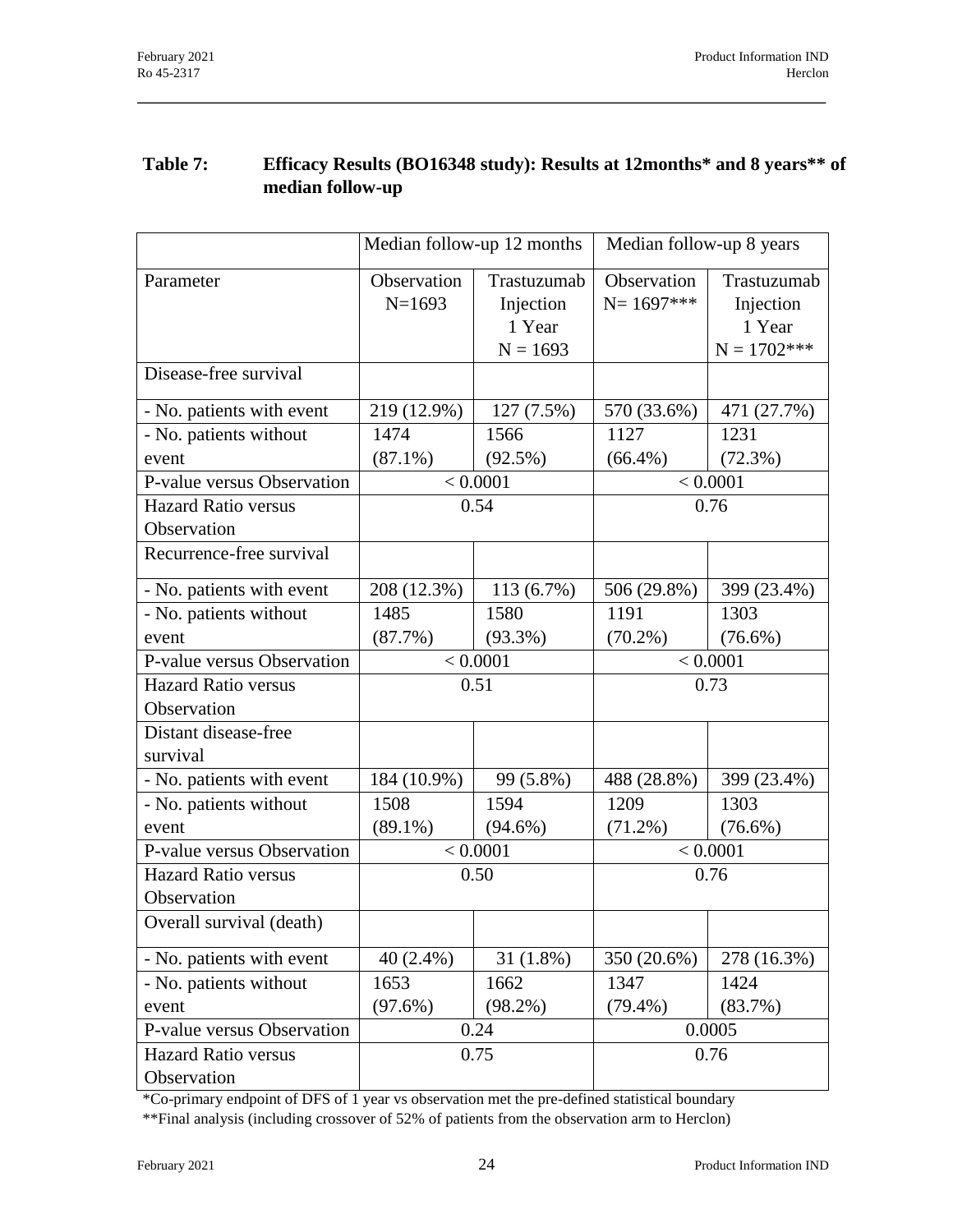\*\*\* There is a discrepancy in the overall sample size due to a small number of patients who were randomised after the cut-off date for the 12-month median follow-up analysis

The efficacy results from the interim efficacy analysis crossed the protocol pre-specified statistical boundary for the comparison of 1-year of Trastuzumab Injection vs. observation. After a median follow-up of 12 months, the hazard ratio (HR) for disease free survival (DFS) was 0.54 (95% CI 0.44, 0.67) which translates into an absolute benefit, in terms of a 2-year disease-free survival rate, of 7.6 percentage points (85.8% versus 78.2%) in favour of the Trastuzumab Injection arm.

A final analysis was performed after a median follow-up of 8 years, which showed that 1 year Trastuzumab Injection treatment is associated with a 24% risk reduction compared to observation only (HR=0.76, 95% CI 0.67, 0.86). This translates into an absolute benefit in terms of an 8-year disease free survival rate of 6.4 percentage points in favour of 1 year Trastuzumab Injection treatment.

In this final analysis, extending Trastuzumab Injection treatment for a duration of two years did not show additional benefit over treatment for 1 year [DFS HR in the intent to treat (ITT) population of 2 years vs 1 year=0.99 (95% CI: 0.87, 1.13), p-value=0.90 and OS HR=0.98 (0.83, 1.15); p-value= 0.78]. The rate of asymptomatic cardiac dysfunction was increased in the 2-year treatment arm (8.1% versus 4.6% in the 1-year treatment arm). More patients experienced at least one grade 3 or 4 adverse event in the 2-year treatment arm (20.4%) compared with the 1-year treatment arm (16.3%).

In the joint analysis of the NSABP B-31 and NCCTG N9831 studies, early breast cancer was limited to women with operable breast cancer at high risk, defined as HER2-positive and axillary lymph node-positive or HER2-positive and lymph node-negative with high risk features (tumour size  $> 1$  cm and ER negative or tumour size  $> 2$  cm, regardless of hormonal status). Trastuzumab Injection was administered in combination with paclitaxel, following AC chemotherapy. Paclitaxel was administered as follows:

- Intravenous paclitaxel 80 mg/m<sup>2</sup> as a continuous IV infusion, given every week for 12 weeks, or
- Intravenous paclitaxel 175 mg/m<sup>2</sup> as a continuous IV infusion, given every 3 weeks for 4 cycles (day 1 of each cycle).

# **Table 8: Summary of Efficacy results from the joint analysis studies NSABP B-31 and NCCTG N9831 at the time of the definitive DFS analysis\*:**

| Parameter               | $AC \rightarrow P$ | $AC \rightarrow PH$ | p-value            | <b>Hazard Ratio</b>       |
|-------------------------|--------------------|---------------------|--------------------|---------------------------|
|                         | $(N=1679)$         | $(N=1672)$          | versus             | versus $AC \rightarrow P$ |
|                         |                    |                     | $AC \rightarrow P$ | $(95\% \text{ CI})$       |
| Disease-free survival   |                    |                     |                    |                           |
| No. patients with event |                    |                     |                    | 0.48(0.39,                |
| (%)                     | 261(15.5)          | 133(8.0)            | < 0.0001           | (0.59)                    |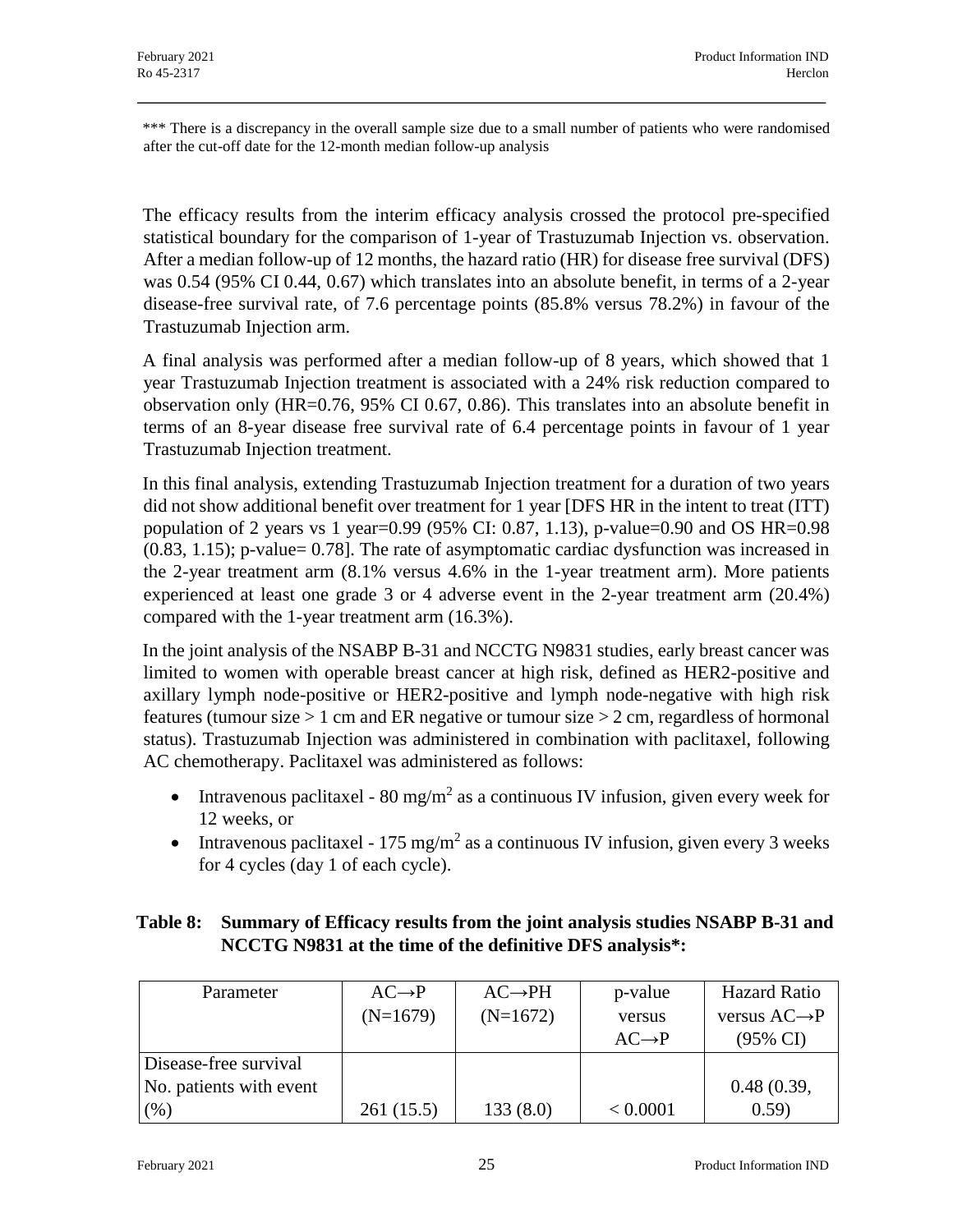| Distant Recurrence      |           |         |           |            |
|-------------------------|-----------|---------|-----------|------------|
| No. patients with event |           |         |           | 0.47(0.37, |
| (96)                    | 193(11.5) | 96(5.7) | < 0.0001  | 0.60)      |
| Death (OS event):       |           |         |           |            |
| No. patients with event |           |         |           | 0.67(0.48, |
| (% )                    | 92(5.5)   | 62(3.7) | $0.014**$ | 0.92)      |

A: doxorubicin; C: cyclophosphamide; P: paclitaxel; H: trastuzumab

\* at median duration of follow up of 1.8 years for the patients in the AC→P arm and 2.0 years for patients in the AC→PH arm

\*\* p value for OS did not cross the pre-specified statistical boundary for comparison of AC→PH vs. AC→P Source: Table 15 Clinical Study Report: Joint Analysis of B-31 and N9831, 04 February 2006, Genentech, Inc.

For the primary endpoint, DFS, the addition of Trastuzumab Injection to paclitaxel chemotherapy resulted in a 52% decrease in the risk of disease recurrence. The hazard ratio translates into an absolute benefit, in terms of a 3-year disease-free survival rate, of 11.8 percentage points (87.2% versus 75.4%) in favour of the AC→PH (Trastuzumab Injection) arm.

The pre-planned final analysis of OS from the joint analysis of studies NSABP B-31 and NCCTG N9831 was performed when 707 deaths had occurred (median follow-up 8.3 years in the AC→PH group). Treatment with AC→PH resulted in a statistically significant improvement in OS compared with AC→P (stratified HR=0.64; 95% CI [0.55, 0.74]; logrank p value < 0.0001). At 8 years, the survival rate was estimated to be 86.9% in the  $AC \rightarrow PH$  arm and 79.4% in the  $AC \rightarrow P$  arm, an absolute benefit of 7.4% (95% CI 4.9%, 10.0%).

The final OS results from the joint analysis of studies NSABP B-31 and NCCTG N9831 are summarized in the following table:

| Parameter                      | $AC \rightarrow P$<br>$(N=2032)$ | $AC \rightarrow PH$<br>$(N=2031)$ | p-value<br>versus<br>$AC \rightarrow P$ | <b>Hazard Ratio</b><br>versus<br>$AC\rightarrow P$ (95%) |
|--------------------------------|----------------------------------|-----------------------------------|-----------------------------------------|----------------------------------------------------------|
| Death (OS event):              | 418                              | 289                               | < 0.0001                                | 0.64                                                     |
| No. patients with event $(\%)$ | $(20.6\%)$                       | $(14.2\%)$                        |                                         | (0.55, 0.74)                                             |

# **Table 9: Final Overall Survival Analysis from the joint analysis of trials NSABP B-31 and NCCTG N9831:**

A: doxorubicin; C: cyclophosphamide; P: paclitaxel; H: trastuzumab

In the BCIRG 006 study, HER2-positive, early breast cancer was limited to either lymph node-positive or high risk node-negative patients, defined as negative (pN0) lymph node involvement, and at least 1 of the following factors: tumour size greater than 2 cm, oestrogen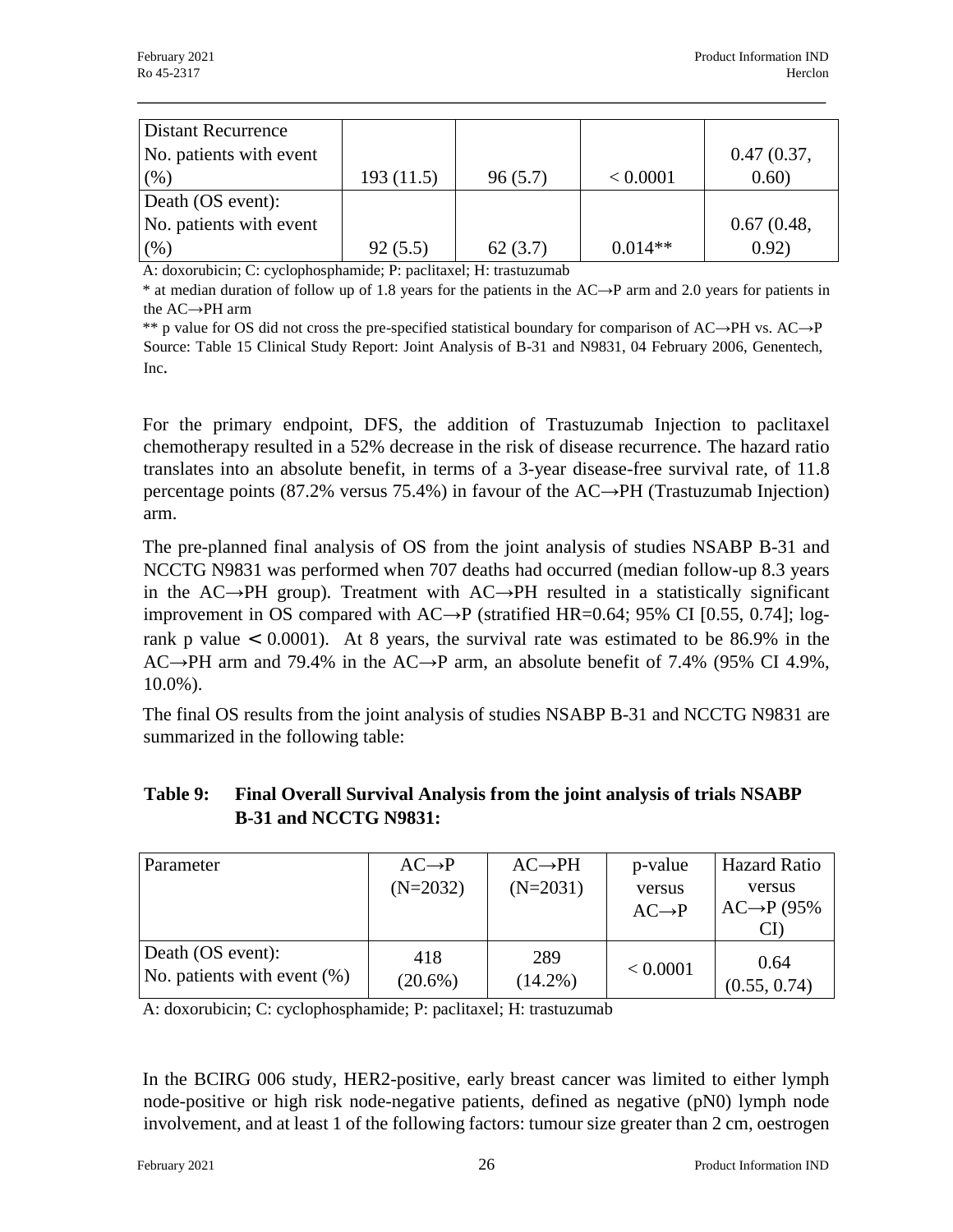receptor and progesterone receptor negative, histologic and/or nuclear grade 2 - 3, or age < 35 years. Trastuzumab Injection was administered either in combination with docetaxel, following AC chemotherapy (AC-DH) or in combination with docetaxel and carboplatin (DCarbH).

Docetaxel was administered as follows:

- Intravenously (100 mg/m<sup>2</sup> as an IV infusion over 1 hour) given every 3 weeks for 4 cycles (day 2 of first docetaxel cycle, then day 1 of each subsequent cycle), or
- Intravenously (75 mg/m<sup>2</sup> as an IV infusion over 1 hour) given every 3 weeks for 6 cycles (day 2 of cycle 1, then day 1 of each cycle).

Docetaxel therapy was followed by carboplatin (at target  $AUC = 6$  mg/ml/min) administered by IV infusion over 30-60 minutes repeated every 3 weeks for a total of 6 cycles

The efficacy results from the BCIRG 006 study are summarized in the following tables:

| Table 10: Overview of Efficacy Analyses $AC \rightarrow D$ versus $AC \rightarrow DH$ (BCIRG 006 study) |
|---------------------------------------------------------------------------------------------------------|
|---------------------------------------------------------------------------------------------------------|

| Parameter                       | $AC \rightarrow D$ | $AC \rightarrow DH$ | p-value versus     | <b>Hazard Ratio</b>       |
|---------------------------------|--------------------|---------------------|--------------------|---------------------------|
|                                 | $(N=1073)$         | $(N=1074)$          | $AC \rightarrow D$ | versus $AC \rightarrow D$ |
|                                 |                    |                     | $(log-rank)$       | $(95\% \text{ CI})$       |
| Disease-free survival           |                    |                     |                    |                           |
| No. patients with event         | 195                | 134                 | < 0.0001           | 0.61                      |
|                                 |                    |                     |                    | (0.49, 0.77)              |
| Distant recurrence              |                    |                     |                    |                           |
| No. patients with event         | 144                | 95                  | < 0.0001           | 0.59                      |
|                                 |                    |                     |                    | (0.46, 0.77)              |
| <b>Overall Survival (Death)</b> |                    |                     |                    |                           |
| No. patients with event         | 80                 | 49                  | 0.0024             | 0.58(0.40,                |
|                                 |                    |                     |                    | 0.83)                     |

 $AC \rightarrow D$  = doxorubicin plus cyclophosphamide, followed by docetaxel;  $AC \rightarrow DH$  = doxorubicin plus cyclophosphamide, followed by docetaxel plus trastuzumab; CI = confidence interval

| Table 11: Overview of Efficacy Analyses $AC \rightarrow D$ versus DCarbH (BCIRG 006 study) |  |  |  |
|--------------------------------------------------------------------------------------------|--|--|--|
|                                                                                            |  |  |  |

| Parameter               | $AC \rightarrow D$ | <b>DCarbH</b> | p-value versus     | <b>Hazard Ratio</b>       |
|-------------------------|--------------------|---------------|--------------------|---------------------------|
|                         | $(N=1073)$         | $(N=1075)$    | $AC \rightarrow D$ | versus $AC \rightarrow D$ |
|                         |                    |               | $(log-rank)$       | $(95\% \text{ CI})$       |
| Disease-free survival   |                    |               |                    |                           |
| No. patients with event | 195                | 145           | 0.0003             | 0.67(0.54,                |
|                         |                    |               |                    | 0.83)                     |
| Distant recurrence      |                    |               |                    |                           |
| No. patients with event | 144                | 103           | 0.0008             |                           |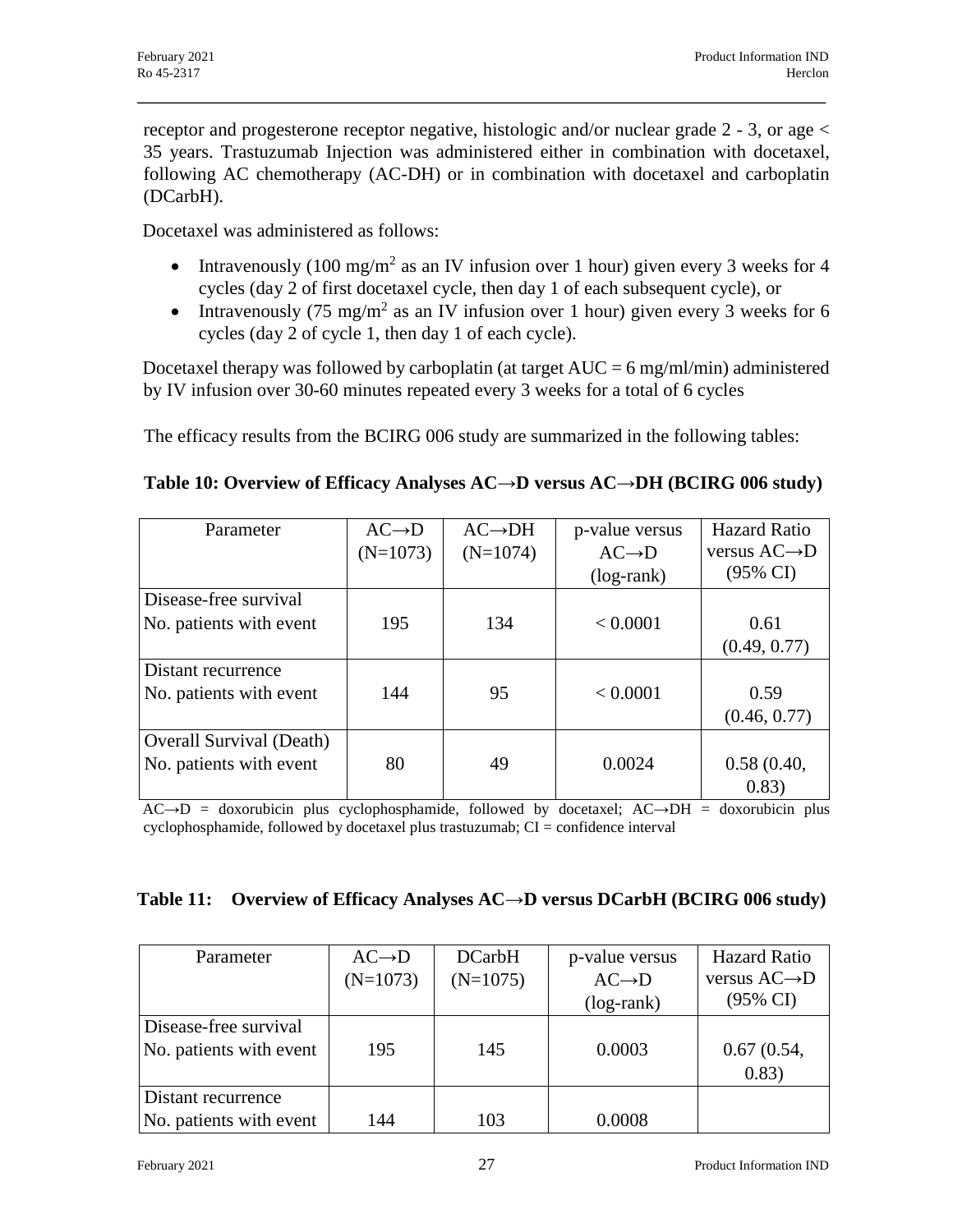|                                             |    |    |        | 0.65(0.50,<br>0.84) |
|---------------------------------------------|----|----|--------|---------------------|
| Death (OS event)<br>No. patients with event | 80 | 56 | 0.0182 | 0.66(0.47,<br>0.93  |

AC→D = doxorubicin plus cyclophosphamide, followed by docetaxel; DCarbH = docetaxel, carboplatin and trastuzumab; CI = confidence interval

In the BCIRG 006 study for the primary endpoint, DFS, the hazard ratio translates into an absolute benefit, in terms of a 3-year disease-free survival rate, of 5.8 percentage points (86.7% versus 80.9%) in favour of the AC→DH (Trastuzumab Injection) arm and 4.6 percentage points (85.5% versus 80.9%) in favour of the DCarbH (Trastuzumab Injection) arm compared to AC→D.

For the secondary endpoint overall survival, treatment with AC→DH reduced the risk of death by 42% when compared to AC→D (hazard ratio 0.58 [95% CI: 0.40, 0.83]  $p = 0.0024$ , log-rank test) and the risk of death was reduced by 34% for patients treated with DCarbH compared to patients treated with  $AC\rightarrow D$  (hazard ratio 0.66 [95% CI: 0.47, 0.93], p = 0.0182). In the BCIRG 006 study at the second interim analysis, 185 randomised patients had died: 80 patients (7.5%) in the AC→D arm, 49 patients (4.6%) in the AC→DH arm, and 56 patients (5.2%) in the DCarbH arm. The median duration of follow-up was 2.9 years in the AC→D arm and 3.0 years in both the AC→DH and DCarbH arms.

In the neoadjuvant-adjuvant treatment setting, Trastuzumab Injection was evaluated in two phase 3 trials.

- Study MO16432 investigated a total of 10 cycles of neoadjuvant chemotherapy [an anthracycline and a taxane (AP+H followed by P+H, followed by CMF+H] concurrently with neoadjuvant-adjuvant Herclon, or neoadjuvant chemotherapy alone, followed by adjuvant Herclon for up to a total treatment duration of 1 year) in newly diagnosed locally advanced (Stage III) or inflammatory HER2-positive breast cancer patients.
- Study BO22227 was designed to demonstrate non-inferiority of treatment with Herclon SC versus Herclon IV based on co-primary PK and efficacy endpoints (trastuzumab  $C_{trough}$  at pre-dose Cycle 8, and pCR rate at definitive surgery, respectively). Patients with HER2positive, operable or locally advanced breast cancer (LABC) including inflammatory breast cancer received eight cycles of either Herclon IV or Herclon SC concurrently with chemotherapy (docetaxel followed by FEC), followed by surgery, and continued therapy with Herclon SC or Herclon IV as originally randomised for an additional 10 cycles, for a total of one year of treatment.

The efficacy results from Study MO16432 are summarized in the table below. The median duration of follow-up in the Trastuzumab Injection arm was 3.8 years.

# **Table 12: Overview of Efficacy Analyses (MO16432 study)**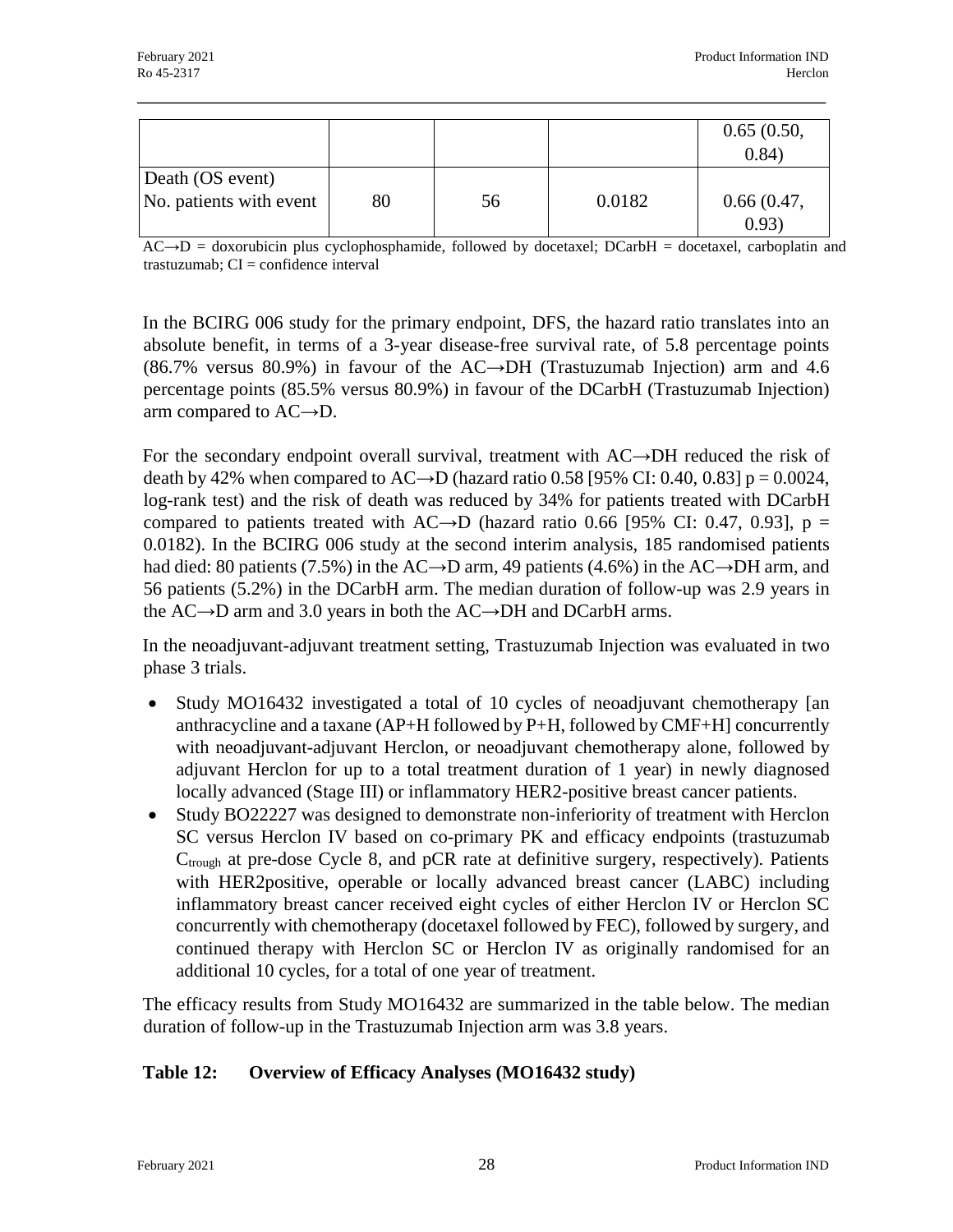| Parameter                                                      | $Chemo +$<br>Trastuzumab<br>Injection $(n=115)$ | Chemo only<br>$(n=116)$ |                                                                              |
|----------------------------------------------------------------|-------------------------------------------------|-------------------------|------------------------------------------------------------------------------|
| Event-free survival<br>No. patients with event $ 46$           |                                                 | 59                      | <b>Hazard Ratio</b><br>$(95\% \text{ CI})$<br>0.65(0.44, 0.96)<br>$p=0.0275$ |
| Total<br>pathological 40%<br>complete<br>response* (95%<br>CI) | (31.0, 49.6)                                    | 20.7%<br>(13.7, 29.2)   | $p=0.0014$                                                                   |

\* Defined as absence of any invasive cancer both in the breast and axillary nodes

For the primary endpoint, EFS, the addition of Trastuzumab Injection to the neoadjuvant chemotherapy followed by adjuvant Trastuzumab Injection for a total duration of 52 weeks resulted in a 35% reduction in the risk of disease recurrence/progression. The hazard ratio translates into an absolute benefit, in terms of 3-year event-free survival rate estimates of 13 percentage points (65% versus 52%) in favour of the Trastuzumab Injection arm.

In Study BO22227 the analysis of the efficacy co-primary endpoint, pCR, defined as absence of invasive neoplastic cells in the breast, resulted in rates of 40.7% (95% CI: 34.7, 46.9) in the trastuzumab IV arm and 45.4% (95% CI: 39.2%, 51.7%) in the trastuzumab SC arm, a difference of 4.7% in favour of the trastuzumab SC arm. The lower boundary of the onesided 97.5% confidence interval for the difference in pCR rates was -4.0, whereas the predefined non-inferiority margin was -12.5%, establishing the non-inferiority of trastuzumab SC for the co-primary endpoint

# **Table 13: Summary of pathological Complete Response (pCR) (BO22227 HannaH Study)**

|                                                                 | Herclon IV<br>$(N = 263)$ | Herclon SC<br>$(N=260)$ |
|-----------------------------------------------------------------|---------------------------|-------------------------|
| pCR (absence of invasive neoplastic cells in breast)            | 107 (40.7%)               | 118 (45.4%)             |
| Non-responders                                                  | 156 (59.3%)               | 142 (54.6%)             |
| Exact 95% CI for pCR Rate <sup>1</sup>                          | (34.7; 46.9)              | (39.2; 51.7)            |
| Difference in pCR (SC minus IV arm)                             | 4.70                      |                         |
| Lower bound one-sided 97.5% CI for the<br>difference in $pCR^2$ | $-4.0$                    |                         |

<sup>1</sup> Confidence interval for one sample binomial using Pearson-Clopper method

<sup>2</sup> Continuity correction of Anderson and Hauck (1986) has been used in this calculation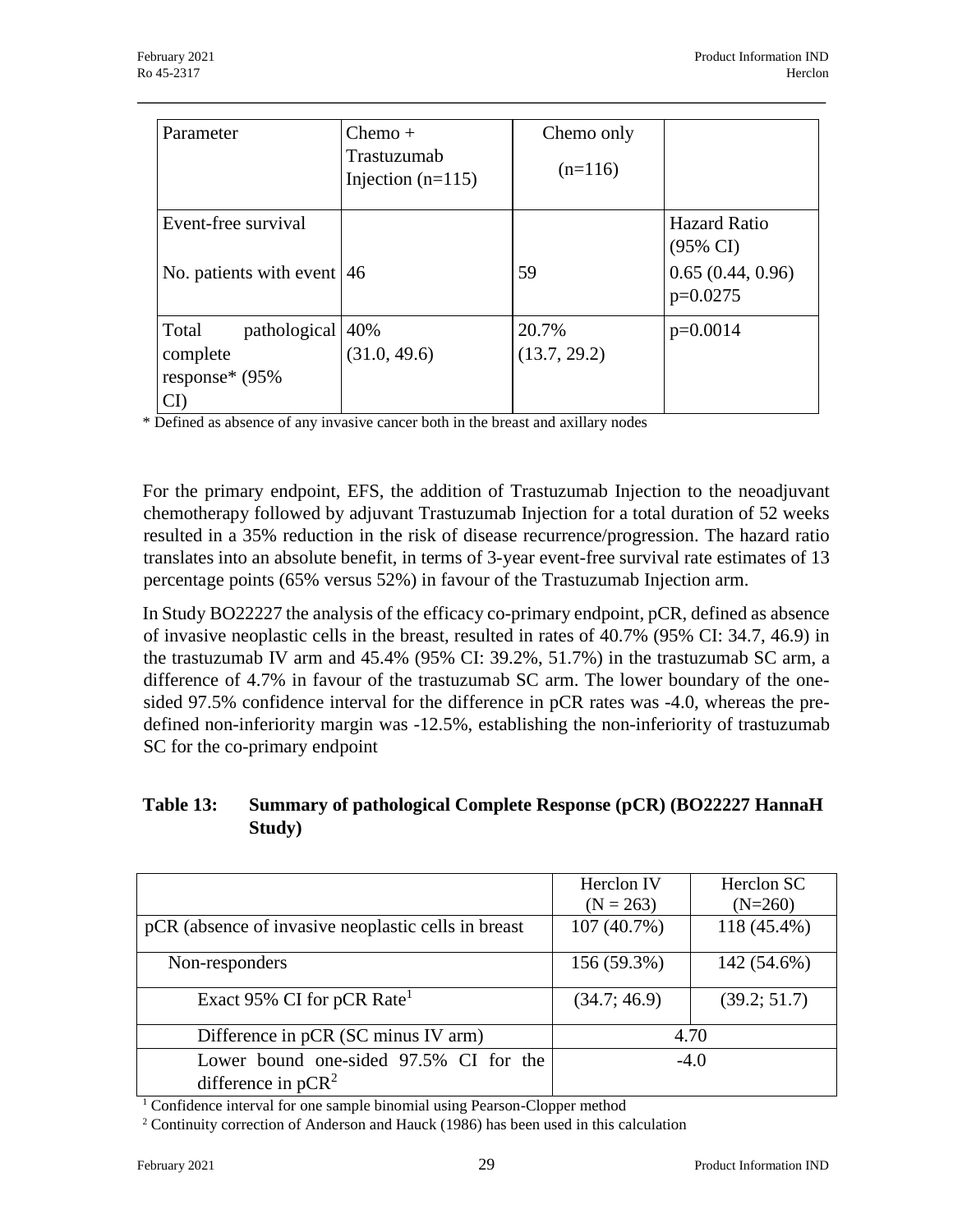Analyses with longer term follow-up of a median duration exceeding 40 months supported the non-inferior efficacy of Herclon SC compared to Herclon IV with comparable results of both EFS and OS (3-year EFS rates of 73% in the Herclon IV arm and 76% in the Herclon SC arm, and 3-year OS rates of 90% in the Herclon IV arm and 92% in the Herclon SC arm).

For non-inferiority of the PK co-primary endpoint, steady-state trastuzumab  $C_{trough}$  value at the end of treatment Cycle 7, refer to section 3.2. Pharmacokinetic Properties.

The final analysis at a median follow-up exceeding 70 months showed similar EFS and OS between patients who received Herclon IV and those who received Herclon SC. The 6-year EFS rate was 65% in both arms (ITT population: HR=0.98 [95% CI: 0.74;1.29]) and the OS rate, 84% in both arms (ITT population: HR=0.94 [95% CI: 0.61;1.45]).

# **Metastatic Gastric Cancer**

The efficacy results from the BO18255 study are summarized in table 14. Patients were recruited to the trial who were previously untreated for HER2-positive inoperable locally advanced or recurrent and/or metastatic adenocarcinoma of the stomach or gastrooesophageal junction not amenable to curative therapy. The primary endpoint was overall survival which was defined as the time from the date of randomization to the date of death from any cause. At the time of the analysis a total of 349 randomized patients had died: 182 patients (62.8%) in the control arm and 167 patients (56.8%) in the treatment arm (4). The majority of the deaths were due to events related to the underlying cancer.

The overall survival was significantly improved in the Trastuzumab Injection + capecitabine/5FU and cisplatin arm compared to the capecitabine/5-FU and cisplatin arm (p  $= 0.0046$ , LogRank test). The median survival time was 11.1 months with capecitabine/5-FU and cisplatin and 13.8 months with Trastuzumab Injection + capecitabine/5-FU and cisplatin. The risk of death was decreased by 26% (Hazard Ratio [HR] 0.74 95% CI [0.60-0.91]) for patients in the Trastuzumab Injection arm compared to the capecitabine/5-FU arm.

Post-hoc subgroup analyses indicate that targeting tumors with higher levels of HER2 protein (IHC  $2+\sqrt{FISH+}$  and IHC  $3+\sqrt{F_R}$  regardless of the FISH status) results in a greater treatment effect. The median overall survival for the high HER2 expressing group was 11.8 months versus 16 months, HR 0.65 (95%CI 0.51-0.83) and the median progression free survival was 5.5 months vs. 7.6 months, HR 0.64 (95% CI 0.51-0.79) for capecitabine/5-FU and cisplatin and Trastuzumab Injection + capecitabine/5-FU and cisplatin respectively.

In a method comparison study a high degree of concordance (>95%) was observed for SISH and FISH techniques for the detection of HER2 gene amplification in gastric cancer patients.

#### **Table 14 Summary of Efficacy\* from study BO18255**

| Parameter | FP        | $FP+H$    | $HR (95\% CI)$ | p-value |
|-----------|-----------|-----------|----------------|---------|
|           | $N = 290$ | $N = 294$ |                |         |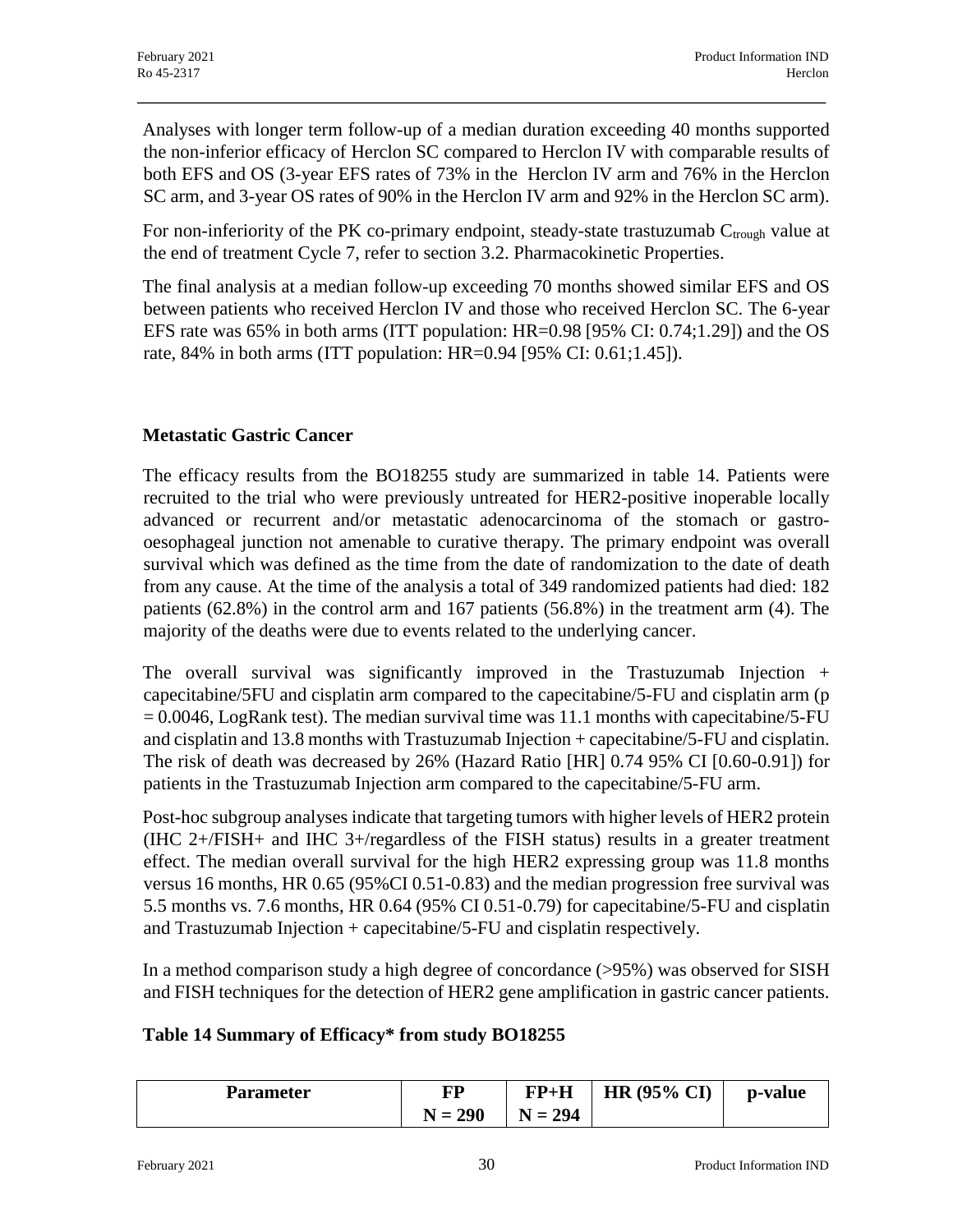| Overall Survival, Median     | 11.1  | 13.8  | $0.74(0.60-$          | 0.0046   |
|------------------------------|-------|-------|-----------------------|----------|
| months                       |       |       | 0.91)                 |          |
| Progression-Free Survival,   | 5.5   | 6.7   | $0.71(0.59-$          | 0.0002   |
| Median months                |       |       | 0.85)                 |          |
| Time to Disease Progression, | 5.6   | 7.1   | $0.70(0.58 -$         | 0.0003   |
| Median months                |       |       | 0.85)                 |          |
| Overall Response Rate, %     | 34.5% | 47.3% | $1.70^{\circ}$ (1.22, | 0.0017   |
|                              |       |       | 2.38)                 |          |
| Duration of Response, Median | 4.8   | 6.9   | $0.54(0.40-$          | < 0.0001 |
| months                       |       |       | 0.73)                 |          |

FP: Fluoropyrimidine/cisplatin

H+FP: Fluoropyrimidine/cisplatin + Trastuzumab Injection <sup>a</sup> Odds ratio

# **3.1.3 Immunogenicity**

In the neoadjuvant-adjuvant EBC study (BO22227), at a median follow-up exceeding 70 months, 10.1% (30/296) of patients treated with Herclon IV and 15.9% (47/295) of patients receiving Herclon SC Vial developed antibodies against trastuzumab. Neutralizing antitrastuzumab antibodies were detected in post-baseline samples in 2 of 30 patients in the Herclon IV arm and 3 of 47 patients in the Herclon SC arm.

The clinical relevance of these antibodies is not known. The presence of anti-trastuzumab antibodies had no impact on pharmacokinetics, efficacy [determined by pathological complete response (pCR) and event free survival (EFS)] and safety [determined by occurrence of administration related reactions (ARRs)] of Herclon IV and Herclon SC.

# **3.2 Pharmacokinetic Properties**

The pharmacokinetics of trastuzumab were evaluated in a population pharmacokinetic model analysis using pooled data from 1,582 subjects from 18 Phase I, II and III trials receiving Trastuzumab IV. A two-compartment model with parallel linear and non-linear elimination from the central compartment described the trastuzumab concentration-time profile. Due to the nonlinear elimination, total clearance increased with decreasing concentrations. Linear clearance was 0.127 L/day for breast cancer (MBC/EBC) and 0.176 L/day for advanced gastric cancer (AGC). The nonlinear elimination parameter values were 8.81 mg/day for the maximum elimination rate ( $V_{\text{max}}$ ) and 8.92 mg/L for the Michaelis-Menten constant (Km). The central compartment volume was 2.62 L for patients with breast cancer and 3.63 L for patients with AGC.

The population predicted PK exposures (with  $5<sup>th</sup>$  -  $95<sup>th</sup>$  Percentiles) and PK parameter value at clinically relevant concentrations ( $C_{\text{max}}$  and  $C_{\text{min}}$ ) for breast cancer and AGC patients treated with the approved q1w and q3w dosing regimens are shown in Table 15 (Cycle 1) and Table 16 (steady state) below.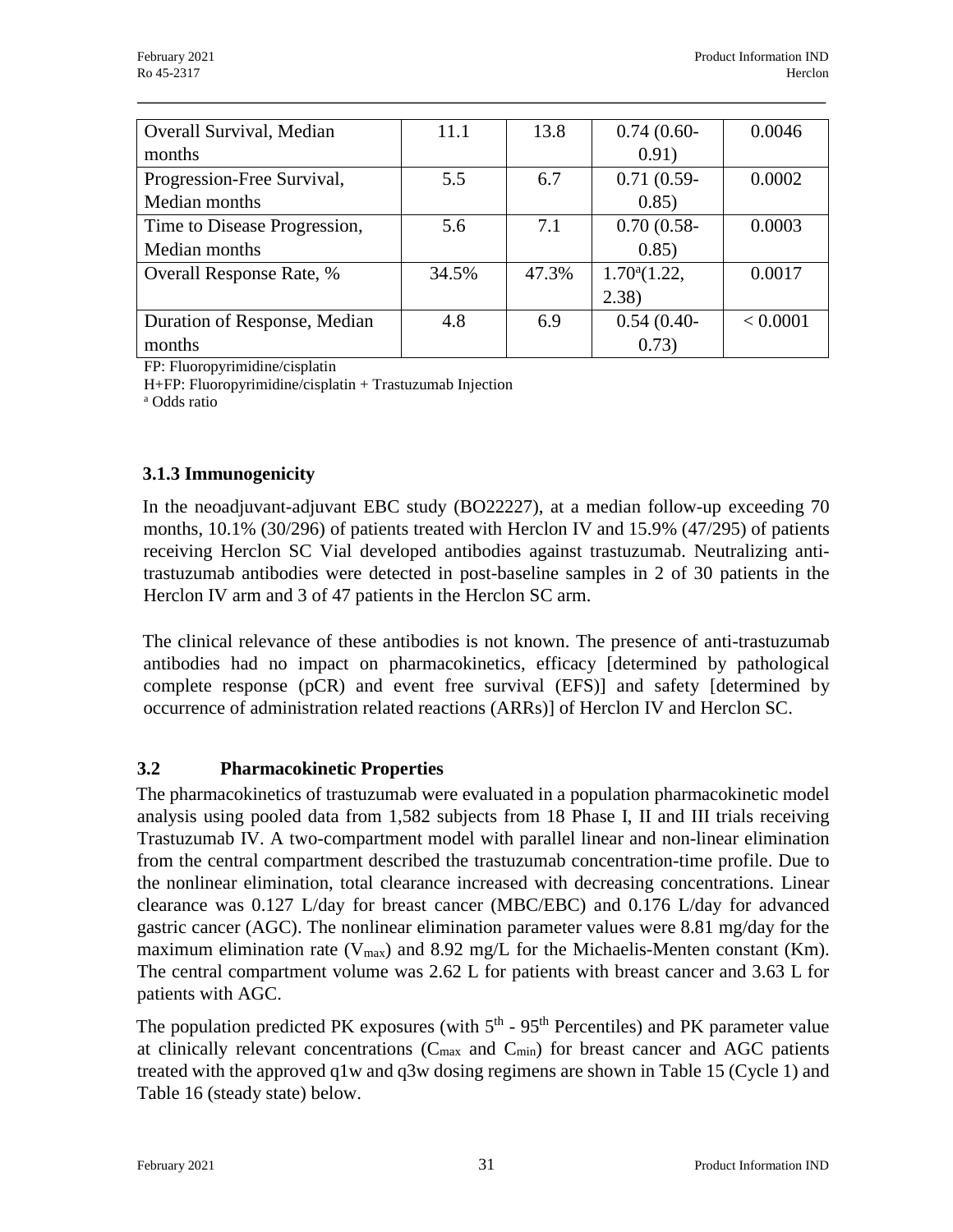# **Table 15: Population Predicted Cycle 1 PK Exposure Values (with 5th - 95th Percentiles) for IV Regimens in Breast Cancer and AGC Patients**

| <b>Regimen</b>              | <b>Primary</b><br>tumor<br>type | N    | Cmin<br>$(\mu g/mL)$   | Cmax<br>$(\mu g/mL)$  | <b>AUC</b><br>$(\mu g.day/mL)$ |
|-----------------------------|---------------------------------|------|------------------------|-----------------------|--------------------------------|
| $8mg/kg +$<br>6mg/kg<br>q3w | MBC/EBC                         | 1195 | 29.4 (5.8)<br>$-59.5$  | 178 (117<br>$-291)$   | 1373 (736)<br>$-2245$          |
|                             | <b>AGC</b>                      | 274  | 23.1(6.1)<br>$-50.3$   | 132<br>$(84.2 - 225)$ | 1109 (588)<br>$-1938$          |
| $4mg/kg +$<br>$2mg/kg$ qw   | MBC/EBC                         | 1195 | 37.7 (12.3)<br>$-70.9$ | 88.3<br>$(58 - 144)$  | 1066 (586)<br>$-1754)$         |

**Table 16: Population Predicted Steady State PK Exposure Values (with 5th - 95th Percentiles) for trastuzumab IV Dosing Regimens in Breast Cancer and AGC Patients**

| <b>Regimen</b>                | <b>Primary</b><br>tumor<br>type | $\mathbf N$ | Cmin,ss<br>$(\mu g/mL)$   | Cmax, ss<br>$(\mu g/mL)$ | <b>AUCss</b><br>$(\mu g.day/mL)$ | <b>Time</b><br>to<br>steady<br>-state<br>(week) | <b>Total</b><br>CL<br>range at<br><b>Steady</b><br>state<br>(L/day) |
|-------------------------------|---------------------------------|-------------|---------------------------|--------------------------|----------------------------------|-------------------------------------------------|---------------------------------------------------------------------|
| 8mg/kg<br>$+$                 | MBC/EBC                         | 1195        | 47.4 (5<br>$-115$         | 179 (107<br>$-309$       | 1794 (673 -<br>3618)             | 12                                              | $0.173 -$<br>0.283                                                  |
| 6mg/kg<br>q3w                 | <b>AGC</b>                      | 274         | 32.9                      | 131                      | 1338                             | 9                                               | $0.189 -$                                                           |
|                               |                                 |             | $(6.1 -$<br>88.9)         | $(72.5 -$<br>251)        | $(557 - 2875)$                   |                                                 | 0.337                                                               |
| 4mg/kg<br>$+$<br>2mg/kg<br>qw | MBC/EBC                         | 1195        | 66.1<br>$(14.9 -$<br>142) | 109<br>$(51.0 -$<br>209) | 1765 (647 -<br>3578)             | 12                                              | $0.201 -$<br>0.244                                                  |

*Trastuzumab washout*

Trastuzumab washout time period was assessed following trastuzumab IV administration using the population PK model. The results of these simulations indicate that at least 95% of patients will reach serum trastuzumab concentrations that are  $\langle 1 \mu g/mL$  (approximately 3%) of the population predicted Cmin,ss, or about 97% washout) by 7 months after the last dose.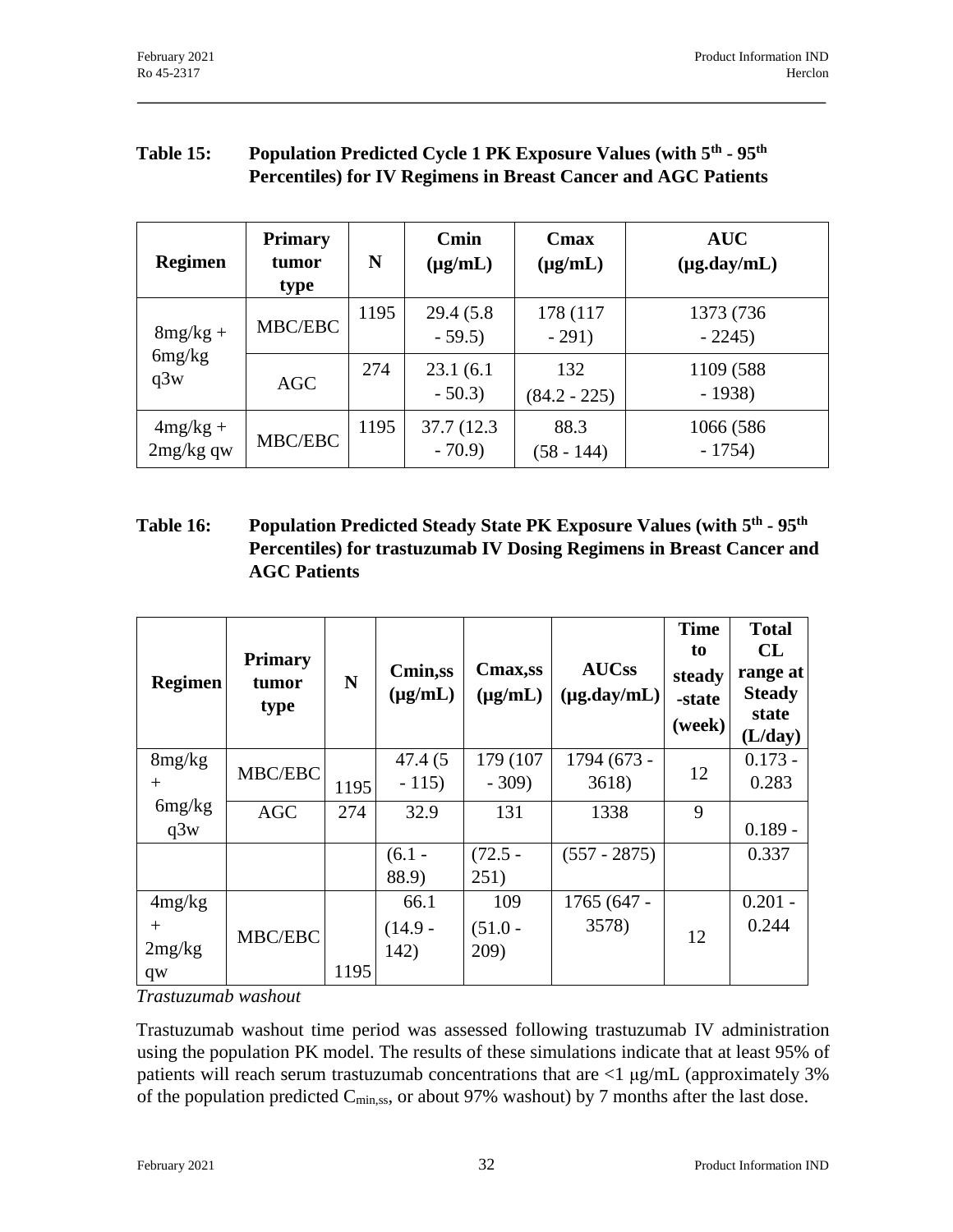#### **3.2.1 Absorption**

No text.

**3.2.2 Distribution**

No text.

**3.2.3 Metabolism**

No text.

# **3.2.4 Elimination**

No text.

# **3.2.5 Pharmacokinetic in Special Populations**

Detailed pharmacokinetic studies in the geriatric population and those with renal or hepatic impairment have not been carried out.

#### *Renal Impairment*

Detailed pharmacokinetic studies in patients with renal impairment have not been carried out. In a population pharmacokinetic analysis, renal impairment was shown not to affect trastuzumab disposition.

# *Geriatric population*

Age has been shown to have no effect on the disposition of trastuzumab (see Dosage and administration).

# **3.3 Nonclinical safety**

Trastuzumab was well tolerated in mice (non-binding species) and Macaque monkeys (binding species) in single- and repeat-dose toxicity studies of up to 6 months duration, respectively.

There was no evidence of acute or chronic toxicity identified.

# **3.3.1 Carcinogenicity**

No carcinogenicity studies have been performed to establish the carcinogenic potential of Herclon.

# **3.3.2 Genotoxicity**

No data to report.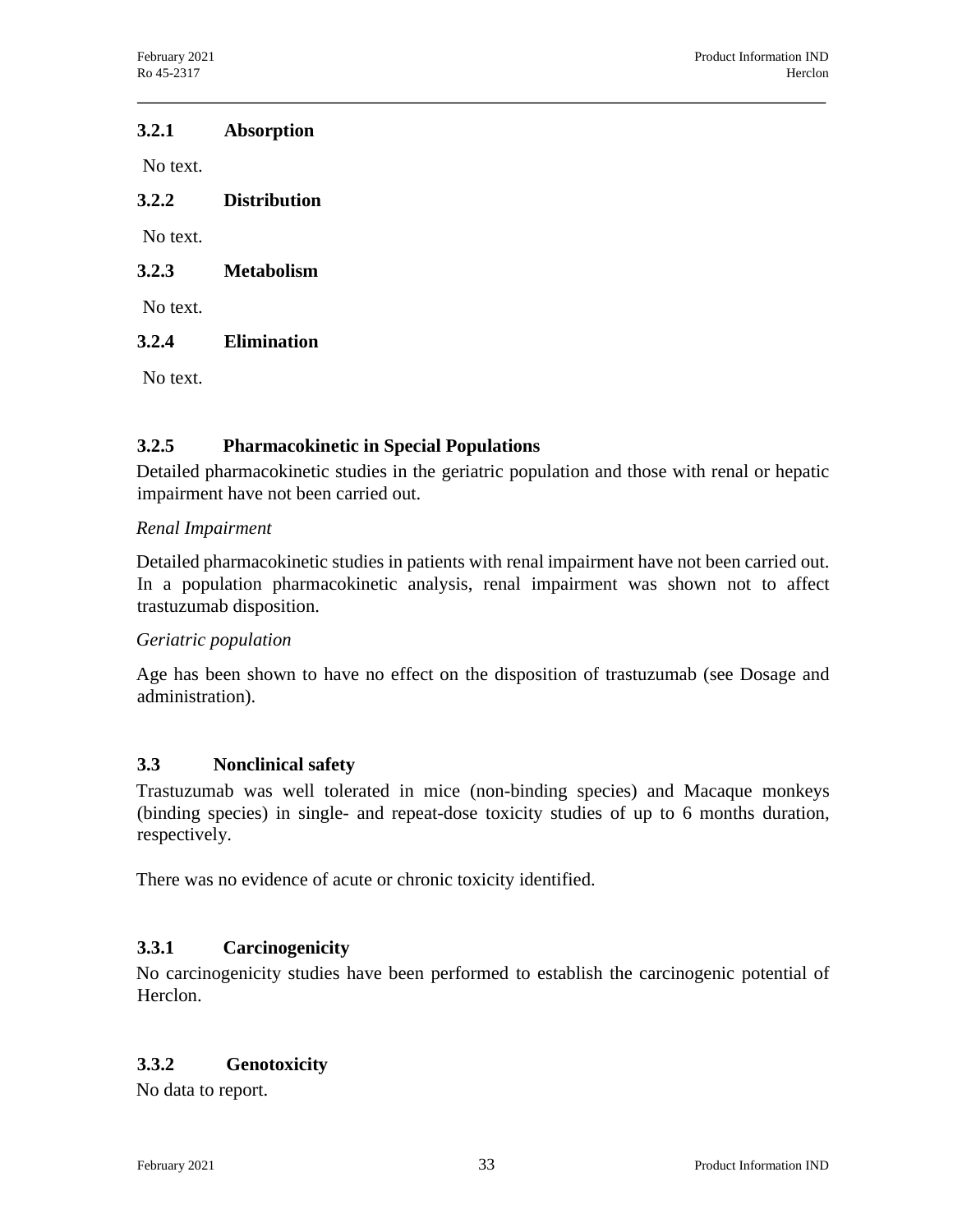# **3.3.3 Impairment of Fertility**

Reproduction studies have been conducted in Cynomolgus monkeys at doses up to 25 times that of the weekly human maintenance dose of 2 mg/kg Herclon IV and have revealed no evidence of impaired fertility.

# **3.3.4 Reproductive Toxicity**

Reproduction studies have been conducted in Cynomolgus monkeys at doses up to 25 times that of the weekly human maintenance dose of 2 mg/kg Trastuzumab Injection IV and have revealed no evidence of impaired fertility or harm to the foetus. However, when assessing the risk of reproductive toxicity to humans, it is also important to consider the significance of the rodent form of the HER2 receptor in normal embryonic development and the embryonic death in mutant mice lacking this receptor. Placental transfer of trastuzumab during the early (days 20-50 of gestation) and late (days 120-150 of gestation) foetal development period was observed.

# **3.3.5 Other**

#### *Lactation*

A study conducted in lactating Cynomolgus monkeys at doses 25 times that of the weekly human maintenance dose of 2 mg/kg Trastuzumab Injection IV from days 100 to 150 of pregnancy demonstrated that trastuzumab is secreted in the milk postpartum. The exposure to trastuzumab in utero and the presence of trastuzumab in the serum of infant monkeys was not associated with any adverse effects on their growth or development from birth to 1 month of age.

# **4. DESCRIPTION**

Trastuzumab is a humanized IgG1 kappa monoclonal antibody that selectively binds with high affinity to the extracellular domain of the human epidermal growth factor receptor 2 protein, HER2. Trastuzumab is produced by recombinant DNA technology in a mammalian cell (Chinese Hamster Ovary) culture which may contain the antibiotic gentamicin. Gentamicin is not detectable in the final product.

Herclon (trastuzumab) for injection is a sterile, white to pale yellow, preservative-free lyophilized powder with a cake-like appearance, for intravenous administration.

# **5. PHARMACEUTICAL PARTICULARS**

#### **5.1 Storage**

*Vials*

Store vials at 2°C–8°C.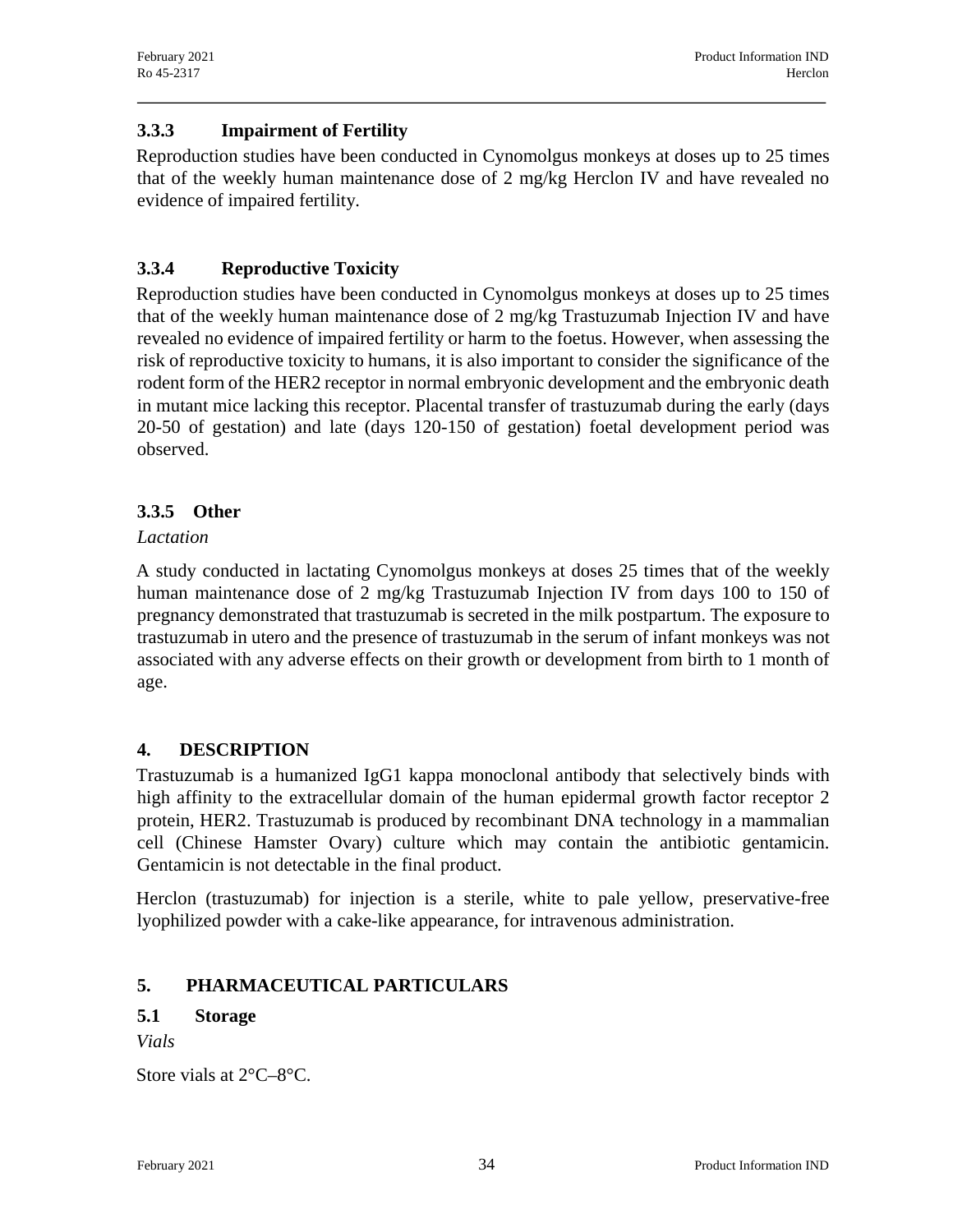This medicine should not be used after the expiry date (Expiry Date) shown on the pack. *Shelf*

*life of the reconstituted solution*

· *440 mg vials (multidose vials)*

Reconstituted solutions made with bacteriostatic water for injection for the 440 mg vial of Herclon, as supplied, are stable for 28 days when stored refrigerated at  $2^{\circ}$ C-8<sup>°</sup>C. The reconstituted solution contains preservative and is therefore suitable for multiple use. Any remaining reconstituted solution should be discarded after 28 days.

When administering Herclon to a patient with a known hypersensitivity to benzyl alcohol (*see section 2.4 Warnings and Precautions / 2.4.1 General / Benzyl alcohol*), Herclon should be reconstituted with sterile water for injection. In case Herclon is reconstituted with sterile water for injection, only one dose per Herclon vial should be used. The reconstituted solution should be used immediately. Any unused portion must be discarded.

Do not freeze the reconstituted solution.

# *Shelf-life of the solution for infusion containing the reconstituted product*

The infusion solution (0.9% sodium chloride infusion solution) containing the reconstituted product is physically and chemically stable for 24 hours at 2°C - 8°C.

From a microbiological point of view, the Herclon infusion solution should be used immediately. If not used immediately, in-use storage times and conditions prior to use is the responsibility of the user and would normally not be longer than 24 hours at  $2^{\circ}$ C to  $8^{\circ}$ C, unless reconstitution and dilution have taken place in controlled and validated aseptic conditions.

· *150 mg vials (single-dose vial) Shelf-life of the reconstituted solution*

The reconstituted product is physically and chemically stable for 48 hours at  $2^{\circ}$ C -  $8^{\circ}$ C after reconstitution with sterile water for injection.

From a microbiological point of view, the reconstituted solution should be further diluted in infusion solution immediately. If not, in-use storage times and conditions prior to use is the responsibility of the user and would normally not be longer than 24 hours at  $2^{\circ}C$  to  $8^{\circ}C$ , unless reconstitution has taken place in controlled and validated aseptic conditions.

Do not freeze the reconstituted solution.

# *Shelf-life of the solution for infusion containing the reconstituted product*

The infusion solution (0.9% sodium chloride infusion solution) containing the reconstituted product is physically and chemically stable up to 7 days at  $2^{\circ}C$  -  $8^{\circ}C$  and 24 hours at room temperature  $(\leq 30^{\circ}C)$ .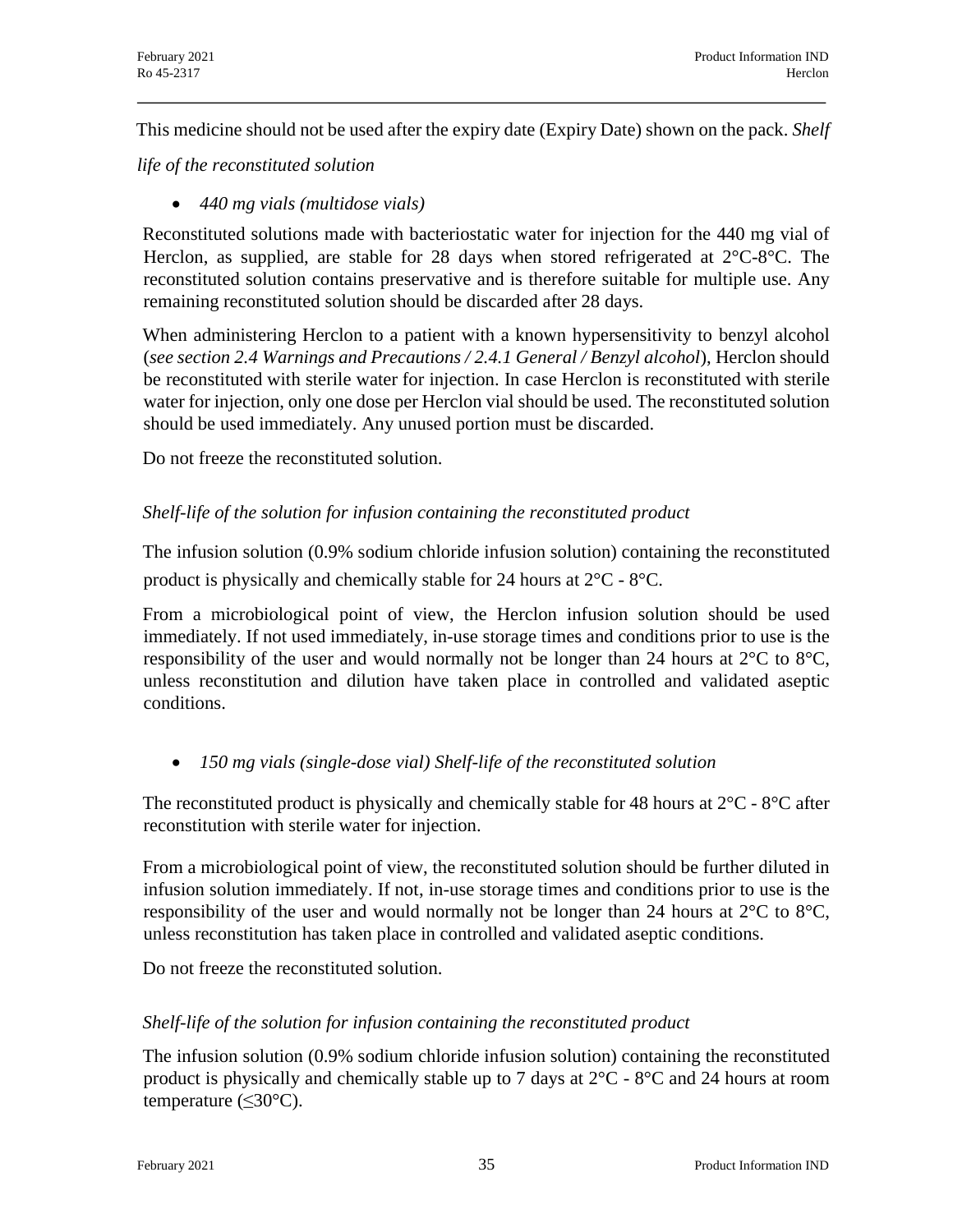From a microbiological point of view, the Herclon infusion solution should be used immediately. If not used immediately, in-use storage times and conditions prior to use is the responsibility of the user and would normally not be longer than 24 hours at  $2^{\circ}C$  to  $8^{\circ}C$ , unless reconstitution and dilution have taken place in controlled and validated aseptic conditions.

# **5.2 Special Instruction for Use, Handing and Disposal**

Appropriate aseptic technique should be used.

The 440 mg vial of Herclon is reconstituted with 20 ml of Bacteriostatic Water for Injection, containing 1.1% w/v benzyl alcohol I.P. (as a preservative), as supplied. This yields a solution for multiple uses, containing 21 mg/ml trastuzumab, at a pH of approximately 6.0. Use of other reconstitution solvents should be avoided except for sterile water for injection in case of a patient with a known hypersensitivity to benzyl alcohol.

The 150 mg vial of Herclon is reconstituted with 7.2 mL of sterile water for injection.

Herclon should be carefully handled during reconstitution. Causing excessive foaming during reconstitution or shaking the reconstituted Herclon may result in problems with the amount of Herclon that can be withdrawn from the vial.

*Instructions for Reconstitution - 440 mg vial:*

- 1. Using a sterile syringe, slowly inject 20 ml of Bacteriostatic Water for Injection into the vial containing the lyophilized Herclon, directing the stream into the lyophilized cake.
- 2. Swirl vial gently to aid reconstitution. DO NOT SHAKE!

*Instructions for Reconstitution – 150 mg vial:*

- 1. Using a sterile syringe, slowly inject 7.2 mL of sterile water for injection into the vial containing the lyophilized Herclon, directing the stream into the lyophilized cake.
- 2. Swirl vial gently to aid reconstitution. DO NOT SHAKE!

Slight foaming of the product upon reconstitution is not unusual. Allow the vial to stand undisturbed for approximately 5 minutes. The reconstituted Herclon results in a colourless to pale yellow transparent solution and should be essentially free of visible particles.

#### *Instructions for dilution:*

Determine the volume of the solution required

• based on a loading dose of 4 mg trastuzumab/kg body weight, or a maintenance dose of 2 mg trastuzumab/kg body weight:

Volume (ml) = <u>Body weight (kg) x dose (4 mg/kg for loading or 2 mg/kg for maintenance)</u> 21 (mg/ml, concentration of reconstituted solution)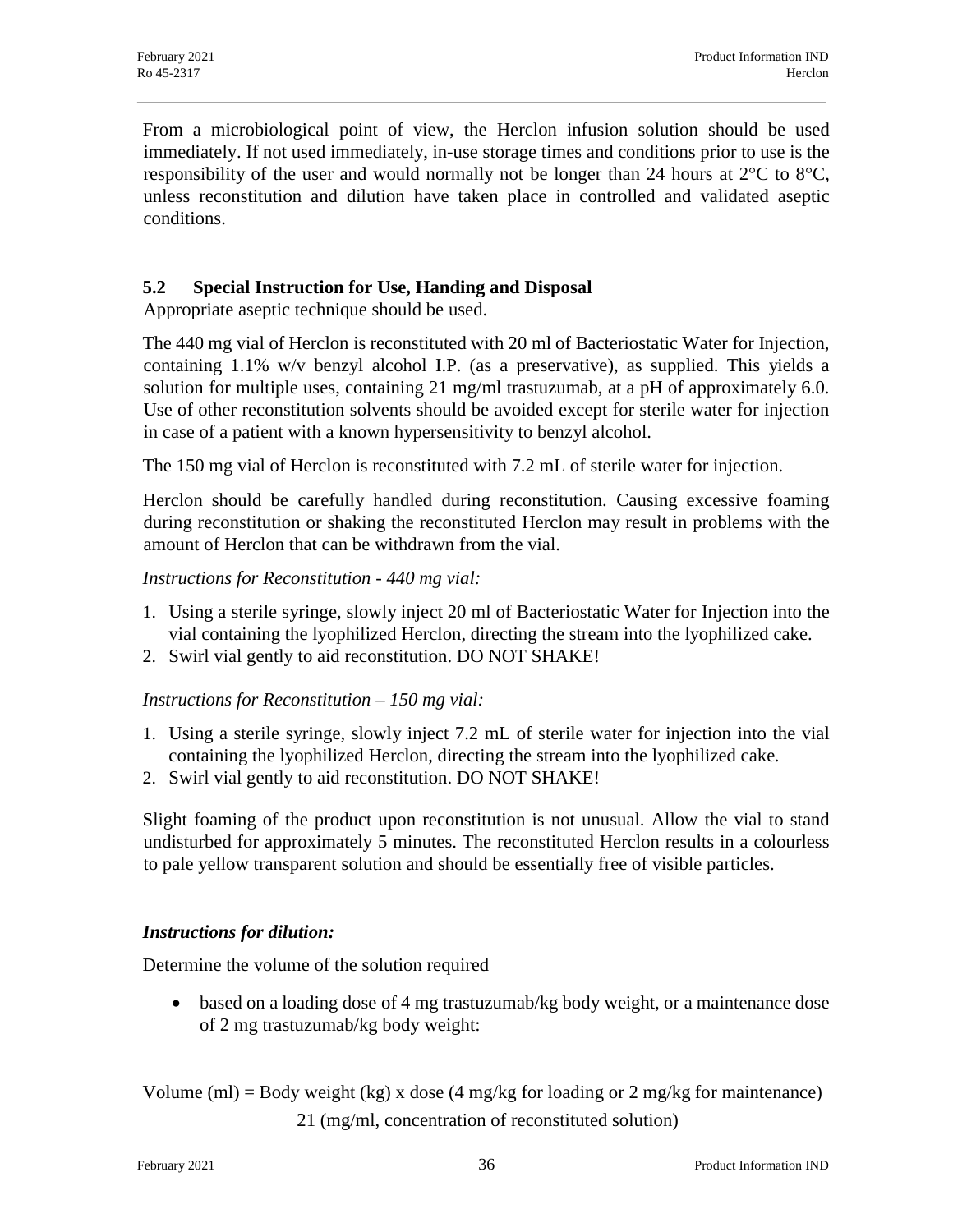• based on a loading dose of 8 mg trastuzumab/kg body weight, or a subsequent 3 weekly dose of 6 mg trastuzumab/kg body weight:

Volume (ml) = <u>Body weight (kg) x dose (8 mg/kg for loading or 6 mg/kg for maintenance)</u> 21 (mg/ml, concentration of reconstituted solution)

The appropriate amount of solution should be withdrawn from the vial using a sterile needle and syringe and added to an infusion bag containing 250 ml of 0.9% sodium chloride. Dextrose (5%) solution should not be used (*see section 5.3 Incompatibilities*). The bag should be gently inverted to mix the solution in order to avoid foaming. Care must be taken to ensure the sterility of prepared solutions. Since the medicinal product does not contain any antimicrobial preservative or bacteriostatic agents, aseptic technique must be observed. Parenteral drug products should be inspected visually for particulates and discoloration prior to administration. Once the infusion is prepared it should be administered immediately (*see section on Storage*).

# **5.3 Incompatibilities**

No incompatibilities between Herclon and polyvinylchloride, polyethylene or polypropylene bags have been observed.

Dextrose (5%) solution should not be used since it causes aggregation of the protein.

Herclon should not be mixed or diluted with other drugs.

# **5.4 Packs**

#### 150 mg vial:

1 pack containing 1 vial of Herclon with 150 mg trastuzumab. Currently, this strength is not marketed in India.

#### 440 mg vial:

1 pack containing 1 vial with 440 mg trastuzumab **+** 1 vial with 20 ml Solvent for Trastuzumab 440 mg (bacteriostatic water for injection containing Benzyl alcohol I.P. 1.1% w/v as a preservative).

#### **5.5 Shelf-life**

48 months when stored under the recommended storage conditions.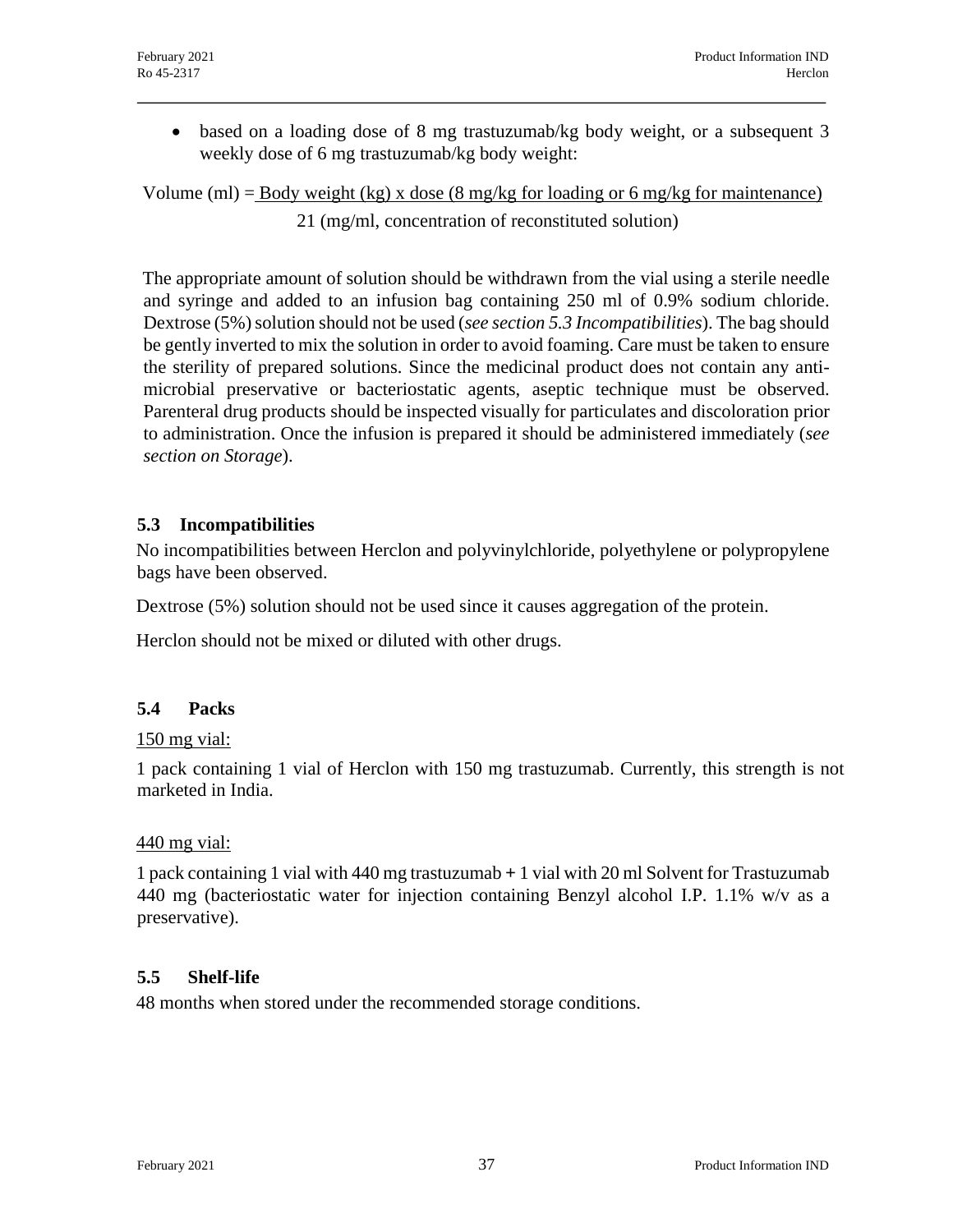# **5.6 Disposal of unused/expired medicines**

The release of pharmaceuticals in the environment should be minimized. Medicines should not be disposed of via wastewater and disposal through household waste should be avoided. Use established "collection systems", if available in your location.

The following points should be strictly adhered to regarding the use and disposal of syringes and other medicinal sharps:

- Needles and syringes should never be reused.
- · Place all used needles and syringes into a sharps container (puncture-proof disposable container).
- Dispose of the full container according to local requirements.

#### **5.7 Patient counselling information**

Cardiomyopathy

· Advise patients to contact a health care professional immediately for any of the following: new onset or worsening shortness of breath, cough, swelling of the ankles/legs, swelling of the face, palpitations, weight gain of more than 5 pounds in 24 hours, dizziness or loss of consciousness.

Embryo-Fetal Toxicity

- · Advise pregnant women and females of reproductive potential that Herclon exposure during pregnancy or within 7 months prior to conception can result in fetal harm. Advise female patients to contact their healthcare provider with a known or suspected pregnancy.
- · Advise women who are exposed to Herclon during pregnancy or who become pregnant within 7 months following the last dose of Herclon that there is a pregnancy pharmacovigilance program that monitor pregnancy outcomes.
- · Advise females of reproductive potential to use effective contraception during treatment and for 7 months following the last dose of Herclon.

Keep out of reach of children.

# **6. DETAILS OF MANUFACTURER**

**Manufactured by:** F. Hoffmann-La Roche Ltd, Grenzacherstrasse 124, CH - 4070 Basel, Switzerland at:

- 1. Genentech Inc., 4625 NW Brookwood Parkway, Hillsboro, OR 97124, USA *(Trastuzumab Vial 440mg)*
- 2. Genentech Inc., DNA Way, South San Francisco 94080, California, USA *(Trastuzumab Vial 440mg)*
- 3. F. Hoffmann-La Roche Ltd, Wurmisweg, CH-4303 Kaiseraugst, Switzerland *(Solvent Vial 20ml)*